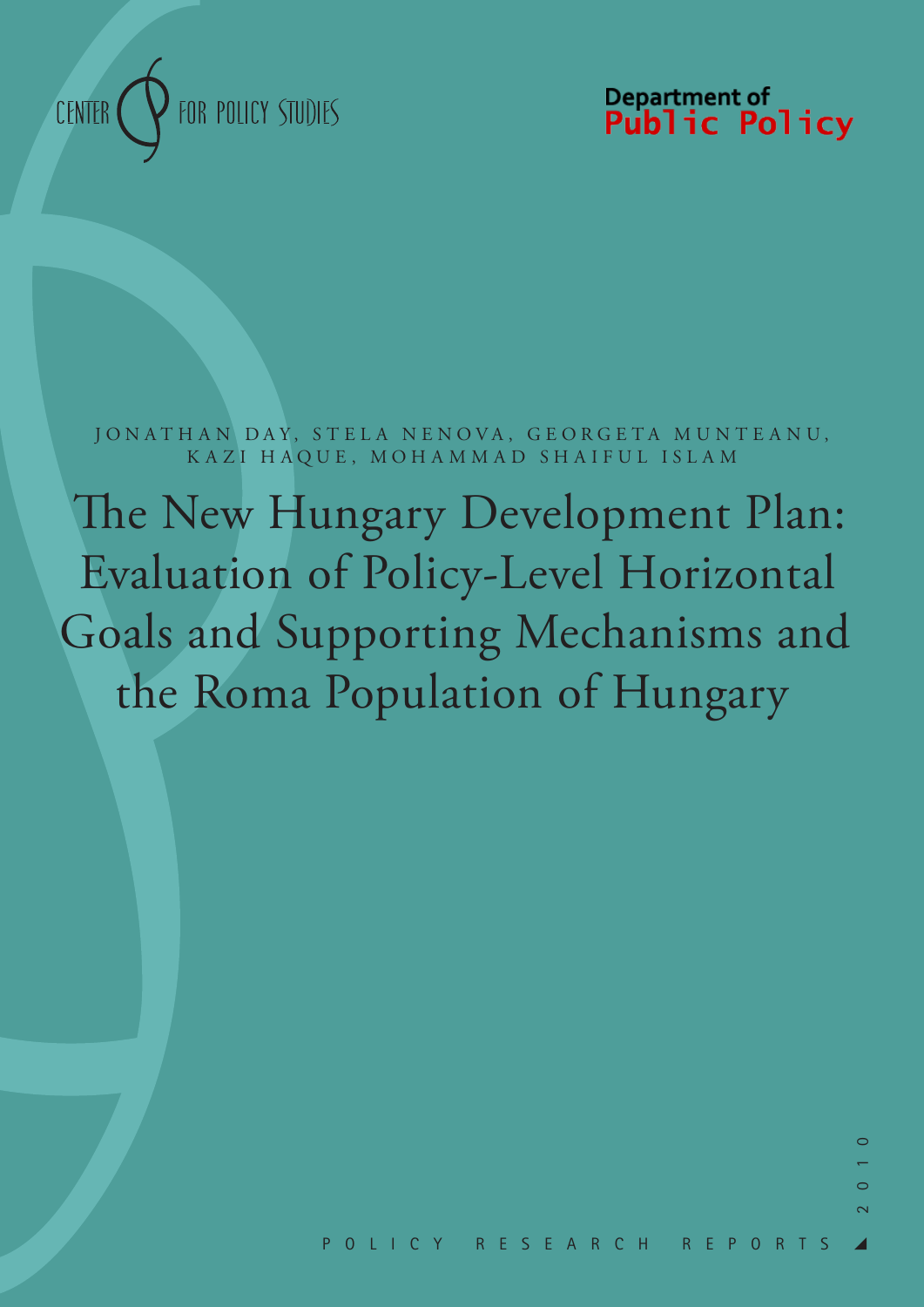#### ABOUT THE PROJECT

This study was commissioned by the Hungarian Development Agency. It was conducted and recognized in partial fulfillment for the "Policy Labs" course within the Department of Public Policy at Central European University. Policy Labs are part of the MA curriculum. They give an opportunity for small teams to work for external clients producing and presenting policy relevant research that will be used for advocacy, assessment and development. Clients are civic organizations, donors, research centers and international organizations. The Policy Lab focusing on this project was mentored by Andrew Cartwright, Research Fellow at the Central European University's Center for Policy Studies.

#### ABOUT THE PAPER SERIES

Policy Research Reports are occasional studies that provide support or background information for wider research projects. They include reviews of scientific literature, state of the art reports, and country studies. They are works in progress and offer practical combinations of academic and policy writing.

Jonathan Day, Stela Nenova, Georgeta Munteanu, Kazi Haque, Mohammad Shaiful Islam were students in the Master of Arts program of the Department of Public Policy at Central European University during the 2009-2010 Academic Year.

The views in this report are the authors' own and do not necessarily reflect those of the Center for Policy Studies, Central European University, the Hungarian Development Agency or any its entities.

This text may be downloaded only for personal research purposes. Additional reproduction for other purposes, whether in hard copies or electronically, requires the consent of the author(s), editor(s). If cited or quoted, reference should be made to the full name of the author(s), editor(s), the title, the research project, the year and the publisher.

CENTER FOR POLICY STUDIES CENTRAL EUROPEAN UNIVERSITY

Nador utca 9 H–1051 Budapest, Hungary cps@ceu.hu http://cps.ceu.hu

© Central European University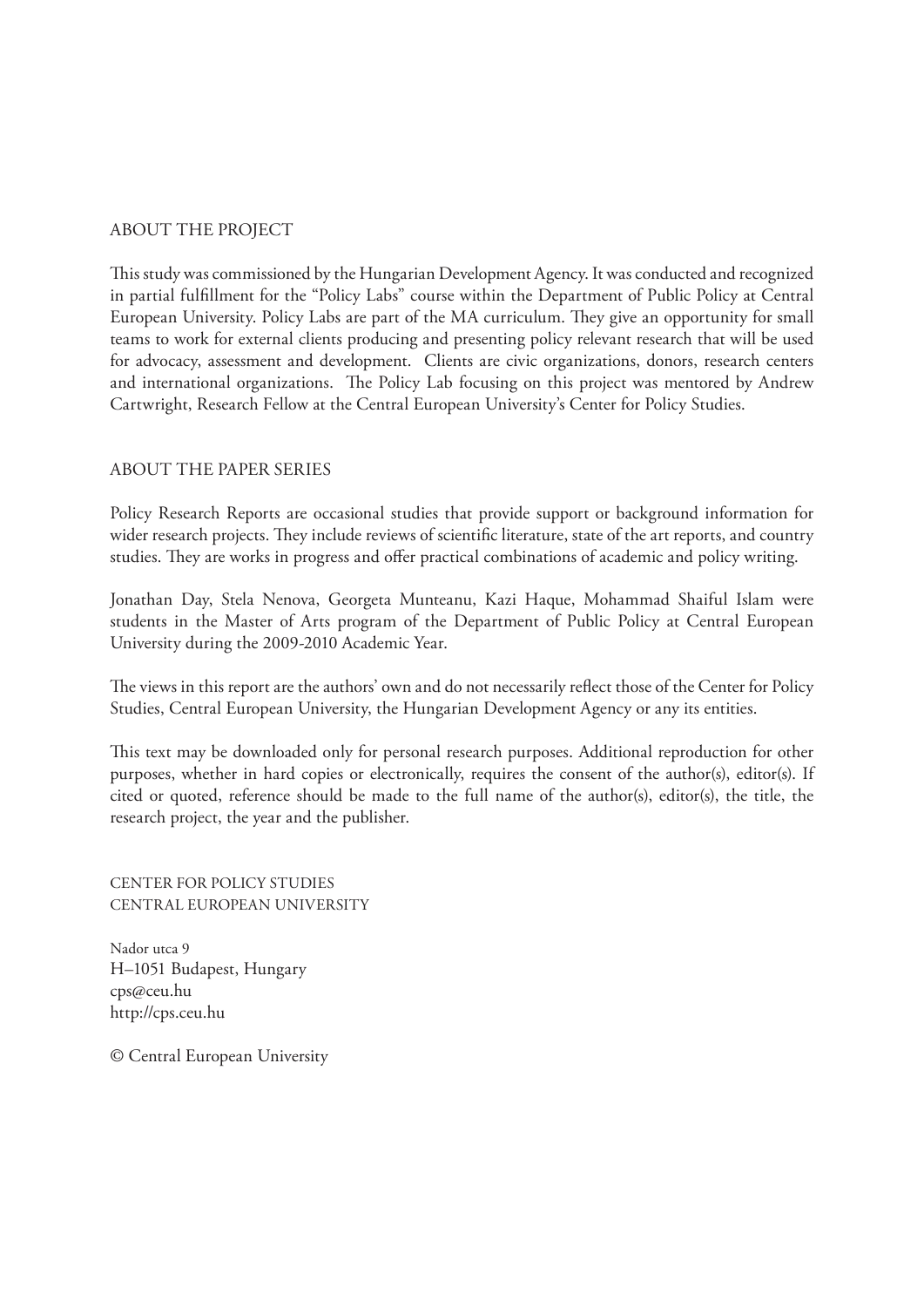## **Table of Contents**

| 3.2.4. Call for proposals: Guidelines for Tender procedure related to Settlement                                                                                     |  |
|----------------------------------------------------------------------------------------------------------------------------------------------------------------------|--|
| 3.3.4. Current NDA Strategies and Assessment of the Tender Call 39                                                                                                   |  |
| 3.4.4. Call for proposals: Guidelines for the Tender procedure related to competency<br>based education and equal access in innovative institutions - Social Renewal |  |
|                                                                                                                                                                      |  |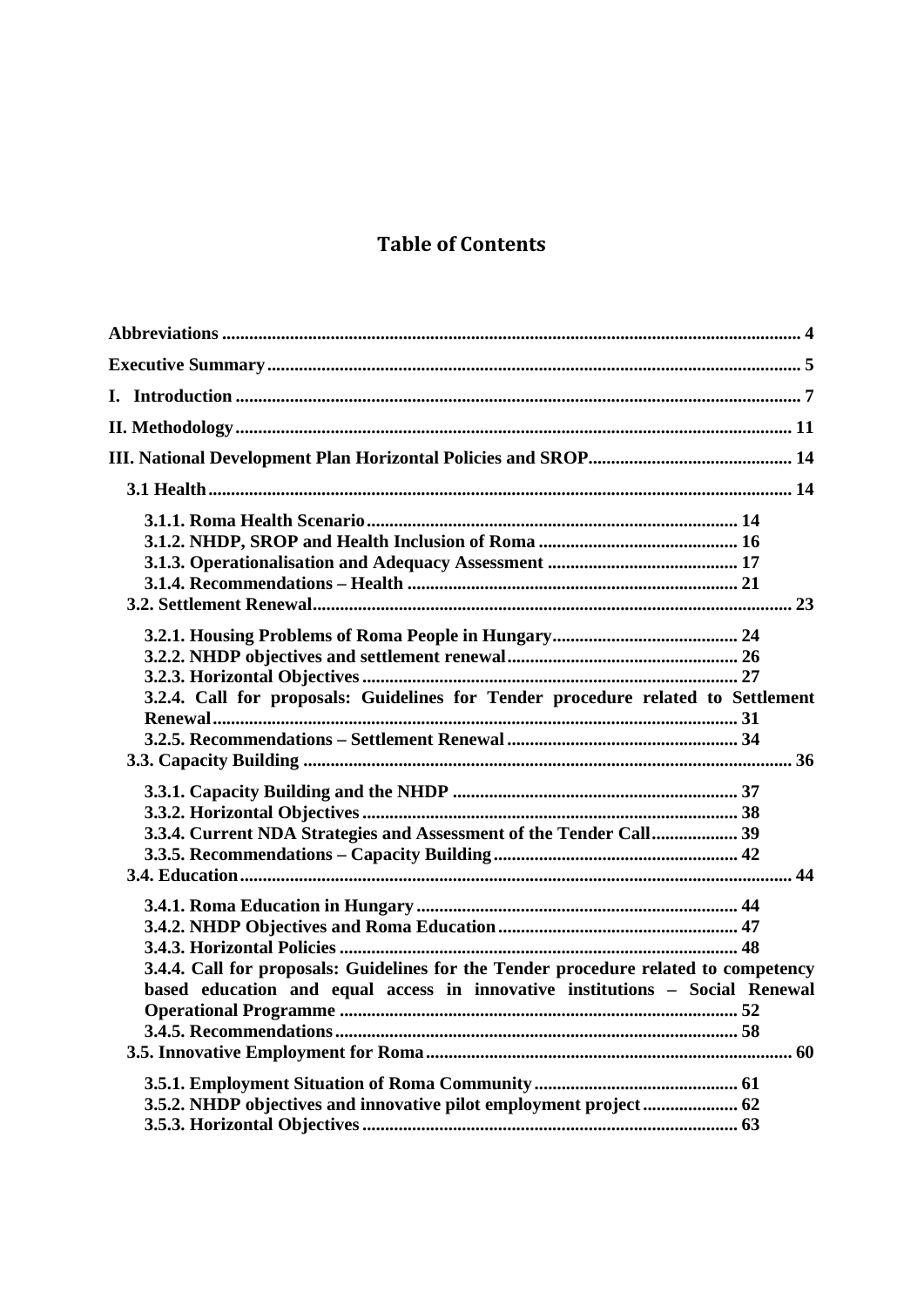

| 3.5.4. Call for proposals: Guidelines for the Tender procedure related to Innovative, |  |
|---------------------------------------------------------------------------------------|--|
|                                                                                       |  |
|                                                                                       |  |
|                                                                                       |  |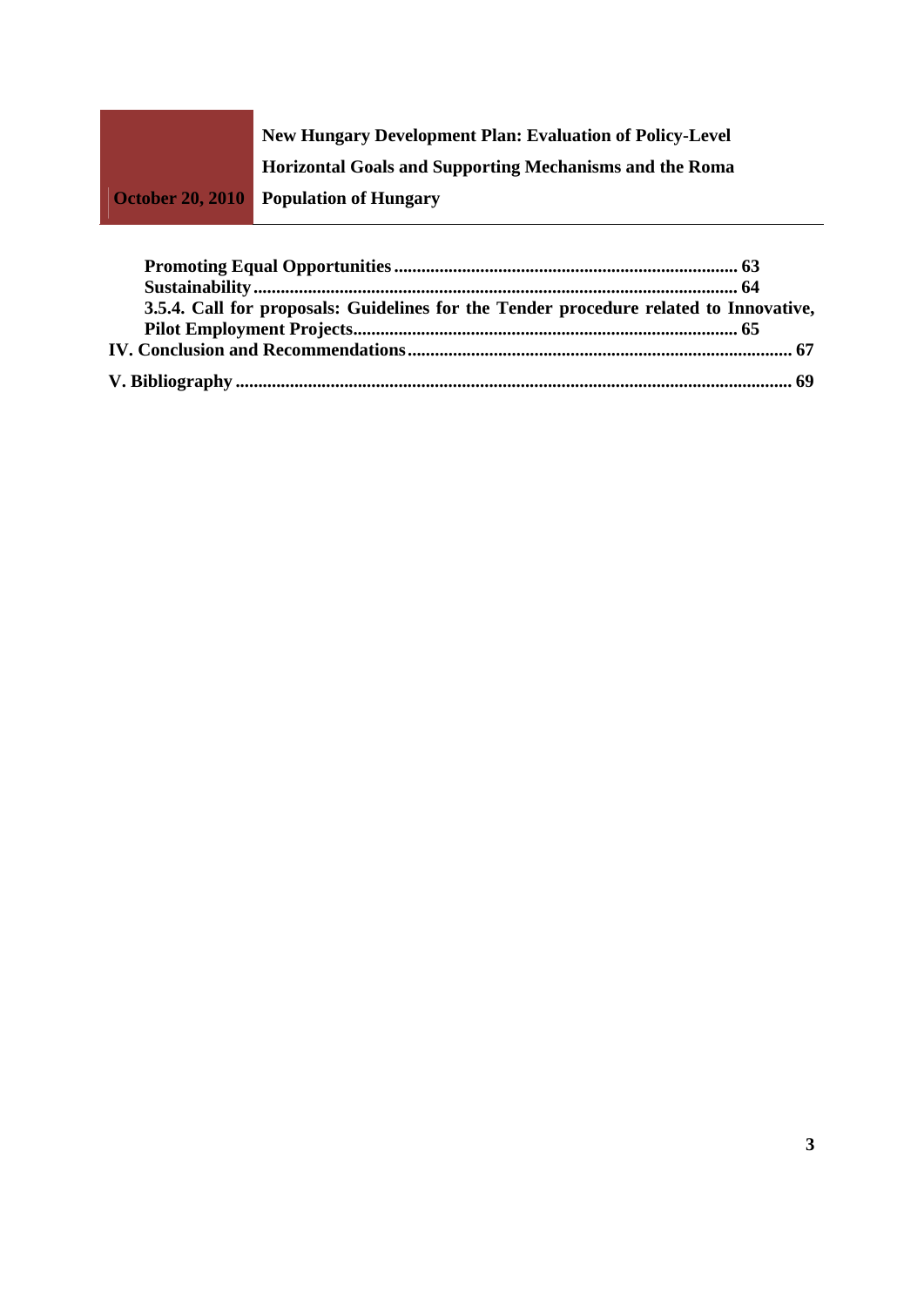# **Abbreviations**

CFPs - Calls for proposal

EAFRD - European Agricultural Fund for Rural Development

EFF - European Fisheries Fund

EOFP - Equal Opportunity Funding Policy

ERDF - European Regional Development Fund

ESF - European Social Fund

MC- Monitoring Committee

NHDP - New Hungary Development Plan

NDA - National Development Agency

OPs - Operational Programmes

OPPCC - Operational Programme Programming Coordination Committee

SROP - Social Renewal Operational Program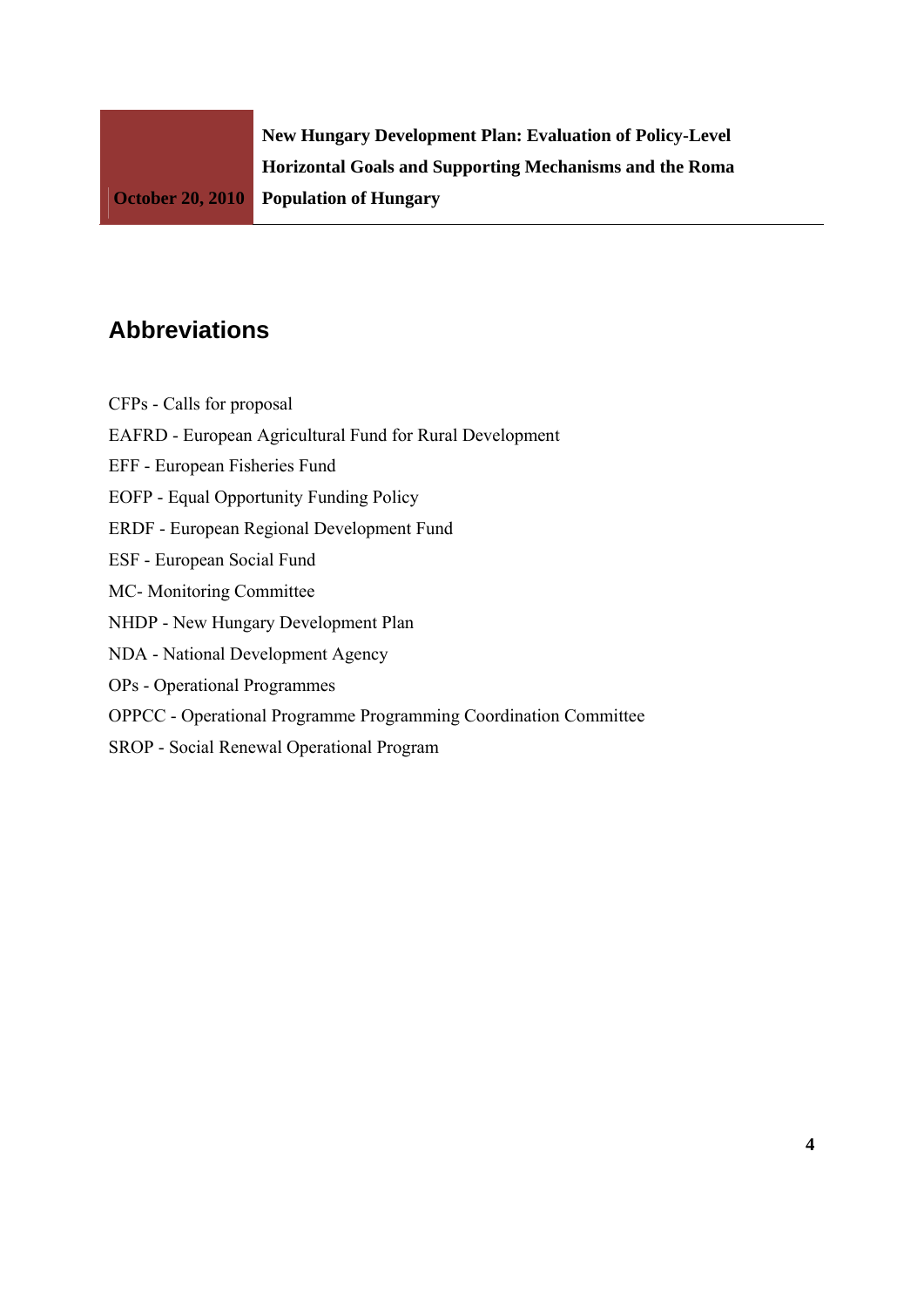## **Executive Summary**

With the influx of European Union development resources, the National Development Agency of Hungary (NDA) has the responsibility to help allocate these funds in a way that best facilities sustainable development within the country. In order to ensure that available funds are allocated to projects that will best fulfill this objective, the NDA developed the New Hungary Development Plan (NHDP), under which monies would be allocated, through tender processes, to approved projects within focused areas. These areas included health, settlement renewal, capacity building, employment, and education programs. Individual projects funded under these areas will fulfill not only the aims specific to the area, but also overarching horizontal objectives found within the NHDP and all subareas.

This evaluation was conducted to examine these tender calls in relation to both their individual aims and to their adherence to the greater aims of the horizontal objectives found within the NHDP. Specifically, this evaluation was conducted to investigate the operationalisation of these horizontal objectives as they specifically apply to the Roma population in Hungary, and to evaluate the ability of the supporting mechanisms, found throughout the individual tender calls, to reach these objectives. To do so, this report has focused specifically on the tender calls related to health, settlement renewal, capacity building, employment, and education, all of which are vitally important to both the development of Hungary as a whole and the Roma population specifically.

The NHDP and its evaluated tender calls contain many strong points and mechanisms which will work well to facilitate the development of the country while ensuring that the Roma population is involved and included in this development, rather than neglected and excluded from it. Despite this, however, there are several areas throughout the tender calls where, in our opinion,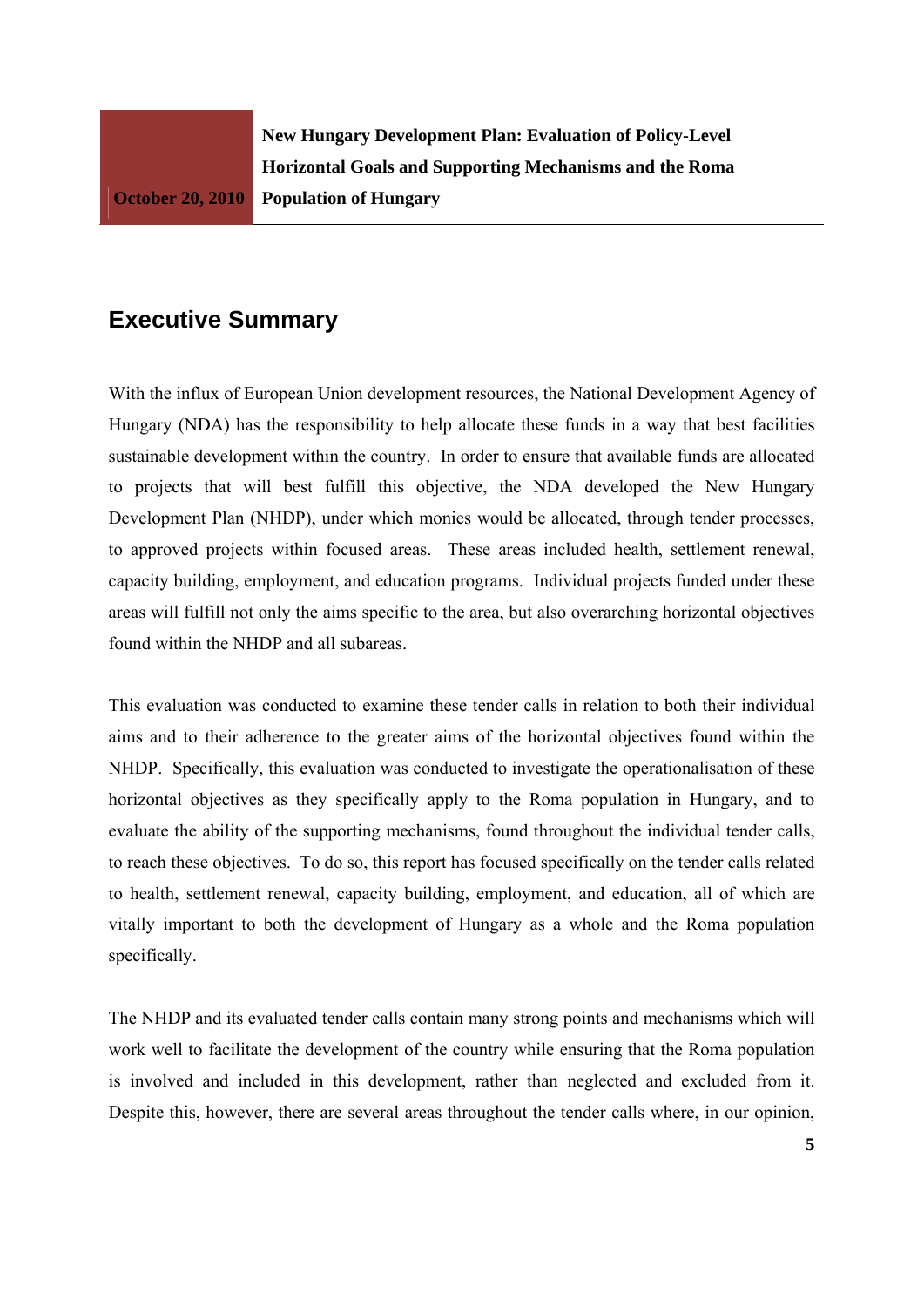

weaknesses persist. This evaluation proposes that in order to bring about real and sustained change for the Roma population in Hungary, while heightening the nation's development as a whole, constructive changes could include but not be limited to: the language and terminology used in selection process of tender calls; the precision of supporting mechanisms within the tender calls; the methods of project selection; and the conceptions and definitions of some components in the tender calls.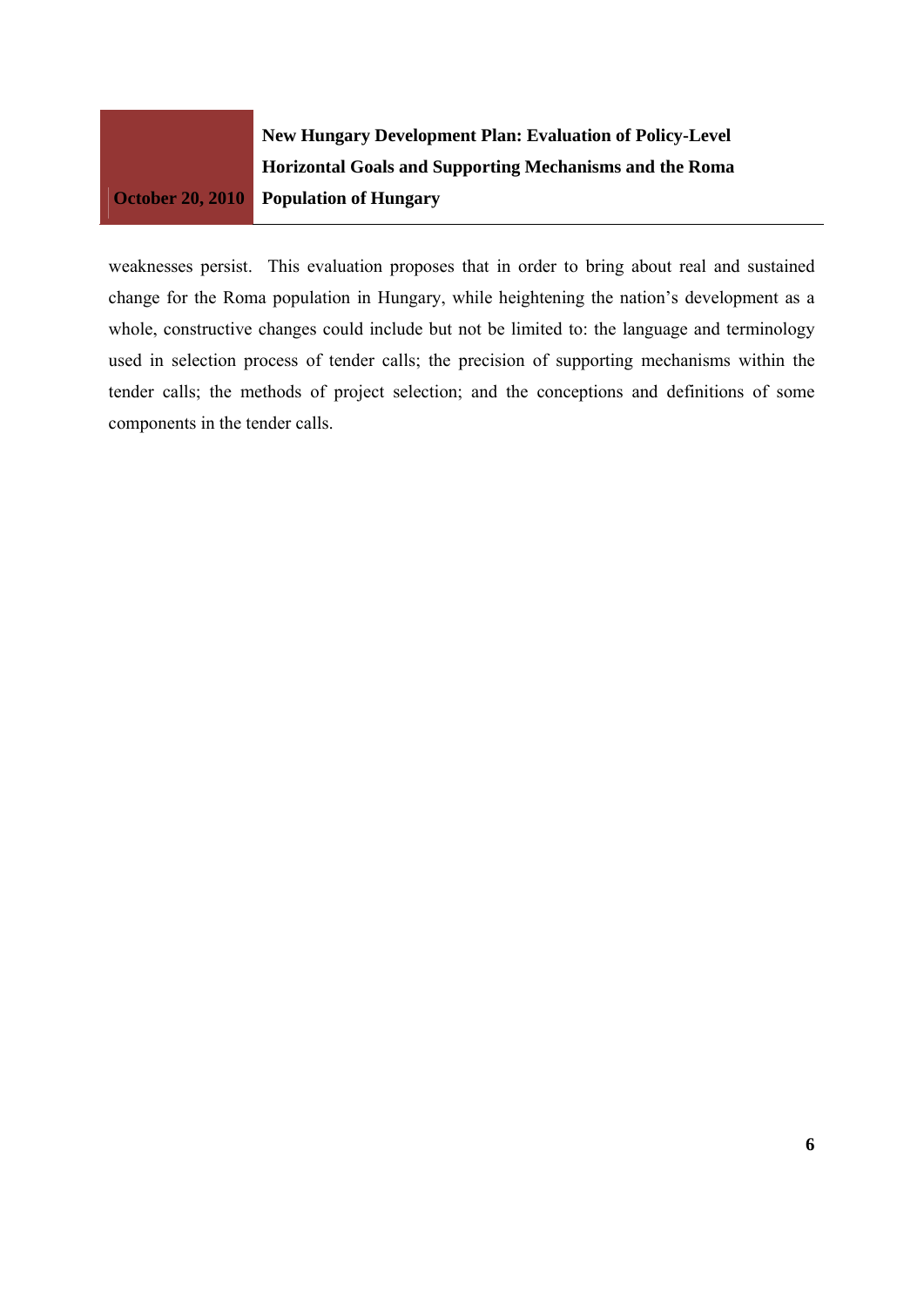## I. Introduction

For the period of seven years between 2007 and 2013, Hungary has development resources worth over EUR 25.3 billion (2007 prices) at its disposal from various EU financial instruments mainly the EU structural funds that is the European Social Fund (ESF) and the European Regional Development Fund (ERDF). The country is complementing this amount with 15% national contribution that raises the total figure to over EUR 29 billion. In addition, another EUR 3.8 billion is available from the European Agricultural Fund for Rural Development (EAFRD) in terms of agricultural and rural development subsidies, and, EUR 34.3 million from the European Fisheries Fund  $(EFF)^1$ .

The availability and utilisation of these EU financial instruments stipulate a particular set of institutional arrangements. Hungary has had to draw up its National Strategic Reference Framework for the period of 2007-2013 known as New Hungary Development Plan (NHDP). This is guided by the Community Strategic Guidelines that stipulates the main development goals and regional policy focuses of the EU as a whole<sup>2</sup>. The NHDP includes strategic development objectives, thematic and regional development priorities, institutional system and implementation processes concerning national development of Hungary during 2007-2013 through EU financial instruments.

The NHDP has two overall objectives: extending employment and creating the conditions for long term growth. Two other sets of objectives have to be horizontally pursued while fulfilling the main overall objectives. Generally labeled as "horizontal policies", these are environmental, macro-economic and social sustainability in one hand and regional and social cohesion on the

<sup>&</sup>lt;sup>1</sup> NDA (2007) The New Hungary Development Plan: National Strategic Reference Framework of Hungary 2007-2013 Employment and Growth, p. 156-157, Budapest: National Development Agency.<br><sup>2</sup> NDA (2007) New Hungary Development Plan: Simpler, faster, more transparent! Operation of the institutional and

support system of the New Hungary Development Plan 2007-2013, p.2, Budapest: National Development Agency.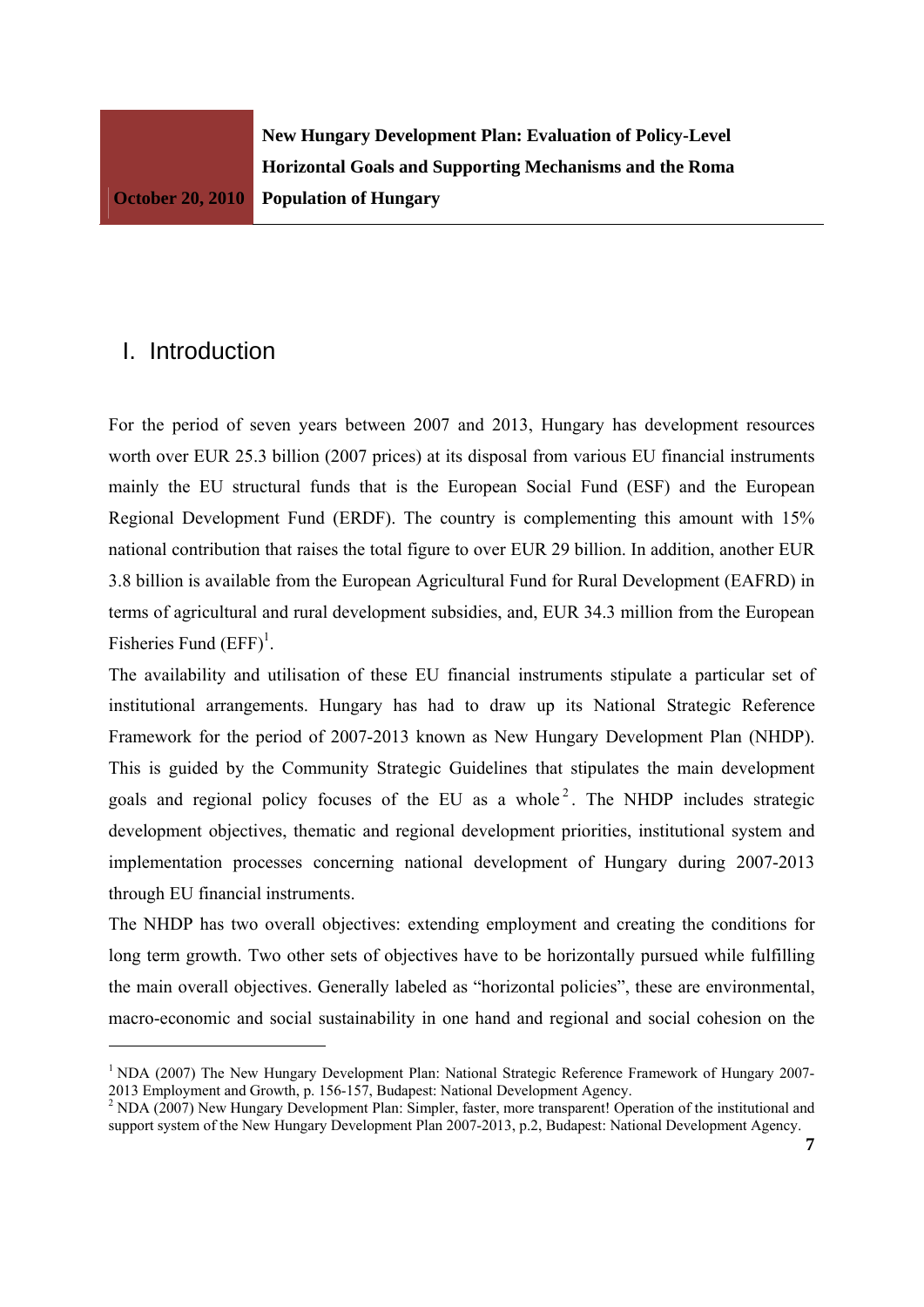**New Hungary Development Plan: Evaluation of Policy-Level Horizontal Goals and Supporting Mechanisms and the Roma Population of Hungary** 

other. The scope of social cohesion incorporates gender equality, equal opportunities for disadvantaged groups and non-discrimination. Six priority areas of development have been identified to achieve the objectives of the NHDP: economic development, transport development, social renewal, environment and energy development, regional development and state reform. A total of 15 operational programmes (OPs) have been approved to realise these priorities<sup>3</sup>. The implementation measures of the OPs are incorporated in action plans that detail schedule, budget, objectives, target groups and list of tentative projects. The Hungarian government agency responsible for planning and implementing the NHDP is the National Development Agency  $(NDA)^4$ .

NDA (henceforth also 'the agency') agreed that the Policy Lab team of the Department of Public Policy (DPP) of the Central European University (CEU) could conduct an external evaluation of certain aspects of the agency's work, specifically "the operationalisation of policy-level horizontal goals (that apply to the Roma population within Hungary) and to examine the adequacy of the supporting mechanisms for reaching these objectives"<sup>5</sup>.

Roma is an umbrella term commonly used to refer to various ethnic groups who are generally known as Roma, Gypsies, Travellers, Manouches, Ashkali, Sinti etc<sup>6</sup>. "For more than a thousand years, the Roma have been an integral part of European civilisation. Today, with an estimated population of 10 to 12 million people, Roma are the biggest ethnic minority in Europe, present in all 27 EU member states. Most Roma are EU citizens. However, their situation is characterised by persistent discrimination and social exclusion"<sup>7</sup>. In Hungary, 190,000 people identified

<sup>&</sup>lt;sup>3</sup> The 15 operational programmes (OPs) are: Economic Development OP (EDOP), Transport OP (TOP), Social Renewal OP (SROP), Social Infrastructure OP (SIOP), Environment and Energy OP (EEOP), State Reform OP (SROP), Electronic Administration OP (EAOP), West Pannon OP (WEOP), South Great Plain OP (SGPOP), North Great Plain OP (NGPOP), Central Hungary OP (CHOP), North Hungary OP (NHOP), Central Transdanubia OP (CTOP), South Transdanubia OP (STOP) and Implementation OP (IOP).

<sup>4</sup> NDA (2007) Implementation Operational Programme (Technical Assistance), p. 41, Budapest: National Development Agency.

 $5$  Terms of Reference (TOR) between the NDA and the policy lab team of DPP, CEU dated June 1, 2010.

<sup>&</sup>lt;sup>6</sup> EC (2010) "Promoting policies in favour of Roma population: The Second European Roma Summit looked at ways to foster the economic and social integration of the Roma in the EU", *Social Agenda,* Issue No. 24, July 2010, p.16, Brussels: European Commission.<br><sup>7</sup> EC (2010) "Editorial" n 2, ibid.

 $E$  EC (2010) "Editorial", p.2, ibid.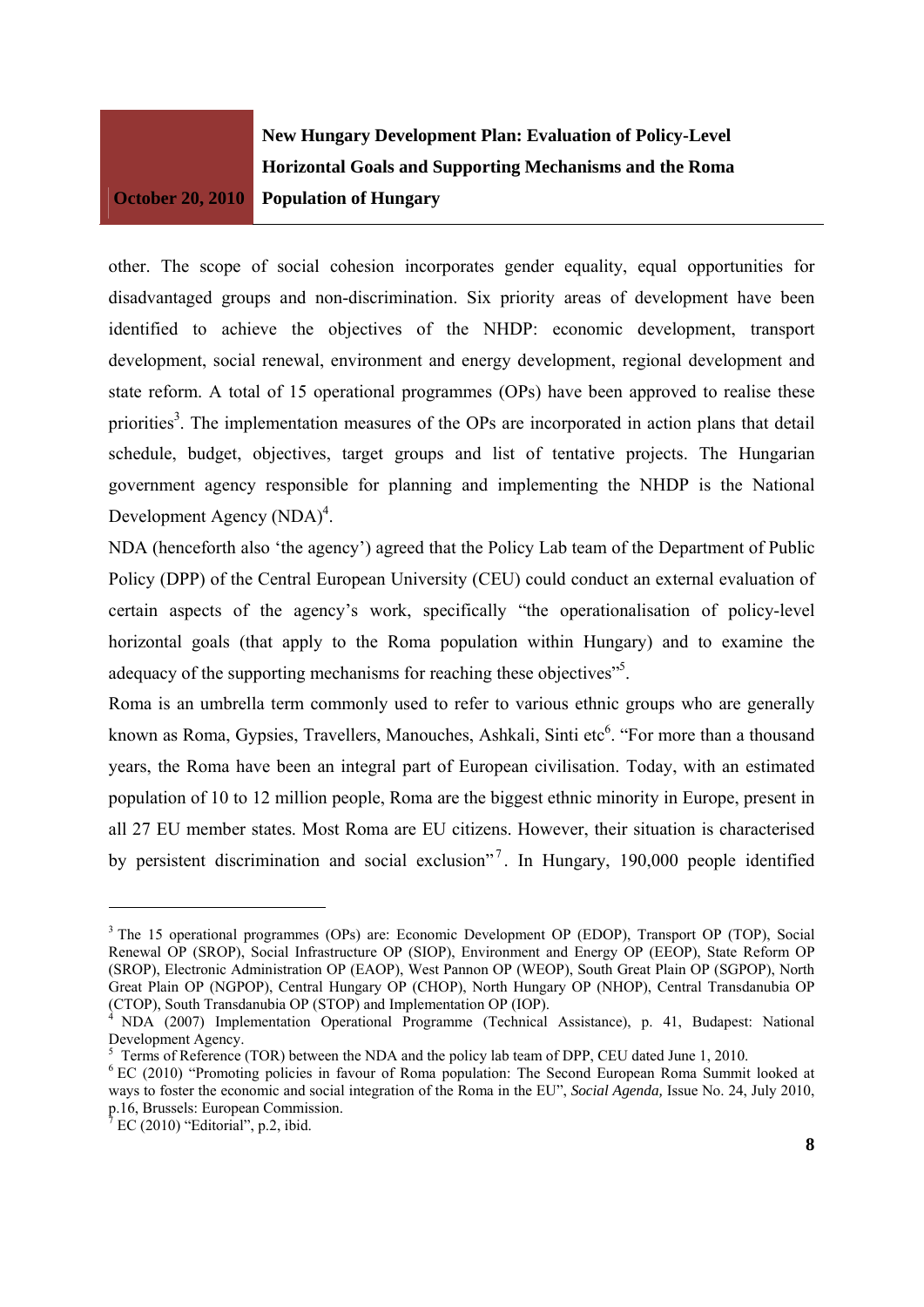**New Hungary Development Plan: Evaluation of Policy-Level Horizontal Goals and Supporting Mechanisms and the Roma Population of Hungary** 

themselves as Roma in the survey of nationalities within the national census of 2001. However, the generally accepted representative sociological surveys place the number of Roma population in the country somewhere between 520,000 and 650,000. The gulf of difference between official and unofficial estimates of Roma in Hungary can be regarded as a manifestation of their socioeconomic discrimination and marginalisation since the underreporting might be caused by fear of social stigmatization as well as assimilative efforts $\delta$ .

According to a recent study on minorities and discrimination in EU, the Roma faces the highest overall levels of discrimination among all the ethnic groups studied. On average, every second Roma person surveyed under the study was discriminated against at least once over previous 12 months. The rate of overall discrimination is highest 64% in Czech Republic closely followed by 62% in Hungary. When it comes to individual areas of discrimination against Roma in Hungary, 41% report discrimination in private services, 32% in looking for work or at work, 18% by both health care personnel and social service personnel, 17% by school personnel and 16% by housing agency/landlord. While the majority Roma persons in general informed that they do not report discrimination against them, the rate of not reporting is 82% in Hungary, the third highest among the seven countries covered by the study<sup>9</sup>.

Hungary recognises the problems of discrimination and exclusion faced by its Roma population. As a member state of EU, Hungary participates in the European Roma Summit<sup>10</sup> and the European Platform for Roma Inclusion<sup>11</sup> processes. It is also accepts the 10 Common Basic Principles for Roma Inclusion (henceforth also the inclusion principles) that is an outcome of the

<sup>8</sup> GoH (2007) "Decade of Roma Inclusion Programme Strategic Plan", *Annex to Parliamentary Resolution No. 68/2007 (VI. 28),* p.1, Budapest: Government of Hungary. 9

 $9$  FRA (2009) EU Minorities and Discrimination Survey (EU-MIDIS) 'Data in Focus' report 1: The Roma, p. 4-5, Vienna: European Union Agency for Fundamental Rights.

<sup>&</sup>lt;sup>10</sup> European Roma Summit is high level meeting of EU institutions, governments of member states, candidate countries and potential candidates, international organisations and civil society to emphasise their joint responsibility and discuss concrete steps in overcoming the exclusion of Roma. The first European Roma Summit was held on September 2008 in Brussels and the second one held on April 2010 in Cordoba.

<sup>&</sup>lt;sup>11</sup> European Platform for Roma Inclusion is a forum for the exchange of good practices and experiences between member states, the provision of analytical support and the stimulation of cooperation between all parties concerned by Roma issues. It was launched by the European Commission together with the Czech presidency of the European Council in 2009.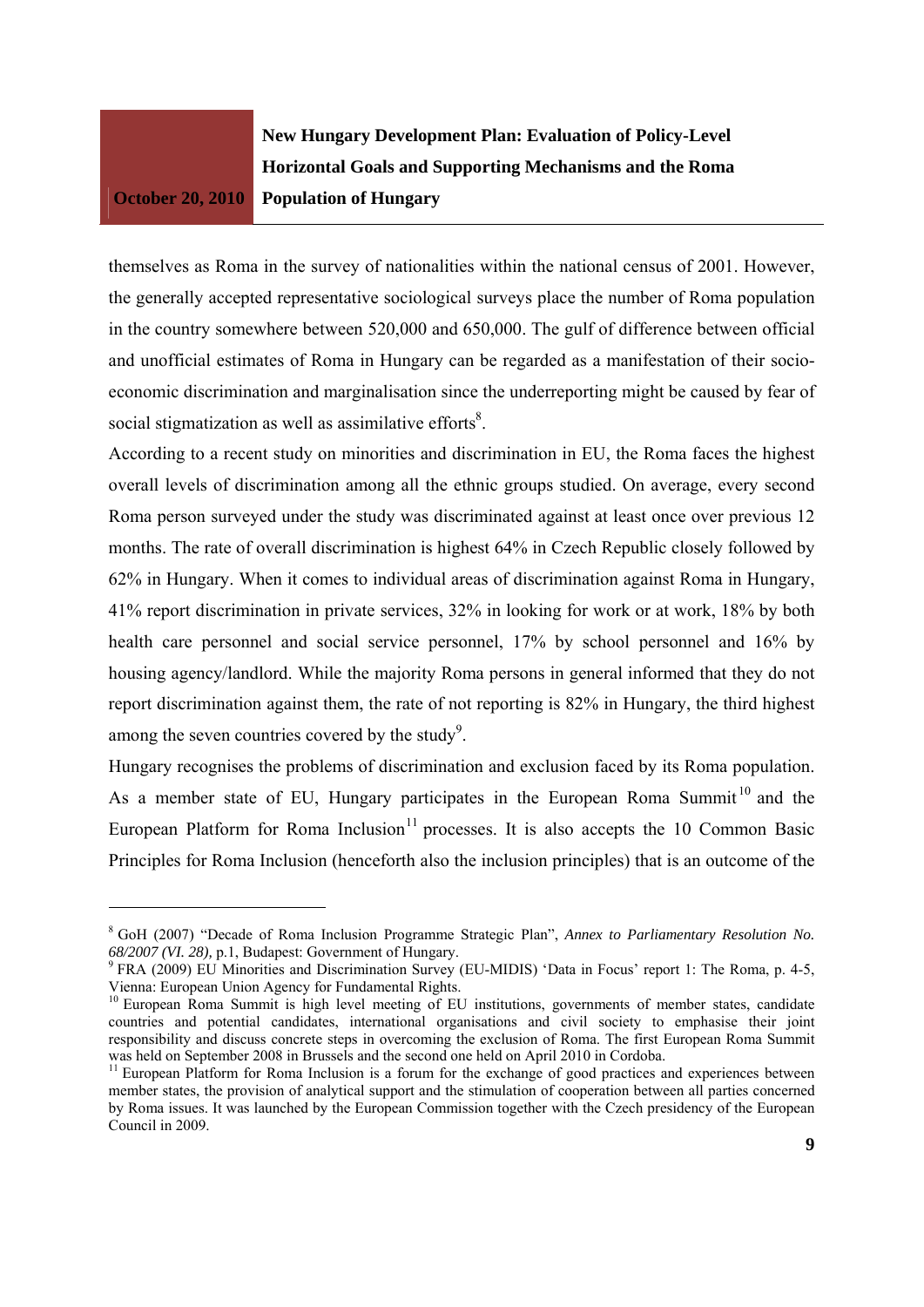**New Hungary Development Plan: Evaluation of Policy-Level Horizontal Goals and Supporting Mechanisms and the Roma Population of Hungary** 

latter process<sup>12</sup>. Some of the approaches and initiatives of the country for Roma inclusion have been cited in EU documents as examples of progress achieved in this area. These include scholarship programme for Roma students, focus on desegregation particularly in schools, Equal Opportunity Funding Policy (EOFP), programme of targeted recruitment of Roma graduates in public service, establishment of local health houses, programme for eradication of shanty towns, establishment of the Council of Roma Integration and "complex programme" for 33 most disadvantaged micro-regions where one-third of the country's Roma population live<sup>13</sup>.

Hungary is also a partner country in the Decade of Roma Inclusion 2005-2015 and held the decade presidency during 2007-2008. As part of unified national approach towards Roma inclusion with other decade partner countries, Hungary has adopted the Decade of Roma Inclusion Programme Strategic Plan in June 2007 through an unanimous parliamentary resolution 68/2007 (VI.28) to address the four decade priorities: education, employment, health and housing. The Decade Watch, the assessment mechanism of government action on implementing the Roma decade commitments undertaken by coalitions of Roma NGOs and activists, appreciated Hungary's performance in decade implementation. It observed that for the period of 2005-2006, "Hungary is the most advanced on implementation progress across most of the priority areas"<sup>14</sup>.

While it is obvious that several important steps have been taken to realise Roma inclusion in Hungary, it is also true that many Roma are still at the margin not only in terms of fundamental rights but also in education, employment, health and housing.

<sup>&</sup>lt;sup>12</sup> The 10 Common Basic Principles for Roma Inclusion: Constructive, pragmatic and non-discriminatory policies, explicit but not exclusive targeting, inter-cultural approach, aiming for the mainstream, awareness of the gender dimension, transfer of evidence-based policies, use of community instruments, investment of regional and local authorities, involvement of civil society and active participation of the Roma. These principles were first discussed in the 1<sup>st</sup> meeting of European Platform for Roma Inclusion in April 2009 and were elaborated as part of unanimous conclusions on Roma inclusion of the Employment, Social Affairs, Health and Consumer Affairs (EPSCO) Council of EU in June 2009.

<sup>&</sup>lt;sup>13</sup> EC (2010) Commission Staff Working Document "Roma in Europe: The Implementation of European Union Instruments and Policies for Roma Inclusion (Progress Report 2008-2010)"

<sup>&</sup>lt;sup>14</sup> Decade Watch (2007) "Overview", Decade Watch: Roma Activists Assess the Progress of the Decade of Roma Inclusion 2005-2006, p. 21, Budapest: Decade Watch.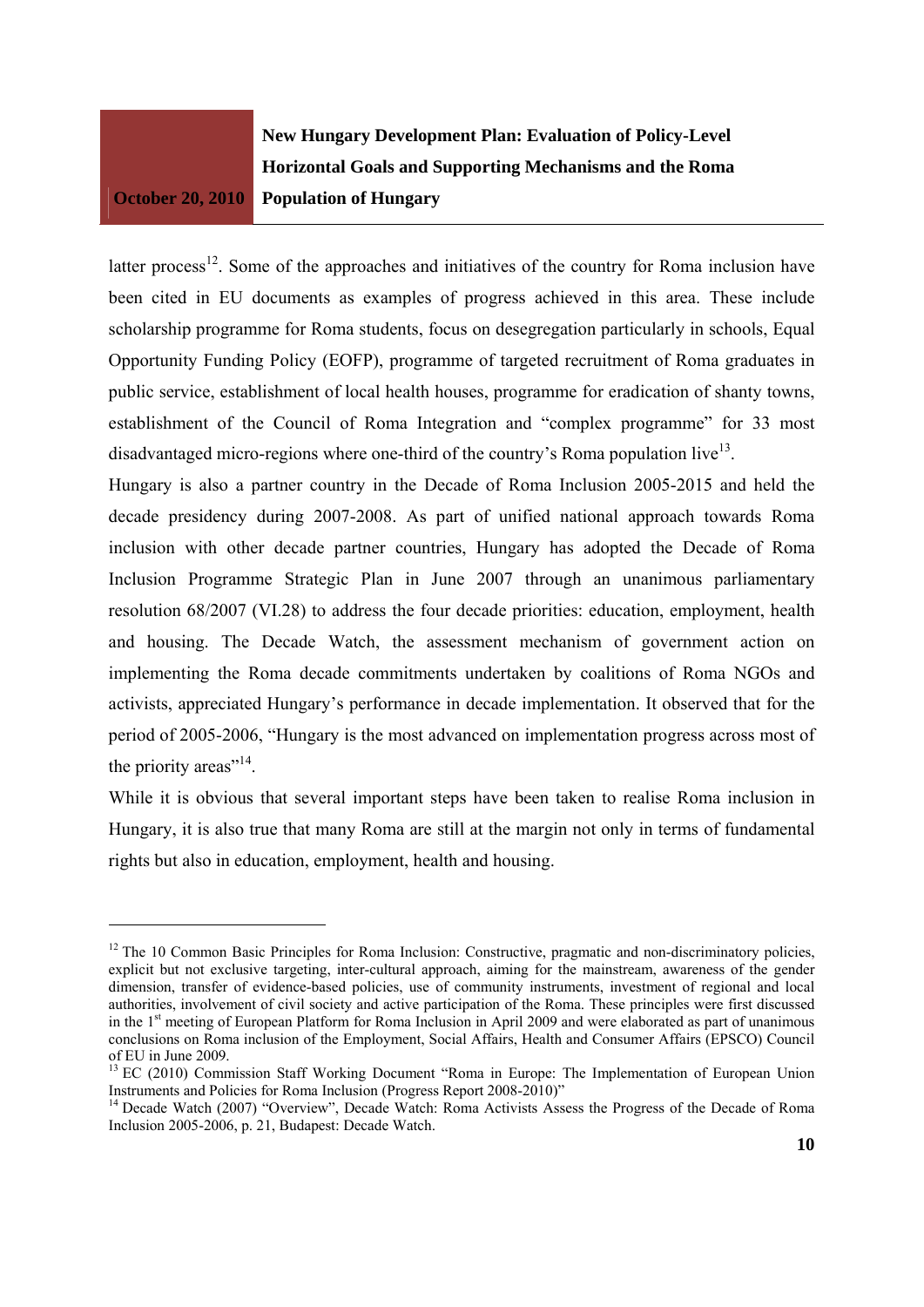**New Hungary Development Plan: Evaluation of Policy-Level Horizontal Goals and Supporting Mechanisms and the Roma Population of Hungary** 

# II. Methodology

From our main purpose of the current study, we are dealing with two key concepts: 'horizontal goal' and 'supporting mechanism'. It is necessary to have their operational definitions for the purpose of this study worked out before we get into elaborate methodological discussion.

As indicated above, we draw the primary ideas about the meaning and scope of horizontal goals from NDA documents. The NHDP identifies two sets of horizontal policies that will be simultaneous sources of development priorities along the overall development objectives of employment and growth: ensuring the conditions for sustainability and strengthening cohesion. It discusses three types of sustainability, environmental, social and economic. It discusses two types of cohesion: regional and social<sup>15</sup>. So, content wise the general scope of horizontal policies is quite broad and each of its components are overlapping and mutually constitutive. But we adopt a partial and narrowed down understanding of horizontal goals for the purpose of current study.

As we are primarily interested in horizontal goals as they apply to the Roma population of Hungary, we concentrate on social cohesion meaning equal opportunities and non-discrimination with gender equality and rights of the disabled as cross-cutting aspects. While Roma is identified in NHDP as a segment of the population that suffer from multiple disadvantages, Roma inclusion is primarily a question of ensuring equal opportunities and non-discrimination. Regional cohesion can be an important additional consideration in scoping horizontal policies with regard to Roma in Hungary since about one-third live in the 33 most disadvantaged micro regions. But we would also argue that Roma inclusion is primarily a fundamental rights question before being a regional development question and henceforth regional cohesion is subordinate to social cohesion as the scope of horizontal policies applicable to Roma in Hungary.

The idea of supporting mechanisms is not spelt out in the NDA documents. It does appear in the NHDP, the social renewal OP (the OP that mainly addressed social cohesion projects) and the

<sup>&</sup>lt;sup>15</sup> NDA (2007) The New Hungary Development Plan: National Strategic Reference Framework of Hungary 2007-2013 Employment and Growth, p. 81 and 88, Budapest: National Development Agency.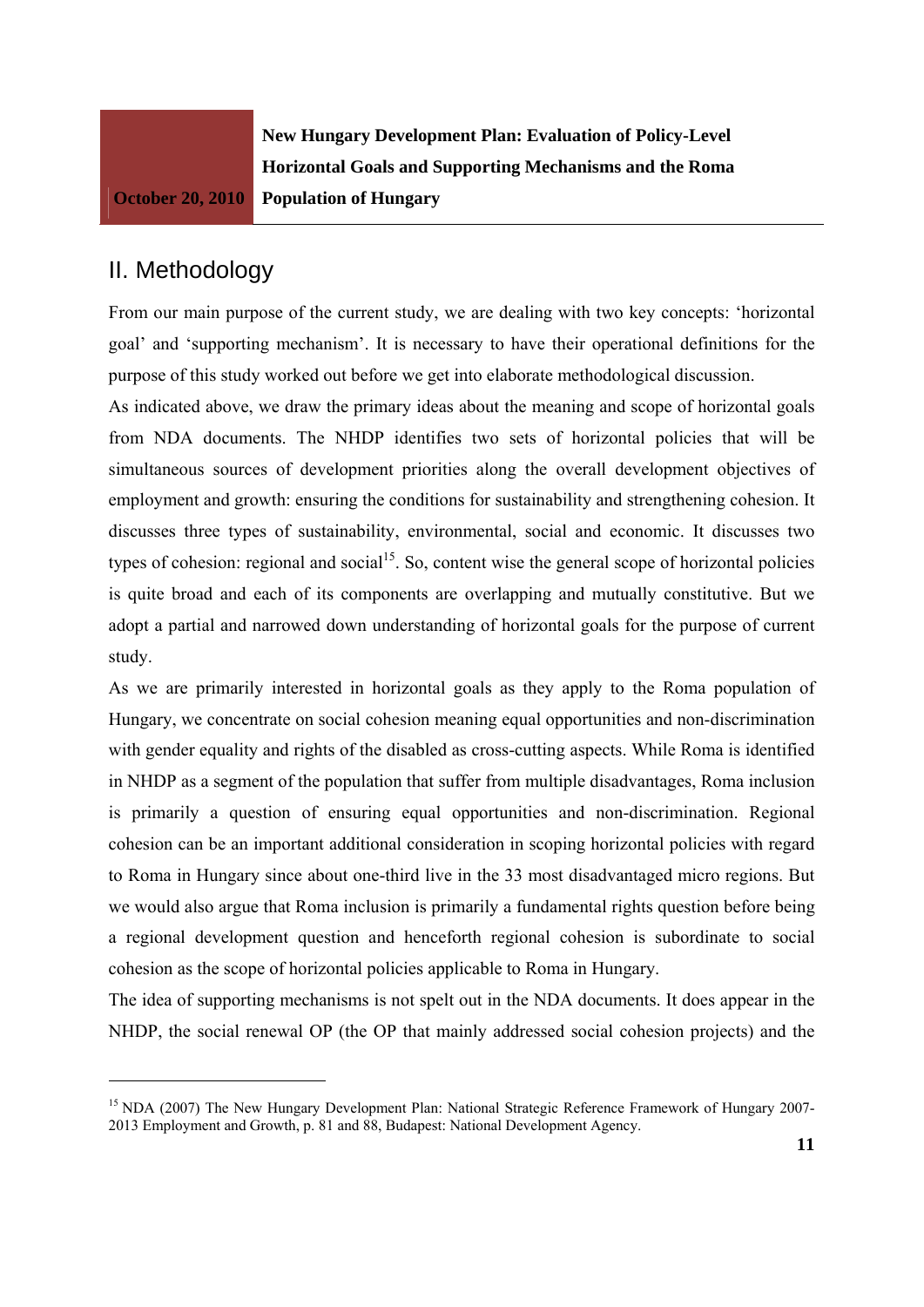**New Hungary Development Plan: Evaluation of Policy-Level Horizontal Goals and Supporting Mechanisms and the Roma Population of Hungary** 

main explanatory note about institutional and support systems of NHDP. What comes closest to outlining the supporting mechanism is the 'support system' referred to in the latter document. However, after an initial reference in the title page, there is no further mention of it although there is elaborate discussion of institutional system. Based on our discussion with the representative of NDA, our commissioning agency and the end user of the evaluation work, we conclude that 'supporting mechanism' is a formulation for the purpose of this work that is indicative of institutional procedures for projects related to horizontal goals. An elaborate discussion of the institutional procedures requisite of NDA projects are found in 'Implementation and administrative efficiency' section of NHDP where the sub-sections on 'institutional system' and 'implementation processes' are of particular interest to our work.

The utilisation of EU financial instruments stipulate a multilayered institutional structures and implementation mechanisms in compliance with Regulation No.1083/2006/EC of the Council of the EU and a set of laws of the country<sup>16</sup>. Each OP is implemented through a specific action plan that is a biannual programming-implementation document. It is the outcome of tripartite planning exercise between the Managing Authority (MA) of the concerned OP (in this case, the Human Resources Programmes MA that is responsible for SROP), the concerned Intermediate Body (IB) and the line ministry under the auspices of a joint working group, the Operational Programme Programming Coordination Committee (OPPCC). Further inputs into the action plan are given by the concerned Monitoring Committee (MC). While most of their tasks pertaining to achieving objectives, results of implementation and annual control reports are for review alone, they also may approve general project selection criteria and implementation reports submitted to

<sup>&</sup>lt;sup>16</sup> Institutional frameworks as well as responsibilities of certain stakeholders are laid down by Government Decree 255/2006. (XII. 8) on the fundamental rules and institutions in charge of implementation of support from the European Regional Development Fund, the European Social Fund and the Cohesion Fund in the 2007-2013 programming period. General procedures are regulated by MHPMO (Minister Heading the Prime Minister's Office)-MF (Minister of Finance) Joint Decree 16/2006 (XII. 28) on general rules of implementation of support from the European Regional Development Fund, the European Social Fund and the Cohesion Fund in the 2007-2013 programming period.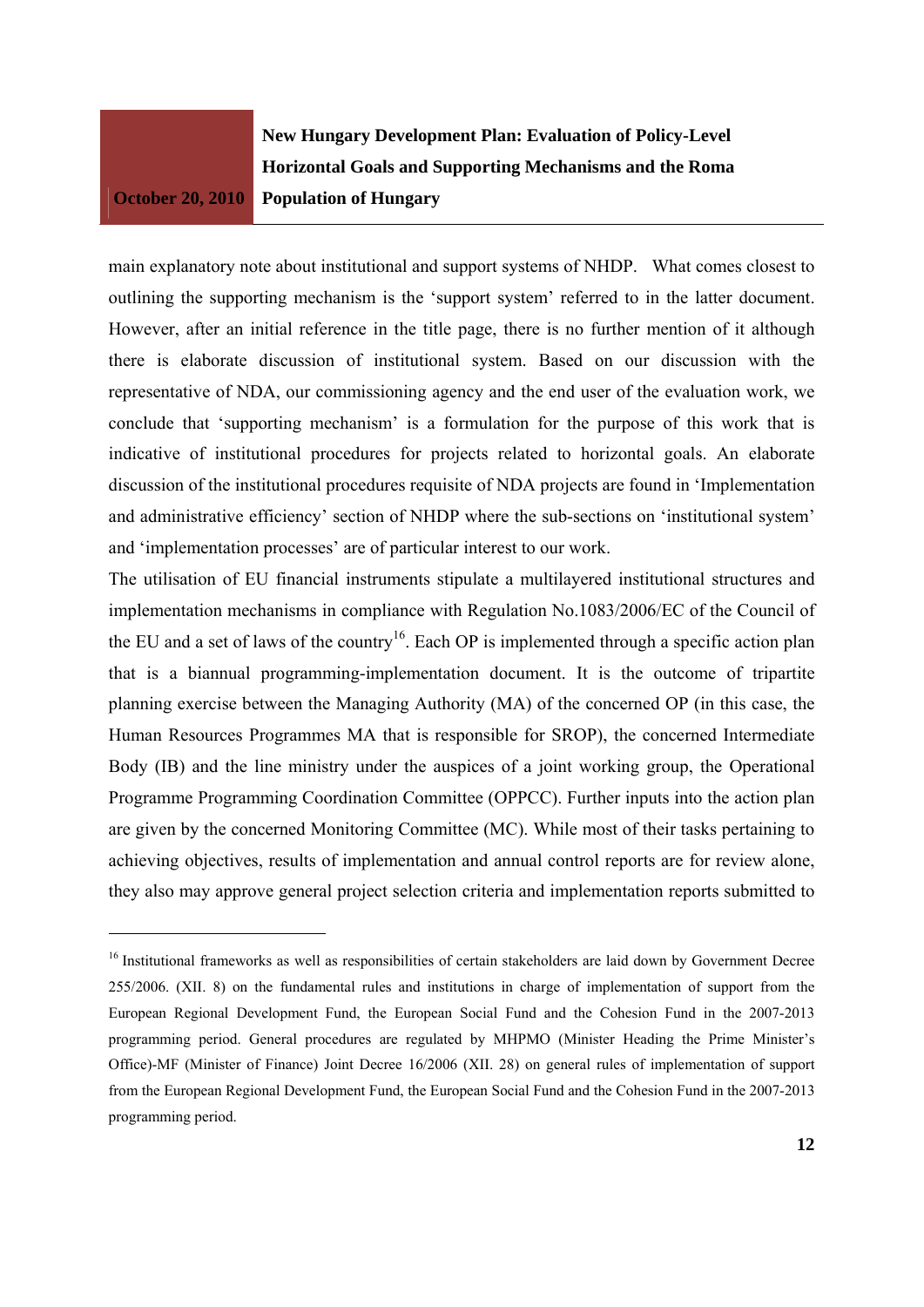**New Hungary Development Plan: Evaluation of Policy-Level Horizontal Goals and Supporting Mechanisms and the Roma Population of Hungary** 

the EC. Membership includes representations of all the stakeholders of the OP and includes representatives of Roma NGOs. The IBs have direct responsibility for receiving, assessing and sanctioning project proposals and then monitoring their appropriate implementation.

So our aim is to assess the *operationalisation* of horizontal policies by way of investigating the *adequacy* of supporting mechanisms. We draw upon the Inclusion Principles as benchmarks of the operationalisation and adopt the Roma Decade Priorities as analytical tools for measuring the adequacy. The Inclusion Principles are appropriate benchmarks since they are orchestrated towards establishing equal opportunities and non-discrimination (for the Roma) that is also at the core of hortizontal policies. Simultaneously, the Roma Decade Priorities are most suitable in measuring adequacy of operationalisation because they constitute internationally recognised multilateral development framework for the Roma. Based on our operational definition of horizontal policies, we selected the social renewal OP as the case study since it most directly addresses Roma inclusion of all the OPs and there is a reflection of the decade priorities in its priority axes. The common thread linking SROP with the Inclusion Principles and the Decade Priorities is also articulated as follows: "(e)nforcement of horizontal principles means that in the process of planning, implementing, evaluating and following up the operational programme and its priority axes, measures, the principle of equal opportunities must be taken into consideration, and its actual enforcement must be ensured."  $17$  Based on consultation with the NDA representative, the following calls for proposal (CFPs) under SROP were selected as broad samples of the decade priorities: pilot employment projects, capacity building of representative organizations, settlement renewal, competency based education and new approaches to healthy lifestyle. We analyse, to what extent, the scope of the concerned CFP addresses the associated decade priority and whether the underlying institutional procedures are 'simple', 'fast' and 'transparent' enough for effectively addressing those priorities. Subject to the availability of relevant information, we carry out this analysis at four separate but interconnected levels: planning phases, project selection criteria, specific monitoring systems and evaluation.

<sup>&</sup>lt;sup>17</sup> NDA (2007) *Social Renewal Operational Programme 2007-2013*, p. 66, Budapest: National Development Agency.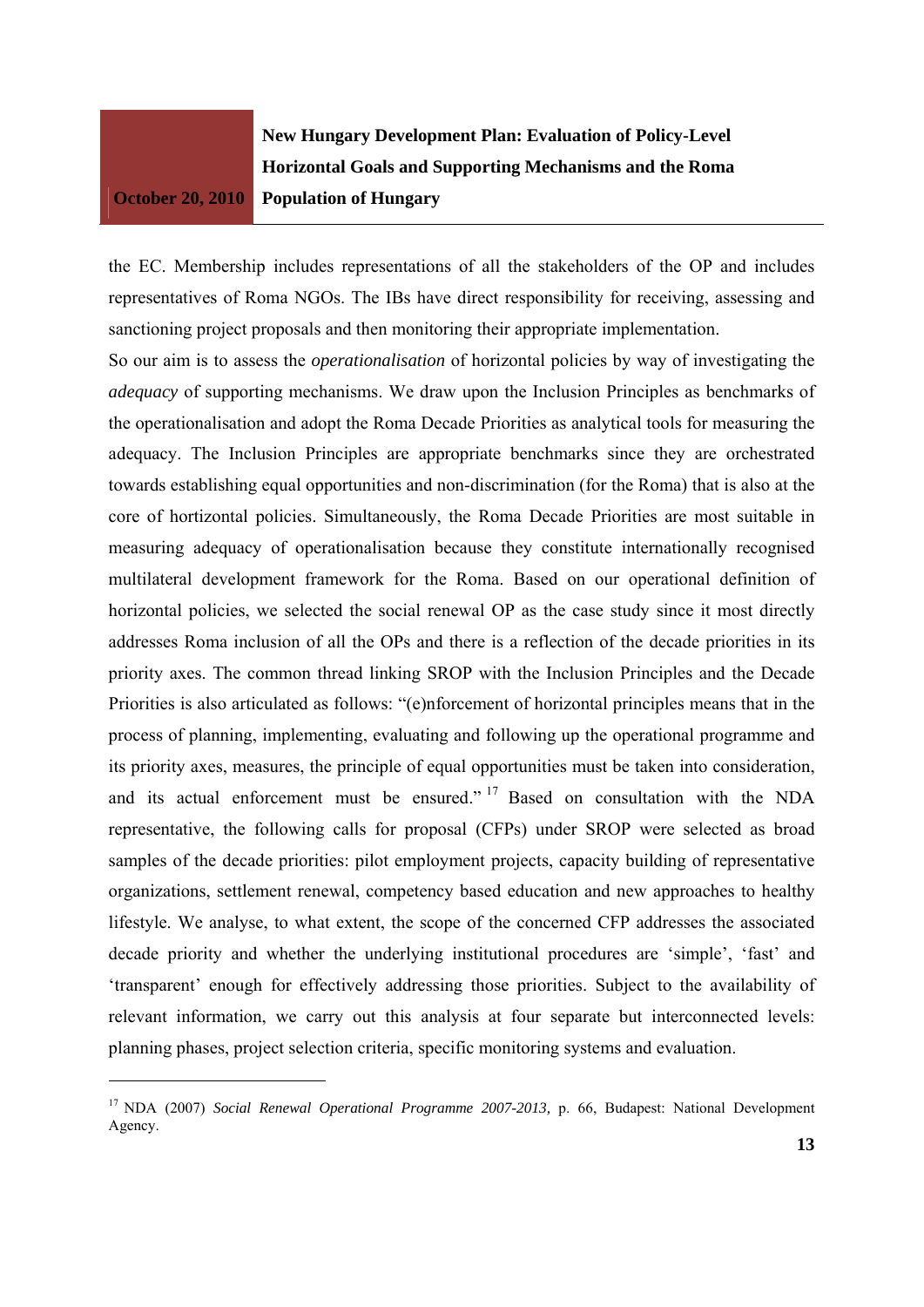# III. National Development Plan Horizontal Policies and SROP

### *3.1 Health*

In this section, we investigate the operationalisation of horizontal goals and the adequacy of supporting mechanisms in relation to improving the health of the Roma population of Hungary. Our discussion is divided into three parts. We first present a general overview of the health situation of Roma. Then we discuss how the health aspect of Roma inclusion is addressed in NHDP and SROP. Finally, we take up the assessment of operationalisation and adequacy with respect to health inclusion of Roma.

#### 3.1.1. Roma Health Scenario

As we are talking about Roma inclusion in the light of EU and multilateral standards, it would also be good to start with Roma health situation in the European scale and then get into specific situation of Hungary. It will facilitate us to be more objective while reflecting on the Hungarian case. Besides, it is also better to have that discussion in comparison to the non Roma population of the region.

A recent comparative study on health of Roma population in Europe summarises six key sociodemographic features of the community vis-a-vis the overall EU population that includes the non Roma population. First, the Roma has a male-female ratio that is close to EU average. For every 100 Roma men, there are 103.5 women. For the overall EU population, the ratio is 100:104.8. Second, the Roma population is generally much younger than overall EU population. The average age of the Roma population is 25.1 when the EU average is 40.2, a huge 15 years difference. The ratio of population who are in age group 15-29 is 26.7% percent among the Roma as opposed to 19.3% in the overall EU. Similarly, the child rate (ratio of population aged - 15) of the Roma population is 35.7% compared to 15.7% for overall EU. Third, Roma population do not live as long as the overall EU population. Roma population's longevity rate is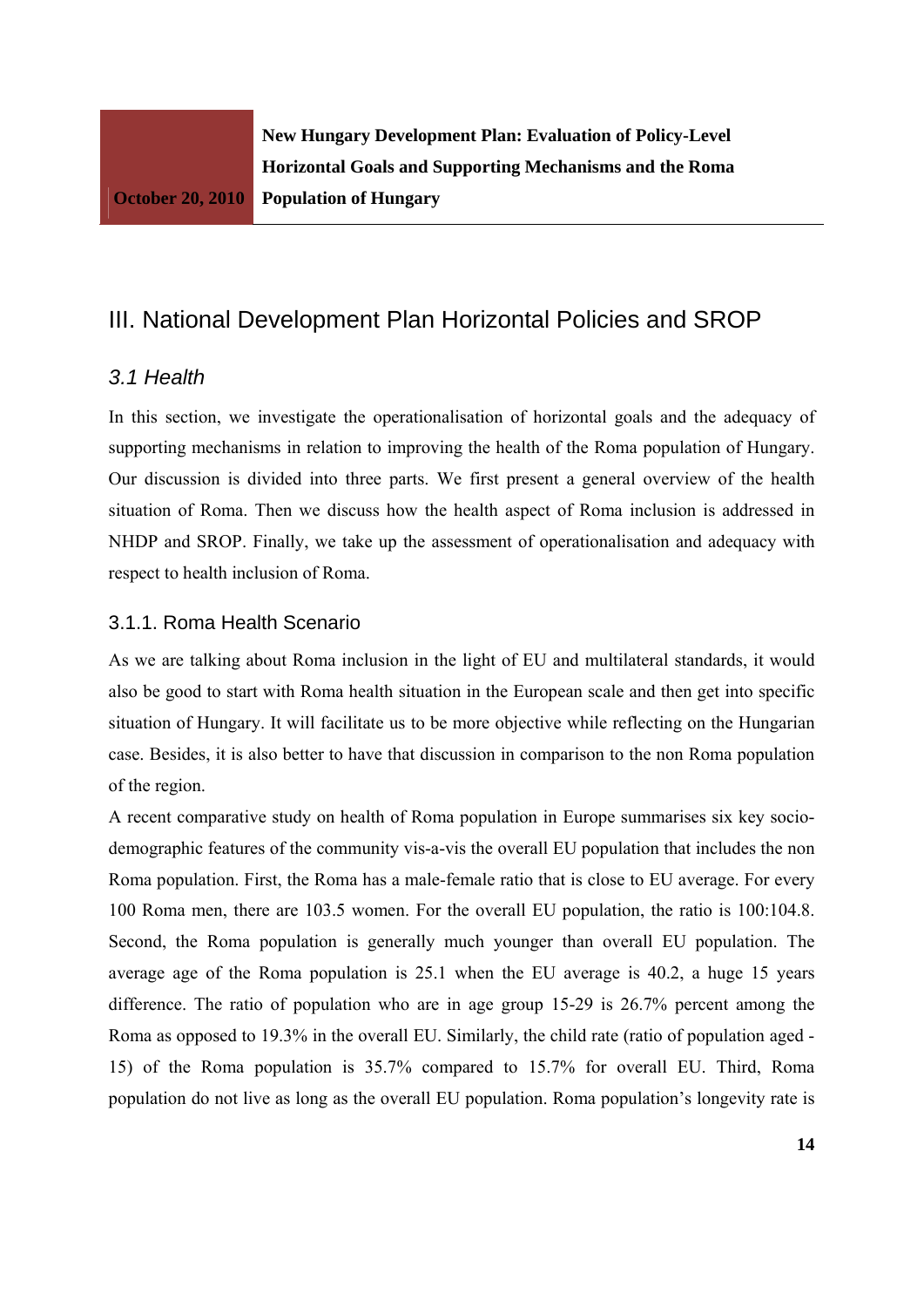**New Hungary Development Plan: Evaluation of Policy-Level Horizontal Goals and Supporting Mechanisms and the Roma Population of Hungary** 

25.7% compared to 51% of the EU population in general. The old age rate is 4.5% for the Roma while it is 11.2% for the overall EU population. Fourth, there is higher dependency among the Roma, particularly in terms of minors. For every 100 potentially active people (age group 15- 64), the ratio of dependants (-15 and +64 age groups) is 64 for Roma population as opposed to 24.9 for European population in general. Fifth, birth rate is gradually declining among the Roma. There are nearly 82.7 Roma children in -5 age group for every 100 children aged 5-9 while this ratio is 101 for overall Europe. Sixth, despite the gradual decline in birth rate, population replacement of the Roma is much higher than the European average. Population replacement rate of Roma is 231 that are more than double of the European average of  $101^{18}$ . According to other sources, Roma are disproportionately more vulnerable to such infectious diseases like tuberculosis. Even diseases avoidable by vaccine also have much higher incidence among the Roma. For example, during 2004-2006 there have been a number of measles outbreaks primarily in Roma communities $^{19}$ .

Turning to Hungary, as observed in a NGO evaluation of the Roma decade to date, "(t)he health of the Roma population in Hungary is worse than of the non-Roma population. In their case, the rate of those over 50 is lower and the rate of those below 30 is higher than the national average. The reason for this is that the life expectancy of Roma at birth is 10 years lower than the national average, while natality is above it<sup> $20$ </sup>. The same study also informs that 66.3% Roma aged above 19 suffer from some kind of illness while 16.1% of them suffer from more than one illness and 23% simultaneously suffer from three or more illness. It also shows that health vulnerabilities of Roma are particularly acute in segregated settlements (micro-regions) with their concentration. More than one third or 35% of the inhabitants of these Roma settlements report discrimination in availing medical services.

<sup>&</sup>lt;sup>18</sup> FSG (2009) Health and the Roma Community, analysis of the situation in Europe: Bulgaria, Czech Republic, Greece, Portugal, Romania, Slovakia, Spain, p. 18-21, Madrid: Fundacion Secretariado Gitano.

<sup>&</sup>lt;sup>19</sup> ERRC (2006) Ambulance Not on the Way: The Disgrace of Healthcare for Roma in Europe, p.9, Budapest: European Roma Rights Centre.

 $20$  KLF (2010) Monitoring research concerning the implementation process of the objectives indicated by the Decade of Roma inclusion programme in Hungary in the period of 2005-2009, p. 14, Budapest: Kurt Lewin Foundation.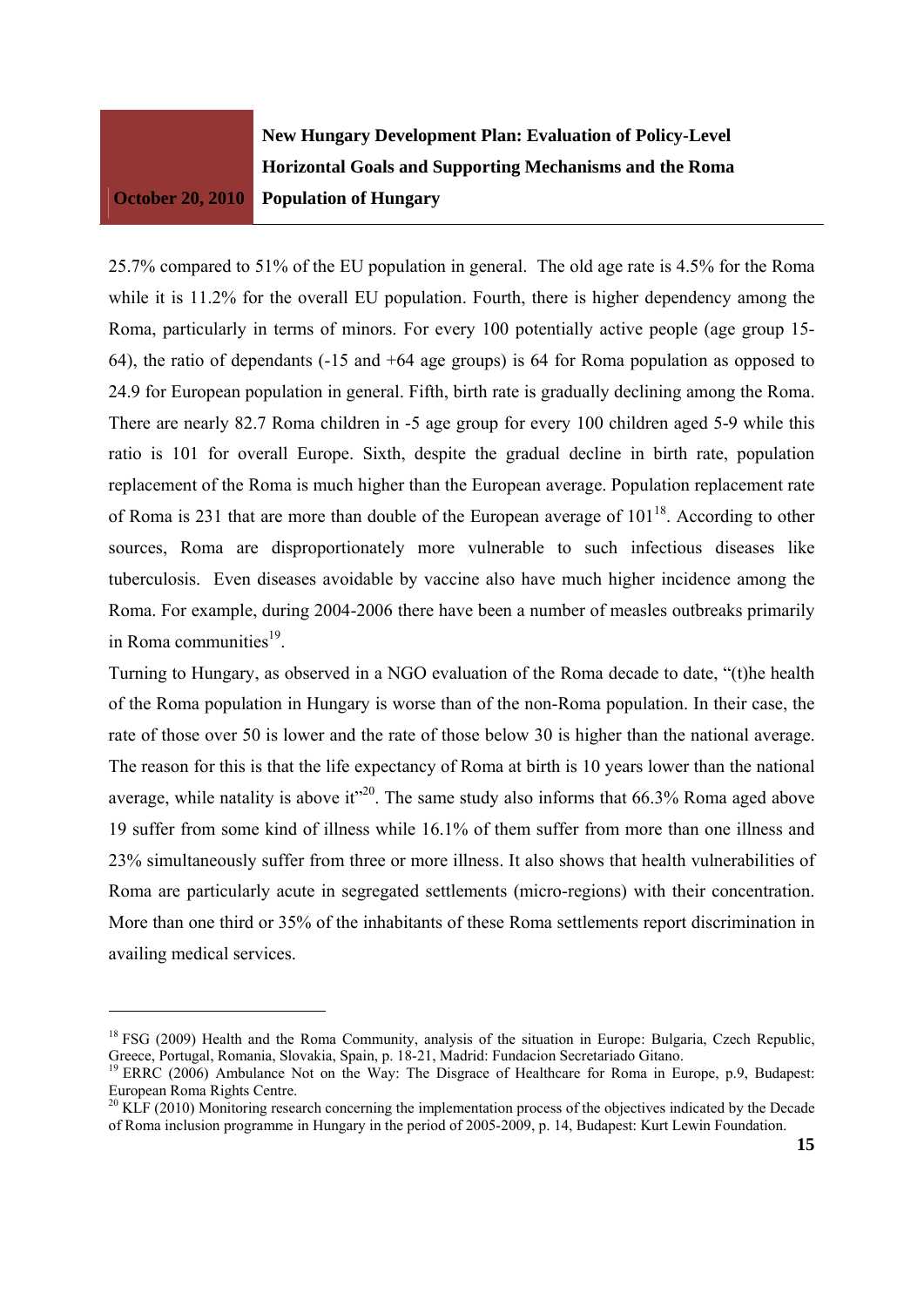

**New Hungary Development Plan: Evaluation of Policy-Level Horizontal Goals and Supporting Mechanisms and the Roma Population of Hungary** 

Another study draws upon a representative survey to inform that 25% Roma face discrimination in hospitals and similar health care facilities and 44.5% have such experience with general practitioners. Over 20% Roma in general and 40% of those living in the segregated settlements (micro regions) reported denial of ambulance on emergency calls. There are cases of segregated hospital room for Roma patients, the so-called "Gypsy room" that are in bad conditions. One study by an NGO recorded 44 cases of gypsy rooms in 2003. Their study in 2005 also found allegations of such rooms<sup>21</sup>.

### 3.1.2. NHDP, SROP and Health Inclusion of Roma

As part of social-economic situation analysis, NHDP identifies ill-health as a constraining factor of labour market participation. It also notes that declining health condition of Hungarian population is one of the social sacrifices made by the country in its transition towards market economy. It acknowledges that the health status of Roma population in Hungary is much worse than rest of the society similarly as their respective positions in terms of employment, education, living standard and housing<sup>22</sup>. In this respect, health forms one of the priority axes of the social renewal priority of NHDP and henceforth SROP. The NHDP proposes reducing inequalities in accessing healthcare facilities and improving the institutional system for health development. The SROP further elaborates on the constrained health scenario of Hungary due to demographic, epidemiological, economic, structural and financial difficulties. It also notes more disadvantaged health condition of Roma population due to regressive differences in health awareness and health care access. The health related objectives of SROP are: promoting a health conscious conduct of

<sup>&</sup>lt;sup>21</sup> ERRC (2006) Ambulance Not on the Way: The Disgrace of Healthcare for Roma in Europe, p. 39, 52, 57, Budapest: European Roma Rights Centre.

<sup>&</sup>lt;sup>22</sup> NDA (2007) The New Hungary Development Plan: National Strategic Reference Framework of Hungary 2007-2013 Employment and Growth, p. 37, 50, 53, Budapest: National Development Agency.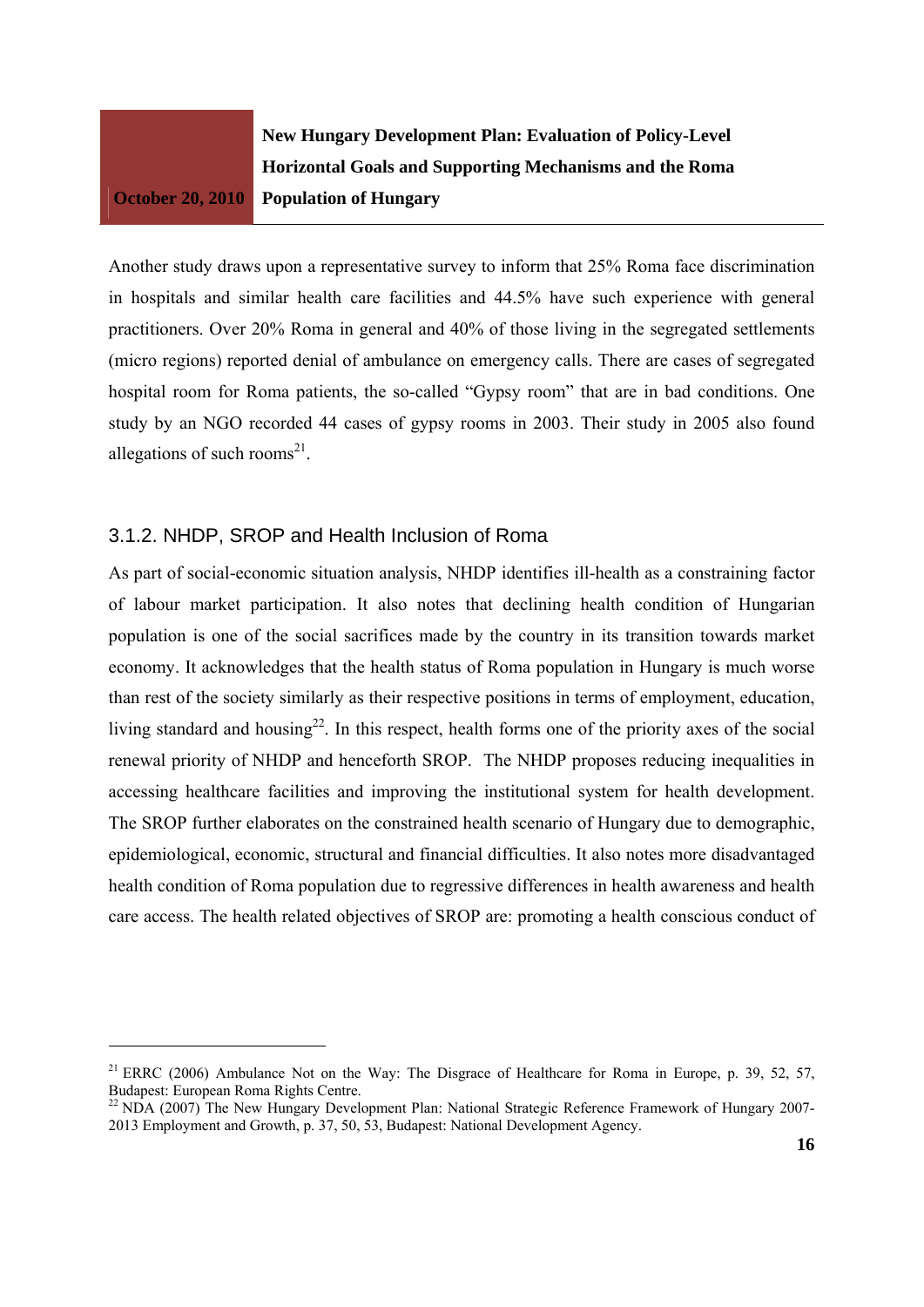**New Hungary Development Plan: Evaluation of Policy-Level Horizontal Goals and Supporting Mechanisms and the Roma Population of Hungary** 

life, spreading healthy forms of life, widening choice of healthy alternatives and supplying relevant information to households and workplaces $23$ .

The NHDP stipulates that the Structural Funds investments will complement the implementation of decade priorities. But there is no such indication how that will happen with regard to specific sectoral priorities like health. The Decade of Roma Inclusion Programme Strategic Plan (henceforth the Strategic Plan) of Hungary presents a detailed list of tasks pertaining to health inclusion of Roma. Its overall objectives are improving the health conditions of Roma people, increasing their life expectancy at birth and improving their access to healthcare service system. The associated tasks are in six following areas: incentive system for better utilisation of healthcare capacities in areas of Roma concentration, increase participation in preventive health examinations, increase number of Roma among health professionals, attitudinal change programme in training of health care personnel, strengthening cooperation and connection between the Roma population and the healthcare service system, and, promotion of the elaboration of local health-improvement plans accommodating specific needs of the concerned Roma population. Although the SROP covers health yet it doesn't acknowledge any link to the aforementioned health related tasks of the Strategic Plan.

## 3.1.3. Operationalisation and Adequacy Assessment

The SROP 'Promoting New Approaches to Healthy Lifestyle in the Least Developed Micro Regions' (henceforth the Healthy Lifestyle programme) doesn't seem to be explicitly informed by the inclusion principles. Its commitment to non-discrimination appears to be largely implicit with passing references like acknowledging the increase in number of socially disadvantaged groups in the 33 micro-regions covered and aspiring to provide possible way out of segregation and poverty. There is no explicit targeting of the Roma although the concerned micro-regions have one-third of the country's total Roma population. While an inter-cultural approach is not

<sup>&</sup>lt;sup>23</sup> NDA (2007) *Social Renewal Operational Programme 2007-2013*, p. 30, 64, Budapest: National Development Agency.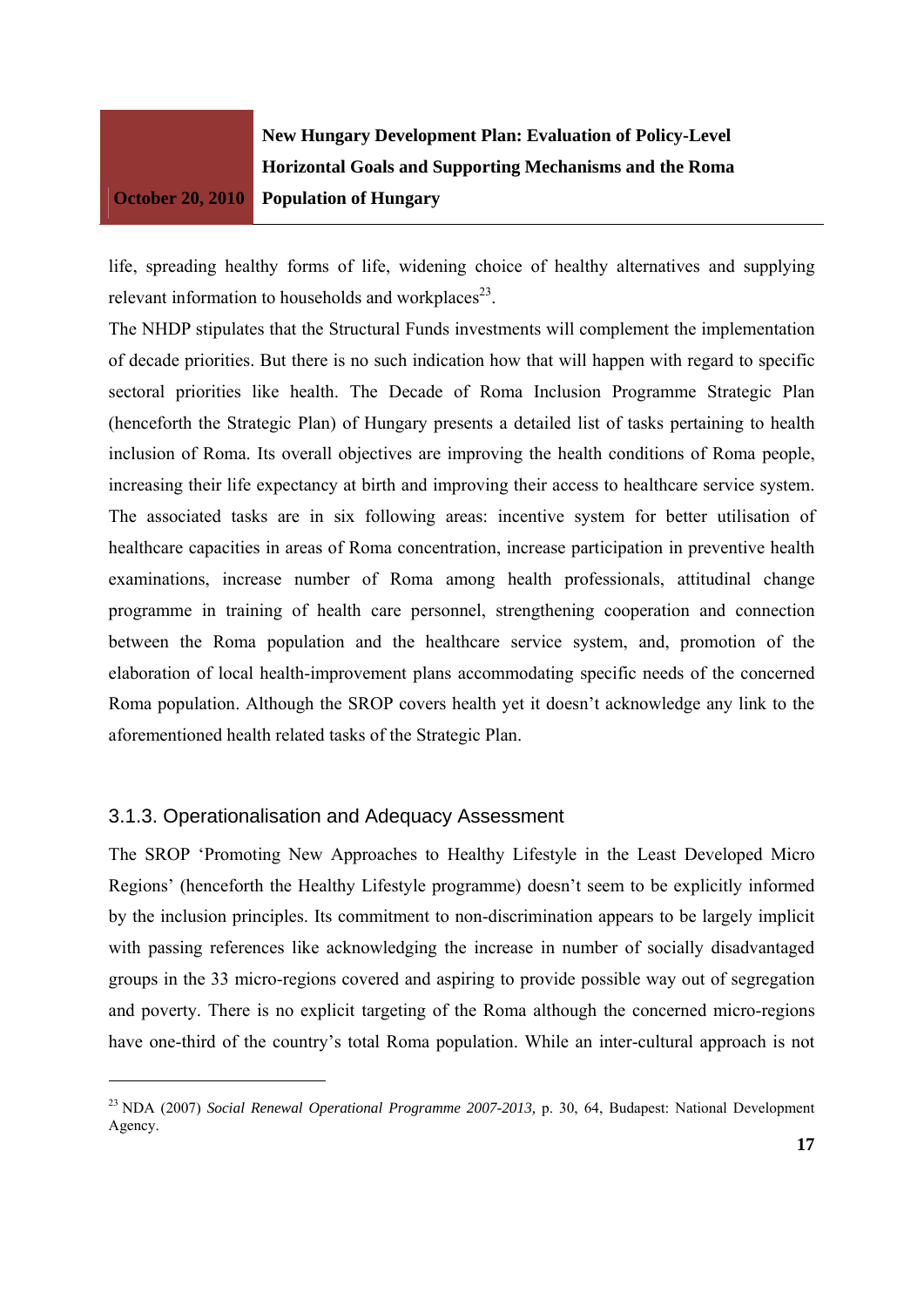**New Hungary Development Plan: Evaluation of Policy-Level Horizontal Goals and Supporting Mechanisms and the Roma Population of Hungary** 

that evident, a mainstreaming approach is also not obvious. Although gender equality is discussed as an essential component of social cohesion in NHDP, an explicit gender dimension is not that visible in the Healthy Lifestyle programme. There is some indication of evidence based policy in discussion of Hungary's health condition in the programme's background. But it is without attention to Roma, gender or even micro-regional dimensions. Moreover, there is no reference to the sources of information on which the discussion is based. Although the programme is a tool for utilising EU financial instruments, it does not use legal (Race Equality Directive, Framework Decision on Racism and Xenophobia) or coordination instruments (Open Methods of Coordination). However, the programme does involve regional and local authorities, civil society and active participation of Roma. This occurs through joint participation of association of micro-regions, regional development committees and civil society organisations in project selection along NDA.

If the NHDP acknowledges the Decade Priorities then there should be explicit link in the Healthy Lifestyle programme under SROP that is for materialisation of one priority of NHDP. But there is no such connection between this programme and the healthcare objectives and tasks of the country's strategic plan on Roma inclusion.<sup>24</sup> Moreover, the NHDP urges "compliance with horizontal principles" as follows: "equality between men and women and integration of the gender perspective will be promoted during the various stages of the implementation of the NSRF and all operational programmes. Respect for the principle of non-discrimination (prevention of any discrimination based on sex, racial or ethnic origin, religion or belief, disability, age or sexual orientation) will also be ensured during all phases of the implementation, in particular in relation to access to funding. $^{225}$ 

With such minimum conformity with European and national standards of Roma inclusion, the programme's contribution to furthering these horizontal policies as applied to Roma population can be questioned. There is no information available to us that can inform how this individual

<sup>&</sup>lt;sup>24</sup> GoH (2007) "Decade of Roma Inclusion Programme Strategic Plan", *Annex to Parliamentary Resolution No.* 68/2007 (VI. 28), p. 16, Budapest: Government of Hungary.

<sup>&</sup>lt;sup>25</sup> NDA (2007) The New Hungary Development Plan: National Strategic Reference Framework of Hungary 2007-2013 Employment and Growth, p. 181, Budapest: National Development Agency.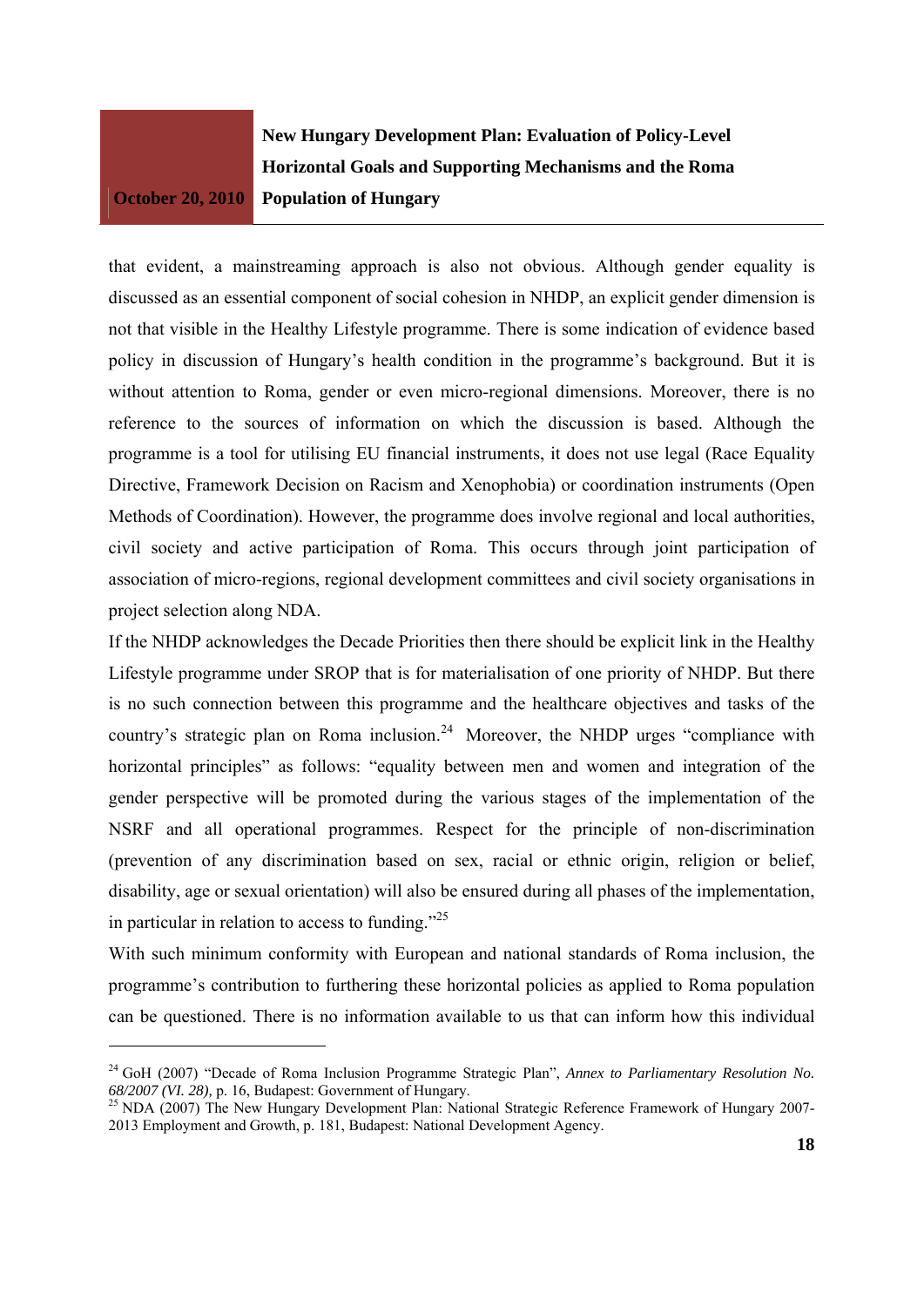**New Hungary Development Plan: Evaluation of Policy-Level Horizontal Goals and Supporting Mechanisms and the Roma Population of Hungary** 

programme is conceived but we can draw some information from discussions about institutional system and implementation processes in the NHDP. The shortfall in the planning stage lies mainly with apparent inability to apply the recognized standards in the design of the programmes. There are intentions to act on the part of Hungarian government and functional partnerships with other stakeholders such as the regional and local authorities, civil society and Roma organizations. But in the program design for health under SROP, addressing Roma health concerns falls under the tool of promoting healthy lifestyle and the complex programme for micro-regions. So, health inclusion of Roma is treated under broad spectrums of social and regional cohesions rather than as a specifically targeted comprehensive programme for improving Roma health. It is interesting to note that when the NHDP was being formulated as the current NSRF in 2006, the Roma Decade already started, with Hungary as a founding member and the former's introduction in 2007 coincided with the introduction of the strategic plan the same year. However, there is no strong reflection of either the Decade priorities or the strategic plan in NHDP in general and SROP or its health related part. This gap continued with the action plan formulation and was reflected in CFPs. It is not understandable why the line ministry involved couldn't insert Roma Decade health priorities at all and the strategic plan health tasks sufficiently. Perhaps, all the more surprising, the MC that included representative of Roma organization didn't notice this gap.

While the weak linkage of the programme's aims and objectives with Roma inclusion standards constrained it in effective operationalisation of horizontal goals, consequently the supporting mechanisms were also largely inadequate. It is quite evident from the assessment of the programme's elaboration of background, objectives and target groups as well as content evaluation processes. One serious and recurrent limitation is the absence of operational definitions. While the programme deals with 'healthy lifestyle' there is neither any definition of it nor any indication of its components, which renders the detailed objectives vague and less useful. For example, some discuss transfer of best practices, development of health oriented attitude and prevention. But it is not clear what best practices are being referred to and between whom such transfer will take place, what is the meaning of health oriented attitude and what are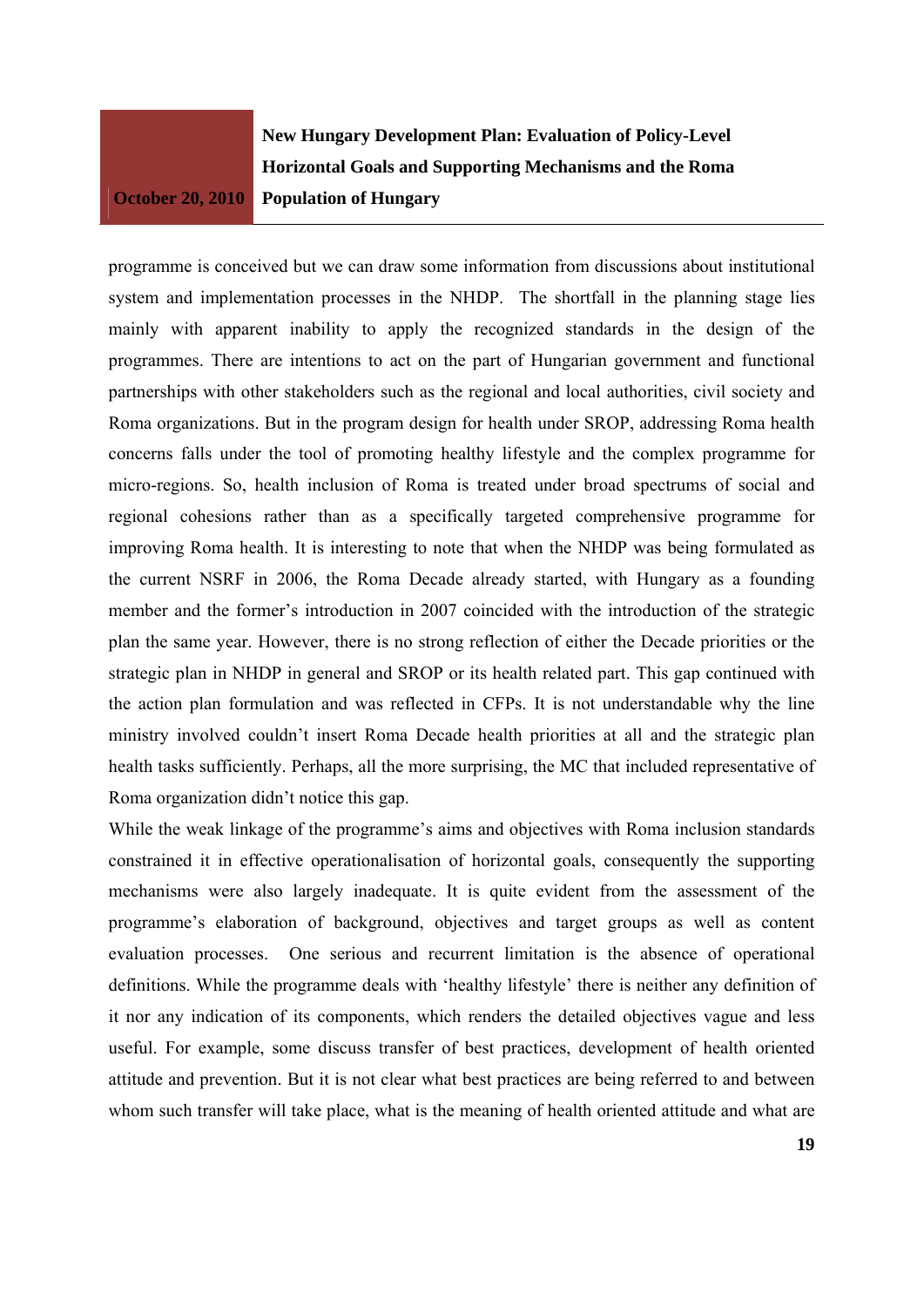

its types, and, finally, what kind of prevention, what will be the preventive measures and who will be agents for them.

Such an approach continues with the discussion of target groups which is characterized by a lack of standardized classification. Residents of the least developed micro-regions are identified as a broad target group first and they are classified into nursery schools, educational institutions, parents, teachers; employers and employees; residents with different diseases and health problems; men in the age cohort of 35-55. Institutions and individuals are lumped together in single category of target. A category like 'employer and employee' is so broad that it can capture almost everybody except children and unemployed. The category, 'residents with different diseases and health problems', is both vague and broad. Singling out men of 35-55 age group without showing sufficient justification and without any such targeting of women, children or young men is indicative of unexplained prioritization.

Let us now turn to the evaluation processes. First, 'Evaluation of the bidder's environment' requires a development needs plan with complex and reasonable description, and, a detailed and justified project description linking it to other development plans of the LHH micro-region. The terms like 'complex', 'reasonable', 'detailed' and 'justified' are subject to discretion during project selection and potentially may cause uneven evaluations.

Second, 'Evaluation of the bidder's infrastructure' stipulates relevant experience, previous activities in the health sector, reasonable division of work and feasible action plan. All these obviously make lot of sense. But there should be some explicit measures of reasonableness and feasibility in this case. The nature of requisite experience will vary according to the type of proposed project and there should be some concession in this regard for Roma organizations to foster their participation which can be otherwise technically hindered.

Third, two requirements of the 'Evaluation of the aims of the project' can be problematic: 'planned actions are in accordance with the actual demands' and 'the target group is ok'. Again, attention can be drawn to measures and specifications. How the actual demands will be measured and how planned actions will vary accordingly?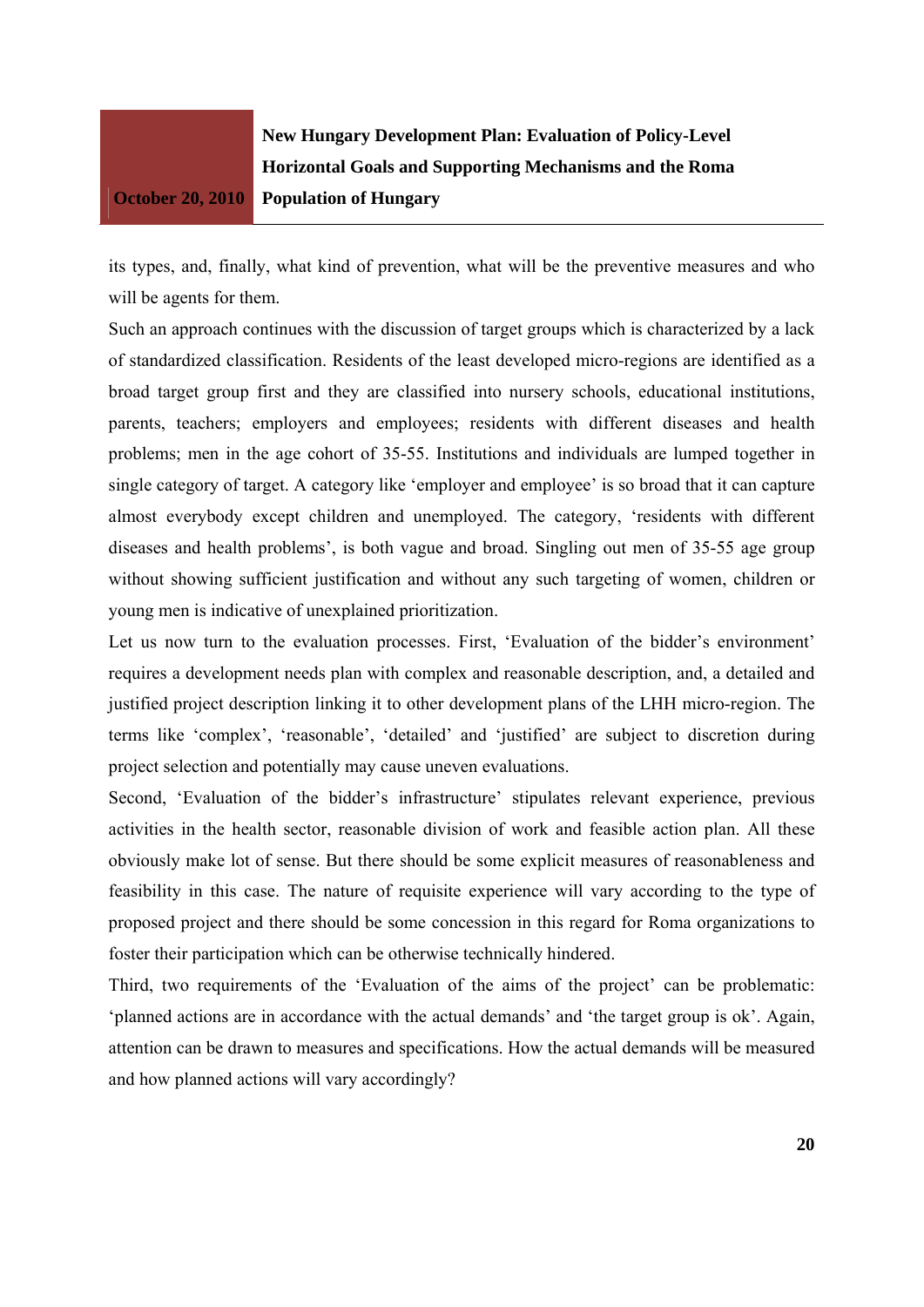

#### 3.1.4. Recommendations – Health

One of the first steps in operationalising horizontal goals in relation to Roma health should be aligning the health programmes of NHDP in general and SROP in particular with recognised European and national standards of Roma inclusion, most importantly the 10 Common Basic Principles for Roma Inclusion and the Decade of Roma Inclusion Programme Strategic Plan.

The suggested alignment should cover all the project cycle including planning, selection, monitoring and evaluation stages. The Inclusion Principles as applied to health concerns of Roma and the strategic plan's tasks and measures in the field of health should be incorporated as basic guidelines in addressing Roma health priorities in the new or following Action Plan and the consequent Calls for Proposal (CFPs) accordingly.

In order to ensure this basic guidelines incorporation and its compliance in action plan formulation and CFP preparation, it should be introduced as a regulation or a sub-regulation under laws of NHDP mainly Government Decree 255/2006 (XII. 8) and Joint Decree 16/2006 (XII. 28) as appropriate.

To facilitate planning exercise according to the basic guidelines, there should be some institutional modification. A full-fledged dedicated unit endowed with sufficient resources, capacities and powers should be established within NDA that will be responsible for streamlining horizontal goals as applicable to Roma population in all the areas: employment, education, housing and health. The unit should have specific staff for each of the area and a pool of experts for each area attached to it for seeking specialist advice. Such a unit should be within the Coordination MA since it oversees horizontal goals. While the unit should have its full time staff, the experts can be people with specific expertise who are already employed in public or private sectors or academia who will be voluntarily available for expert opinion.

The pool of experts for health may constitute doctors who have expertise in diseases that are generally predominant among Roma, public health experts with expertise in Roma health, other health professionals, representatives of government health agencies, representatives of microregions' and other concerned local governments' health departments, Roma associations, NGOs and civil society actors who work on Roma health inclusion, and, researchers.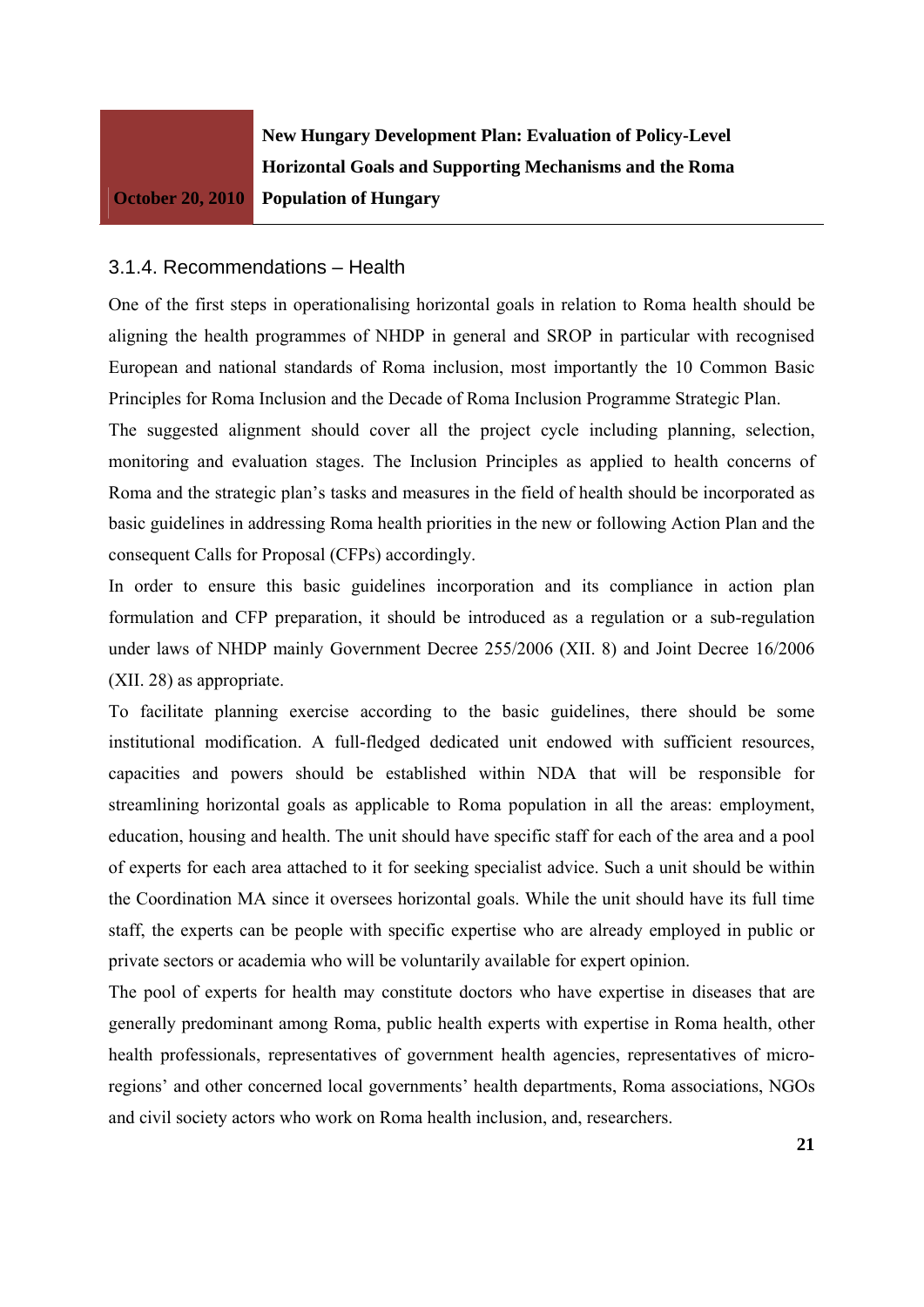**New Hungary Development Plan: Evaluation of Policy-Level Horizontal Goals and Supporting Mechanisms and the Roma Population of Hungary** 

There should be standard operational definitions for concepts and terminologies used for the purposes of horizontal goals in NHDP. They should not be different from their commonly recognised definitions in academic disciplines and policy vocabulary. They should also be in line with the standard definitions used in other countries, at international and European levels. So, there should be harmonisation of definitions across priority areas, operational plans, action plans and CFPs. Each CFP should incorporate a list of concepts and terminologies capitalised for its purposes with operational definitions.

The requirement of standardised definition is all the more important for the health field because difference in definition can mean difference in scope and level of healthcare. So, the health related standard definitions should simultaneously meet requirements of medical science, public health and human rights (mainly fundamental rights and health rights in this case). The pool of experts for health or different experts of health sector can be consulted to finalise the operational definitions.

Target group selection and classification have to be revised in a way that is specific enough and properly represents healthcare needs of Roma population. It should be based on levels of health related differences among the Roma in regard of: incidence of diseases, accessibility of health care, geographical concentration, income levels, gender, disability and age group. Drawing up on these differences, there can be a three-scale classification of the levels of vulnerability: most vulnerable, somewhat vulnerable and less vulnerable. Different levels of responses should be designed for different levels of vulnerabilities.

Evaluation criteria should be specific, sufficiently defined and open in order to enhance fast, simple and transparent project selection. There should be clear and common explanations of specifications like for example, 'complex', 'reasonable', 'detailed' and 'justified'. The explanation should incorporate description of characteristic components of such specifications. The evaluation criteria used in the Decade Watch report titled *Decade Watch: Roma Activists Assess the Progress of the Decade of Roma Inclusion 2005-*2006 offer an effective approach in this regard. It assesses country achievements in each decade priority by a 5 point scoring system and each point is translated into precise scope and constituent components.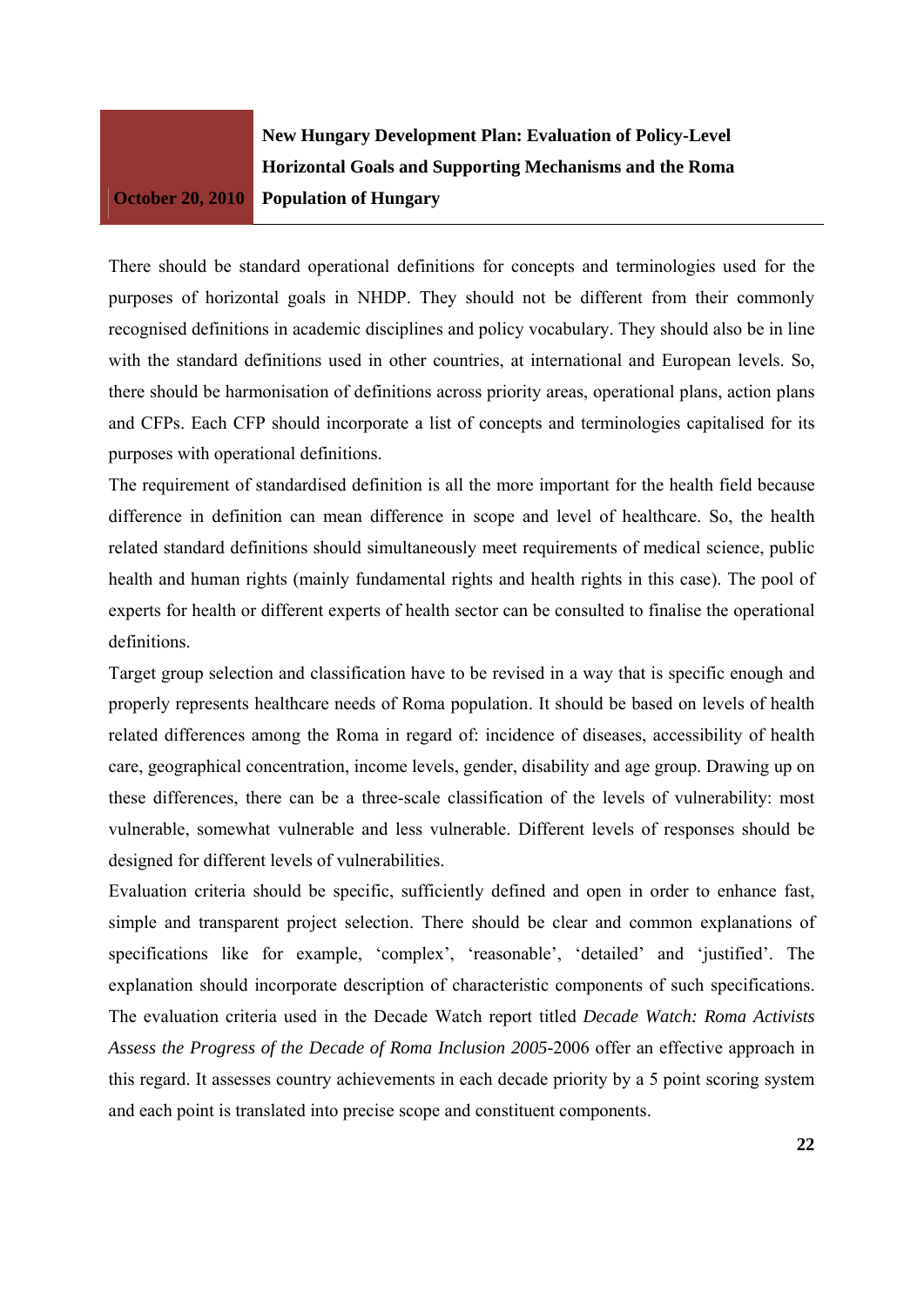**New Hungary Development Plan: Evaluation of Policy-Level Horizontal Goals and Supporting Mechanisms and the Roma Population of Hungary** 

There should be common and explicit measures of project demand and project feasibility that may also be figured out following the Decade Watch evaluation approach.

There should be some concessions in experience requirement for Roma associations to foster their participation since they may have lack thereof particularly in a critical area like health services and advocacy. But in order to ensure fairness in project selection in the long run, that concessions should be subject to some conditions in relation to organisational capacity building The CFP should incorporate some list of potential actions. The programme focuses on information dissemination pertaining to attitudinal and behavioural changes related to health among a group of people (in this case Roma) who are predominantly uneducated, lack health awareness and are distanced from healthcare system by structural factors. The more effective actions in this case would be communication campaigns (mainly audio-visual) and health fieldworkers (i.e. health mediators).

## *3.2. Settlement Renewal*

This chapter investigates how the horizontal goals and the relevant national supporting mechanisms are operationalized in relation to housing problems of the Roma population in Hungary. The discussion is divided into five parts beginning with a general overview of the housing problems of Roma. The second part locates settlement renewal in the stated objectives of NHDP and the strategies analysed in SROP. The third part assesses how the horizontal policies are operationalized in the framework of national supporting mechanism particularly in terms of settlement renewal program. The fourth examines how the Call for Proposals for Settlement Renewal program (henceforth referred to CFP) is consistent with the three horizontal policies and the stated objectives of the NHDP. The chapter ends with the brief discussion of suggested recommendations.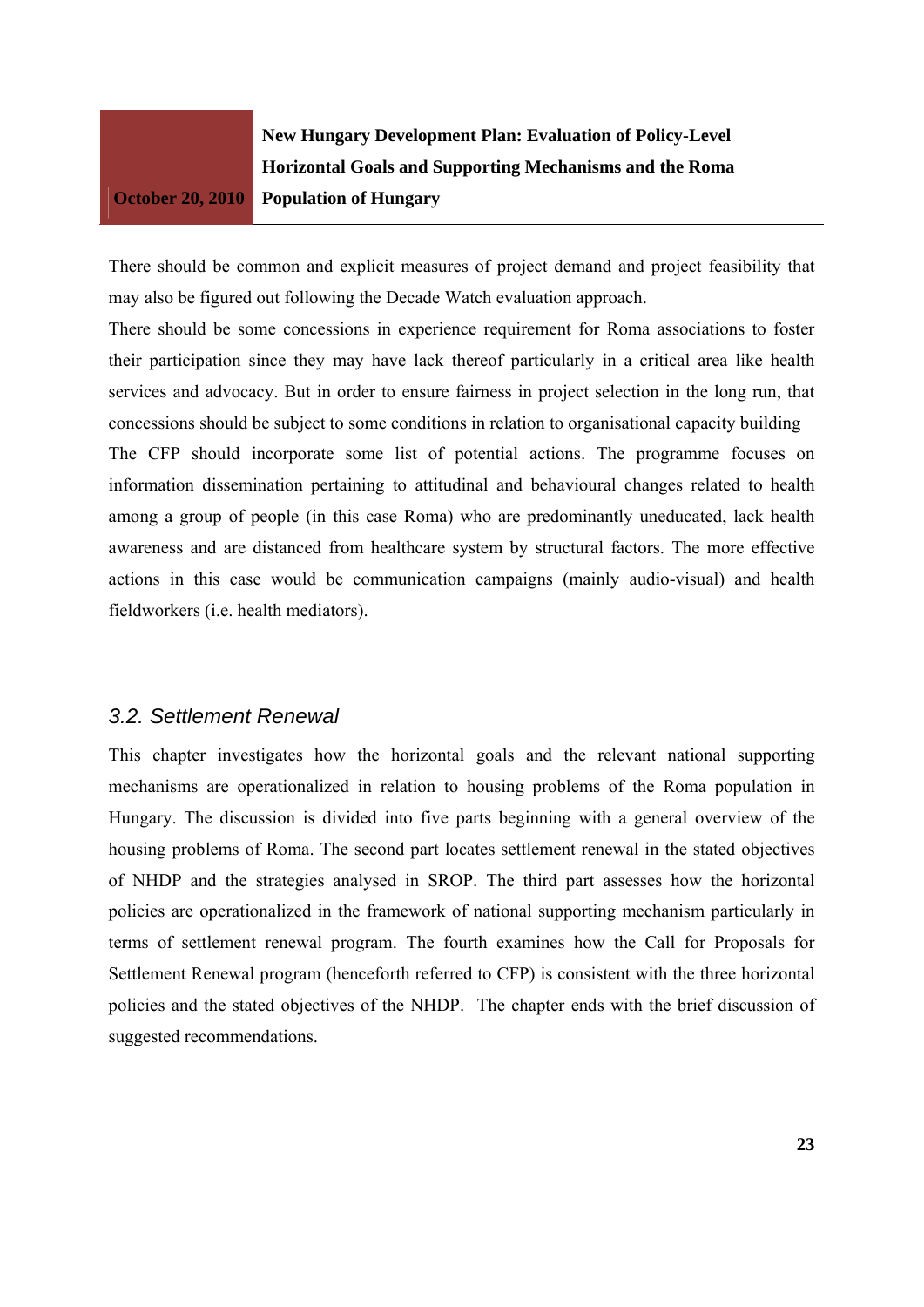

**New Hungary Development Plan: Evaluation of Policy-Level Horizontal Goals and Supporting Mechanisms and the Roma Population of Hungary** 

#### 3.2.1. Housing Problems of Roma People in Hungary

Roma confront distinctive problems in the area of housing and settlement. A range of recent sources<sup>26</sup> confirm the continuing deterioration in the living standards of Roma in Hungary and in other EU countries. The majority of Roma in Hungary as well as in other parts of Europe find themselves in isolated micro-regions with associated social, economic, environmental and infrastructural disadvantages.

On the one hand, housing problems encompass legal security of tenure; availability of services, housing materials and infrastructures; affordability; habitability; accessibility; location facilitating access to employment, health, education, child care and numerous social facilities; and cultural compatibility.<sup>27</sup> In effect, inadequate, insecure and often segregated housing create problems for Roma, for example, segregated housing limits access of Roma people to education, employment and health care. Schooling becomes interrupted; information on job opportunities tends to be unavailable. There is some evidence that a job applicant with an address in a dense Roma area is rejected outright. In similar vein, poor quality housing is linked to poor health and frequent incidences of diseases, whereas segregated and the remote position of residences makes the access to medical facilities more difficult.<sup>28</sup>

Moreover, Roma living in informal settlements or rented accommodation often lack security of tenure. They can frequently face expulsion without prior consultation or compensation for expropriation even if they are regular rent payers.<sup>29</sup> Suffering for housing is further intensified due to severe shortage of suitable lands, financial resources and, in some instances, the existence

<sup>26</sup> Yale dataset from Revenga, A., D. Ringold, and W. M. Tracy. 2002. Poverty and Ethnicity: A Cross-Country Study of Roma Poverty in Central Europe. Washington, DC: World Bank. cited in Ringold, D., Orenstein M. A., and Wilkens E. 2005. Roma in an Expanding Europe: Breaking the Poverty Cycle. Washington, DC: World Bank. P.37 and European Union Agency for Fundamental Rights (FRA). 2009. Housing conditions of Roma and Travellers in the European Union Comparative report, available at http://fra.europa.eu

<sup>27</sup> In General Comment No. 4 on the right to adequate housing, the UN Committee on Economic, Social and Cultural Rights (CESCR), highlighted those as elements of "adequate housing", available at http://www.unhchr.ch/tbs/doc.nsf/099b725fe87555ec8025670c004fc803/469f4d91a9378221c12563ed0053547e?OpenDocument#\*%20Contained%20i (06/08/2010)

<sup>28</sup> European Union Agency for Fundamental Rights (FRA). 2009. Housing conditions of Roma and Travellers in the European Union Comparative report, available at http://fra.europa.eu. p.5.

<sup>29</sup> European Union Agency for Fundamental Rights (FRA). 2009. Housing conditions of Roma and Travellers in the European Union Comparative report, available at http://fra.europa.eu, p.6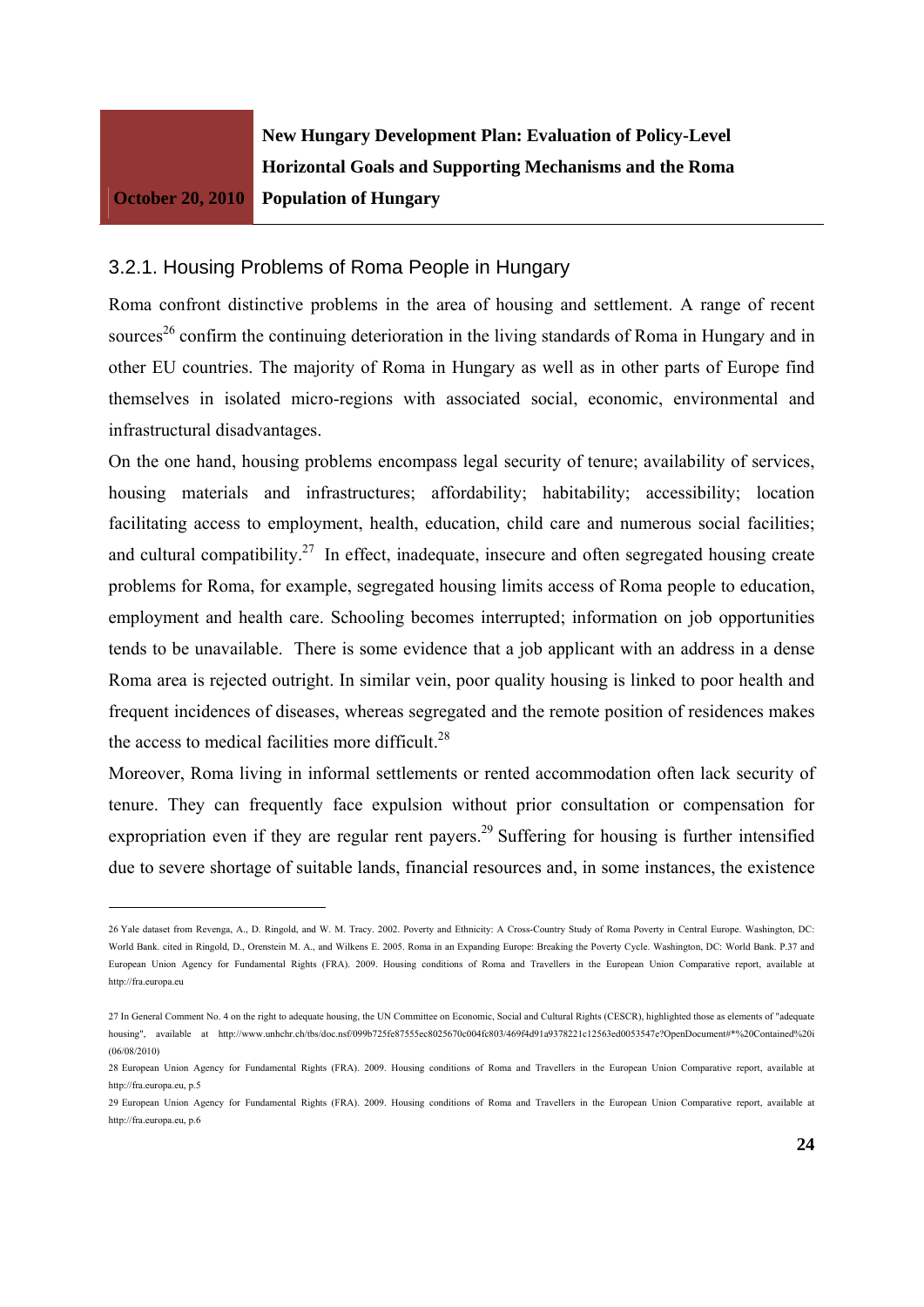

of restraining governmental regulations to use available sites. The situation forces Roma in Hungary to live on unofficial or illegal sites. Housing is usually built on lands which are not owned by the settlers and not in conformity to the prescribed building regulations. Even abandoned buildings turn into accommodation of last resort.<sup>30</sup> In terms of quality, Roma neighbourhoods are, in most cases, extremely overcrowded and impoverished. According to the household survey data<sup>31</sup>, Roma houses are smaller than others, but are occupied with larger households, and, hence become more crowded. According to the Yale dataset, <sup>32</sup> Roma households are nearly twice the size of non-Roma households in Bulgaria, Hungary and Romania.

The same Yale survey data reveals that housing characteristics of Roma households are poorer than those of non-Roma households in terms of the quality of housing and access to basic utilities in Bulgaria, Hungary and Romania.

| Household | city<br>Electri | hitting<br>gas<br>ď<br>entral | water<br>gummu<br>┶<br>Dold | water<br>running<br>Hot | Sewage         | -phone<br>Гele. | ৯<br>sho<br>Ξ<br>Bathr | toilet<br>Indo | $\sigma$<br>⊨<br>$\mathfrak{a}$<br>ō<br>⋧ | roof<br>eaky | £<br>used<br>floor<br>sleeping<br>Earthen |
|-----------|-----------------|-------------------------------|-----------------------------|-------------------------|----------------|-----------------|------------------------|----------------|-------------------------------------------|--------------|-------------------------------------------|
| Non-      | 99.0            | 78.6                          | 92.0                        | 83.2                    | 58.3           | 76.0            | 88.8                   | 86.4           | 16.6                                      | 9.6          | 5.8                                       |
| Roma      |                 |                               |                             |                         |                |                 |                        |                |                                           |              |                                           |
| Roma      | 98.1            | 35.3                          | 65.3                        | 45.1                    | 33.4<br>$\sim$ | 41.4            | 50.2                   | 49.9           | 40.1                                      | 33.0         | 13.2                                      |

Table 1.1: Housing Characteristics by Ethnicity, 2000 (Percent of households)

**Source: Yale dataset: Revenga et al. 2002<sup>33</sup>, P.37** 

<sup>30</sup> Delépine, Samuel. May 2006. "Housing of Roma in Central and Eastern Europe: Facts and Proposals" http://www.coe.int/t/dg3/romatravellers/archive/documentation/housing/HousingofRomaMay2006\_en.asp

<sup>31</sup> UNDP. 2003. "Household Survey of Roma, Ashkaelia and Egyptians, Refugees and IDPs in Montenegro". P.15. http://www.undp.org.me/files/reports/si/Household%20Survey%20ISSP\_UNDP\_eng.pdf

<sup>32</sup> Revenga, A., D. Ringold, and W. M. Tracy. 2002. Poverty and Ethnicity: A Cross-Country Study of Roma Poverty in Central Europe. Washington, DC: World Bank. cited in Ringold, D., Orenstein M. A., and Wilkens E. 2005. Roma in an Expanding Europe: Breaking the Poverty Cycle. Washington, DC: World Bank. P.37 and European Union Agency for Fundamental Rights (FRA). 2009. Housing conditions of Roma and Travellers in the European Union Comparative report, available at http://fra.europa.eu<br>33 Revensa A D Rinsold and W M Tracy 2002 Poverty and Ethnicity: A C

Ringold, D., Orenstein M. A., and Wilkens E. 2005. Roma in an Expanding Europe: Breaking the Poverty Cycle. Washington, DC: World Bank. P.37 and European Union Agency for Fundamental Rights (FRA). 2009. Housing conditions of Roma and Travellers in the European Union Comparative report, available at http://fra.europa.eu, p.37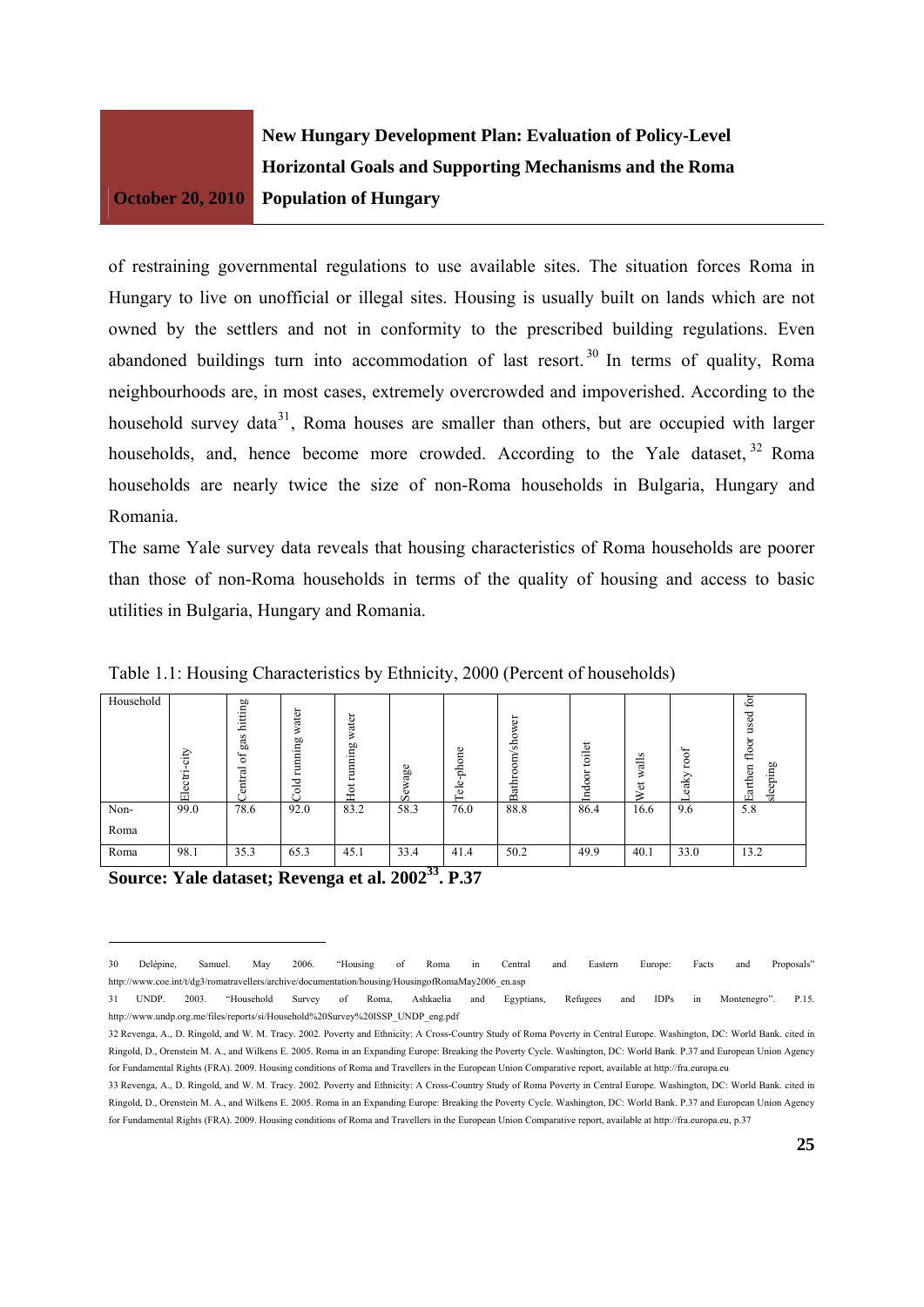

#### 3.2.2. NHDP objectives and settlement renewal

Policies on settlement renewal/housing under the auspices of the SROP stand on the two core NHDP objectives, namely, expansion of employment and sustained economic growth. NHDP acknowledges that 'poor housing' is one of the causes of exclusion of large part of Hungarian citizens from economic activities connected to broadband usage.<sup>34</sup> For harmonized output, settlement renewal, like other interventions, must conform to the horizontal policies embracing equal opportunity, sustainability, and regional and social cohesion criteria.

NHDP identifies that segregated Roma settlements in the disadvantaged regions of eastern, north-eastern and south-eastern Hungary contribute to their vulnerability in other parts of lives<sup>35</sup>. SROP reinforces the view that segregated living conditions are both connected to and contributes to a lack of access to the labour market, better education and health service for Roma.<sup>36</sup> 'Poor housing' requires multi-faceted actions. The NHDP proposes an integrated approach covering not only their housing conditions but also the issues of their employment, education and health.

This policy on becomes paramount while selecting different priority axis under different OP including the SROP. Among the four priority areas of Roma Decades, housing does not appear as a separate 'priority axis' in the SROP. As part of 'complex and multi-sectoral' interventions, it rather incorporates it in every axis.

Such implicit placement of settlement renewal in SROP can create problems of measurement. While other priority areas have their own specific measuring indicators $37$  settlement renewal lacks detailed terms of measurement. The SROP offers little guidance how to assess the influence of settlement renewal development project as an independent variable on employment and growth as a dependent variable.

<sup>34</sup> NHDP, 11

<sup>35</sup> SROP 21

<sup>36</sup> SROP, 65-6

<sup>37</sup> SROP, Chapter 3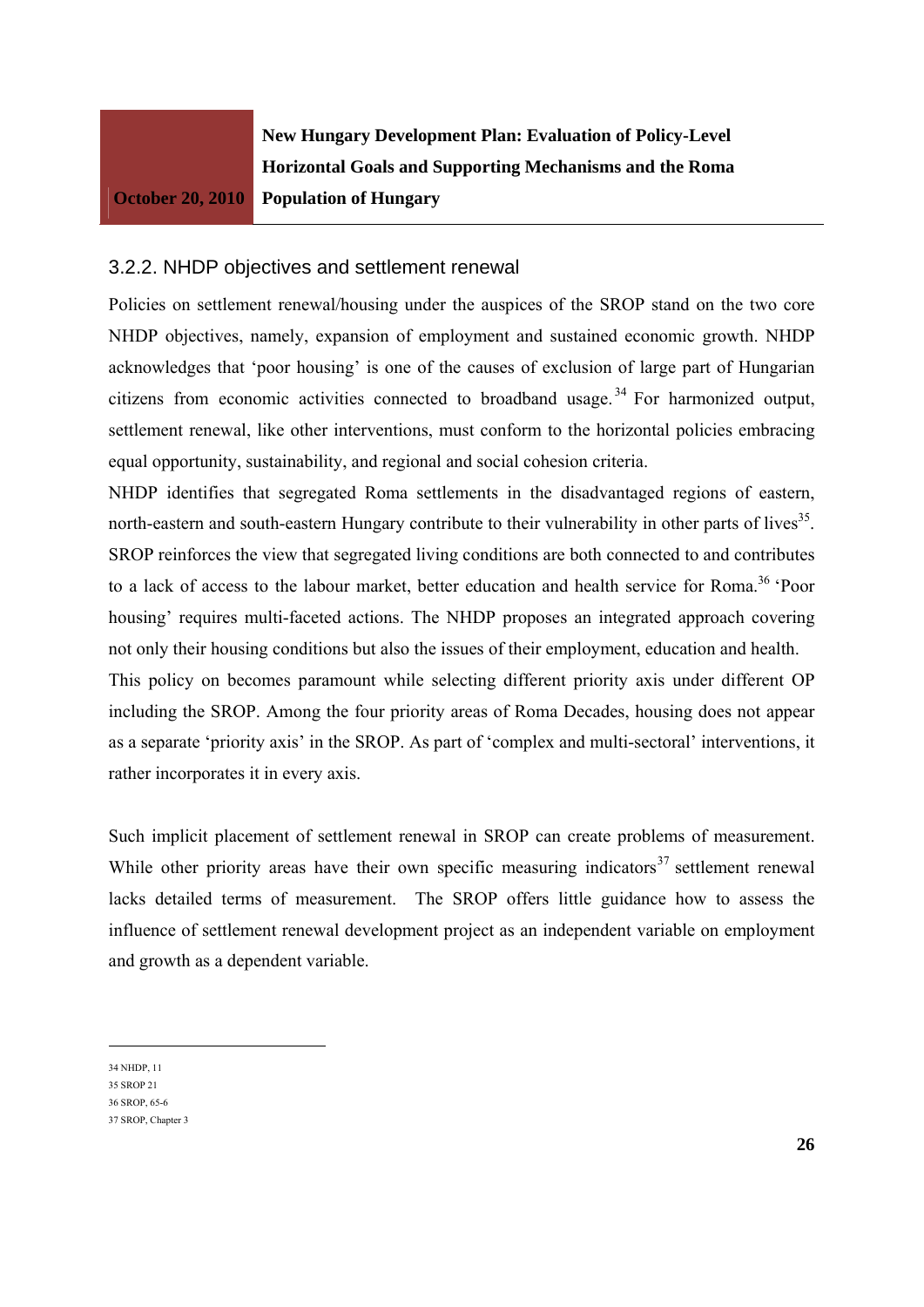

### 3.2.3. Horizontal Objectives

Promoting Equal Opportunity:

According to the SROP, equal opportunities is a requirement in the planning, implementing and evaluation phases of all the priority axes under each OP. Aiming to eliminate unequal opportunities and subsequent causes, it entails more than the provision of equal treatment and non-discrimination <sup>38</sup> . The operationalization of this principle requires all physical and communicational accessibility for Roma. The underlying assumption is that the solution to segregated housing is to extend Roma's access to the public service system (i.e. health care, education, social welfare, labour market services), and to eliminate segregation in educational attainment and discrimination in the labour market.<sup>39</sup> Hence, SROP locates settlement renewal in a harmonised form of complex policy interventions.

However, under the umbrella of the equal opportunity principle, a policy of 'explicit but not exclusive targeting of the Roma' encompasses all priority axes of SROP. It means that EU's regional fund will be channelled specifically for Roma. However, the application of the equal opportunity principle in SROP raises the question of how manifestation of equal opportunities will be measured. Where this principle warrants implementation in such a way that existing differences in the housing facilities between Roma and non-Roma, should be decreased, SROP inconsistently emphasizes that the combined intervention through development projects 'should not increase the existing differences' 40 without specifying what it means by 'existing differences'. However, the Roma Decade in Hungary while setting its strategic plan explicitly states its long run objective as to eliminate the gap that has been working between the living standards of Roma and non-Roma people.<sup>41</sup>

<sup>38</sup> SROP, 66

<sup>39</sup> SROP, 68-9

<sup>40</sup> SROP, 51

<sup>41 68/2007 (</sup>VI.28.) parliamentary resolution on the Decade of Roma Inclusion Programme Strategic Plan, p2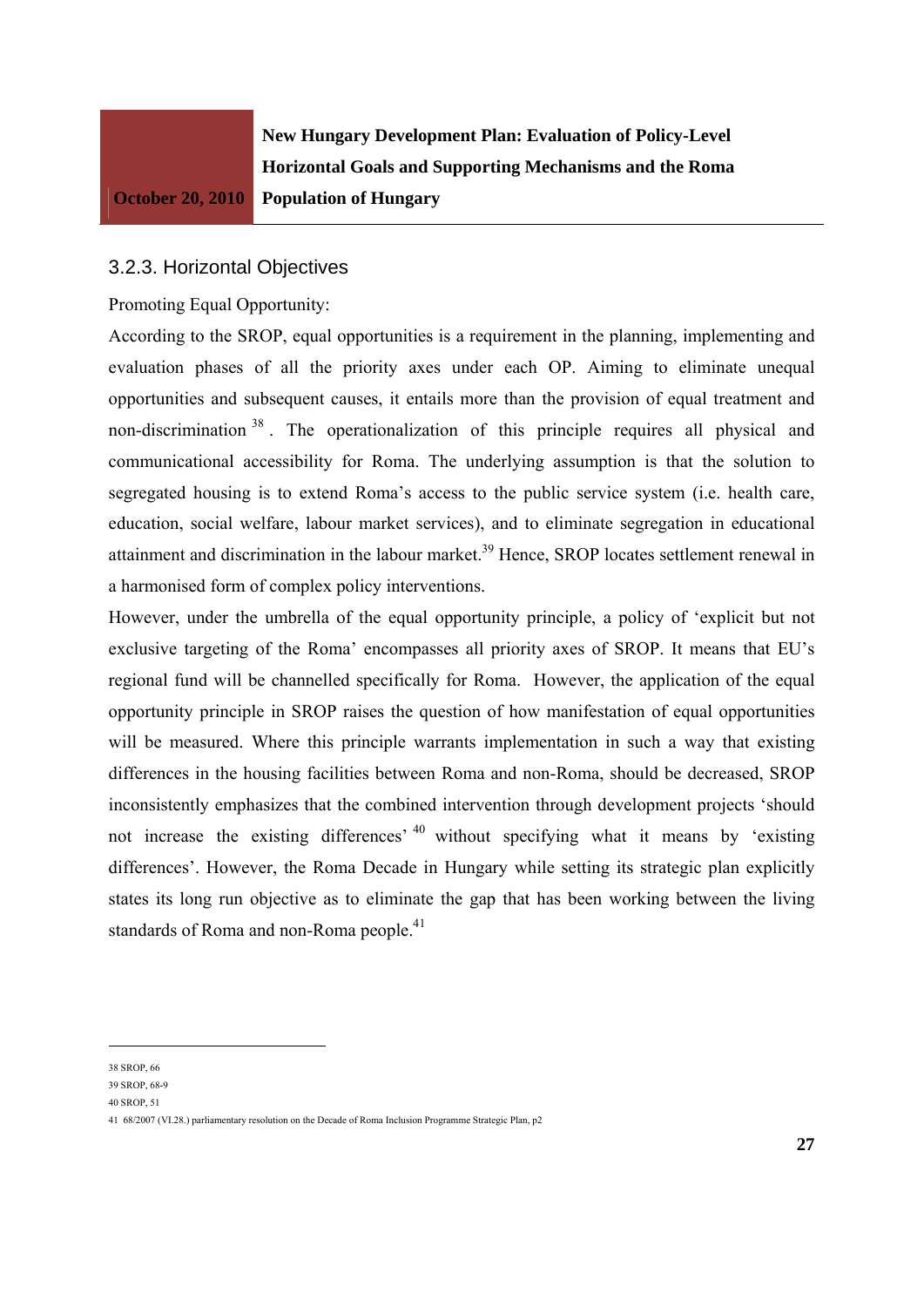

The same anomaly is also transformed into the indicators what SROP chooses for the equality principle. As is stated before (2.1), the overall outcome of the NHDP is higher employment rate and growth. The following indicators of equality principle also adhere to this overall outcome: $42$ 

- Difference between working age (15-64 year) men's and women's employment rate
- Employment rate of working age (15-64 year) population with disabilities
- Employment rate of working age (15-64 year) Roma people

If the equality principle means "more than providing equal treatment and non-discrimination"<sup>43</sup>, settlement renewal indicators should be set as measures of social difference between Roma and non-Roma. For example, in this case, the second indicator could be more comprehensive by adding *'the difference in employment rate of working age (15-64) population between advantaged and disadvantaged regions'*. Instead, as third indicator indicates, the achievement is now measured in terms of how many Roma benefit from development projects. Where the Roma population is involved, the current indicators fail to provide an actual method of measuring how equal opportunity principle will be materialized.

Another anomaly concerns data collection and its availability for accurate projection and measurement. The anomaly lies between the stated necessities of 'regular targeted data collection'44 and the persistent misunderstandings about the ethnic data protection laws. The misunderstanding prevails, according to the European Commission itself (2000/43/EC), and it afflicts 'relations between data protection and the production of statistics on discrimination<sup>345</sup>. NHDP fails to bring its strategy appropriately to stop certain negative impacts of data protection law. How many numbers of Roma are living in segregated and unhealthy housing? How many of them benefit from the development projects in terms of education, health and employment accessibilities? How many segregated areas are desegregated? What is the infant mortality trend or primary education completion rate in the last five years among Roma infants and children?

<sup>42</sup> SROP, 67

<sup>43</sup> SROP, 66

<sup>44</sup> SROP, 69

<sup>45</sup> OSI, Roma Initiatives. June 2010. No Data—No Progress Data Collection in Countries Participating in the Decade of Roma Inclusion 2005– 2015. p.15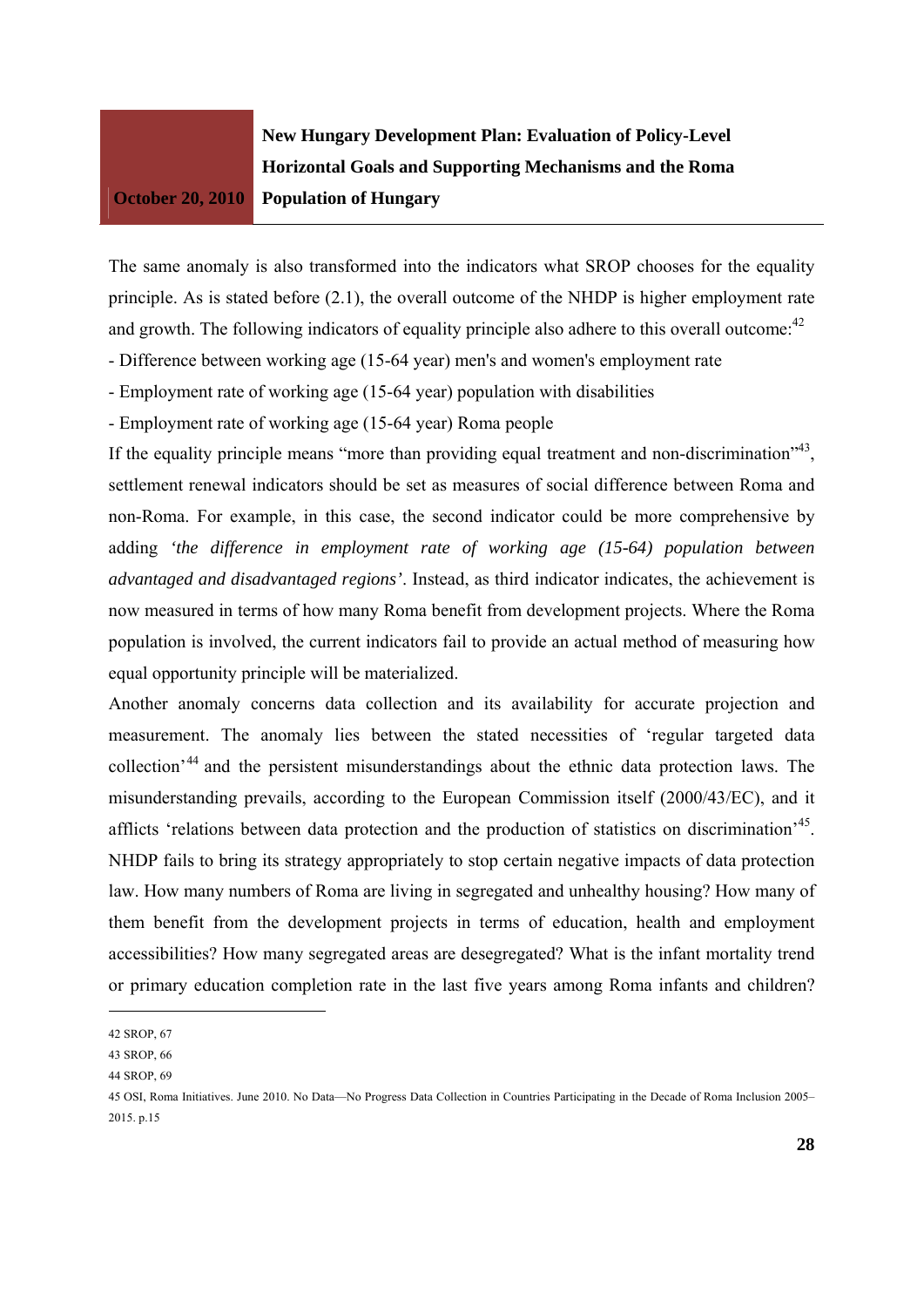

These are questions which are not answerable accurately partly due to a lack of strong strategic approach by the NHDP towards the issue of ethnic data collection. Without appropriate and accurate data, it is very difficult to claim appropriate manifestation of equal opportunity principle.

According to the SROP, the horizontal principle of sustainability means that in every stage of development projects (i.e. planning, implementing and evaluating), the projects should conform to environmental, social and economic sustainability criteria.

"Development projects can be considered sustainable that pay attention to natural and human resources—including natural assets, territories, landscapes, biological diversity, human health, social cohesion, demographic features—and to the preservation and sustainable utilisation of the built environment and cultural heritage."<sup>46</sup>

Environmental sustainability includes combating negative impacts of climate change. Social sustainability means protecting the human dignity of citizens through 'enforcing social security, democratic norms and fundamental rights, improving human safety, reducing individual and social risks'. Economic sustainability means the use of resources through assessing longer term needs and preserving and improving available stock of resources for future needs.

The SROP considers that sustainability could be ensured by garnering the competency of citizens. Learning is the most conducive and effective way for this, and hence, it prioritizes both formal and non-formal education and training for all citizens. Essentially, SROP fixes its indicators as: *<sup>47</sup>*

− Number of schools in the Network of Eco-schools and

− Ratio of students learning in ISCED 3A programmes whose parents have NOT attained an ISCED  $3A(B)^{48}$  qualification

<sup>46</sup> SROP, 70

<sup>47</sup> SROP, 71

<sup>48</sup> ISCED 3A/3B: Completion of secondary school studies in Hungary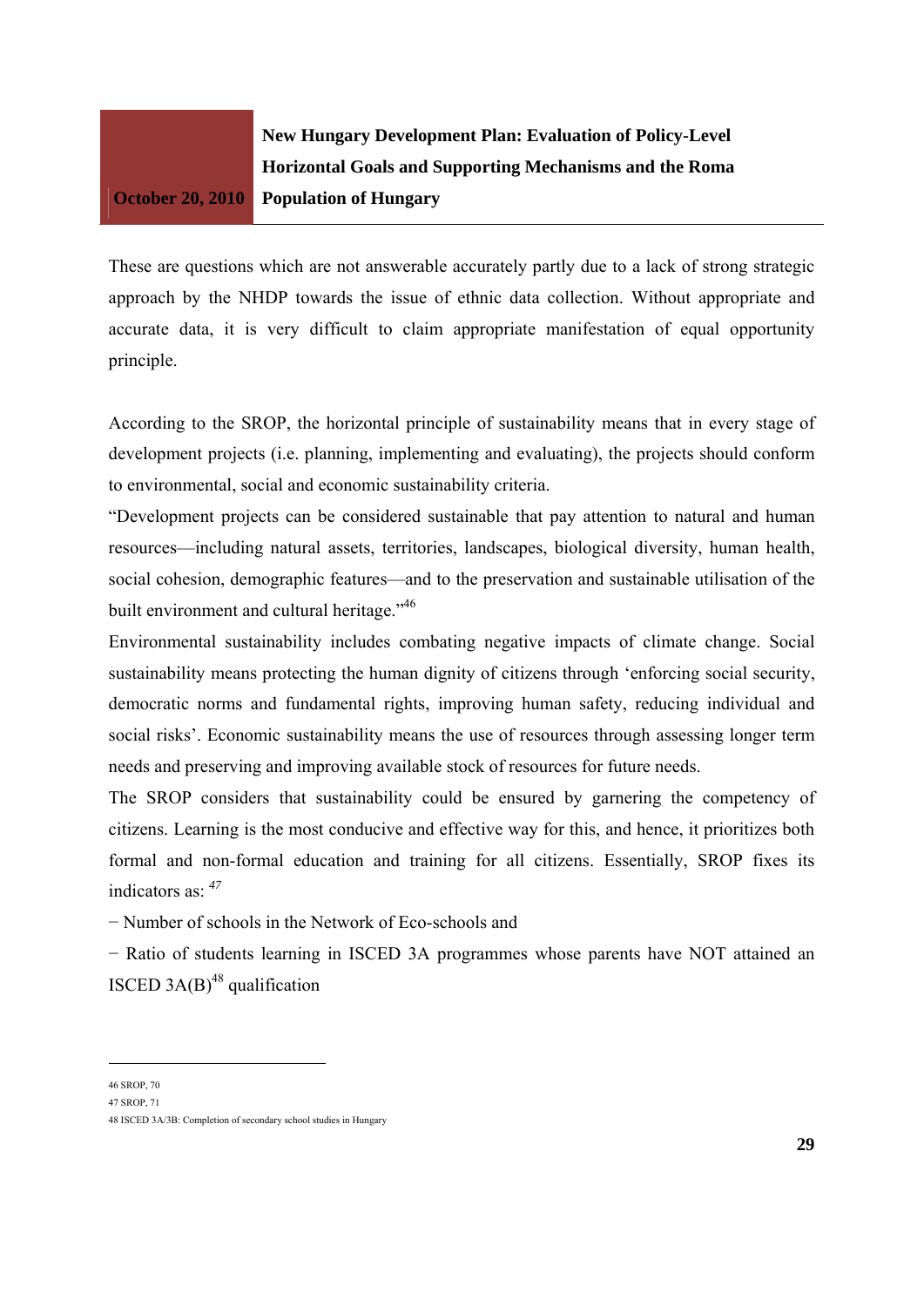

However, as is discussed in 3.1, these indicators do not count the educational distance between Roma and non-Roma children whose parents are without these qualifications. This inappropriate dealing with Roma and other disadvantaged children in measurement may export social, economic and environmental problems in relation to their poor settlement in other regions and may lead to the decay of sustainability.

The horizontal objectives have the objective of promoting greater regional cohesion in development projects under all priority axes of the SROP. Regional cohesion can help eliminate differences of employment and growth between micro-regions. On the other hand, regional approach determines the objectives of development projects, the selection of target groups and following up the results of projects. Inevitably, SROP sets its indicator as *ratio of per capita income in the least developed regions and national per capita income*. 49

Regional cohesion necessitates taking into account differences between micro-regions in terms of the scope of employment and contribution to the economic growth. A regional approach requires consideration of specific territorial characteristics and an appropriate categorization of different regions. This categorization should include consideration of the actual situation of Roma Decade priorities. However, in relation to housing, any modest category of Roma housing on the basis of different regions and quality is absent in the situation analysis of SROP and in the operationalization of priority axes. The reasons for this may include its disappearance as a separate axis in the SROP and the (mis)use of data protection law. The implementation of regional cohesion in settlement renewal projects may be misguided if it lacks accurate category of Roma housing and tools to measure the gaps in housing standard of different regions and quality.

<sup>49</sup> SROP 71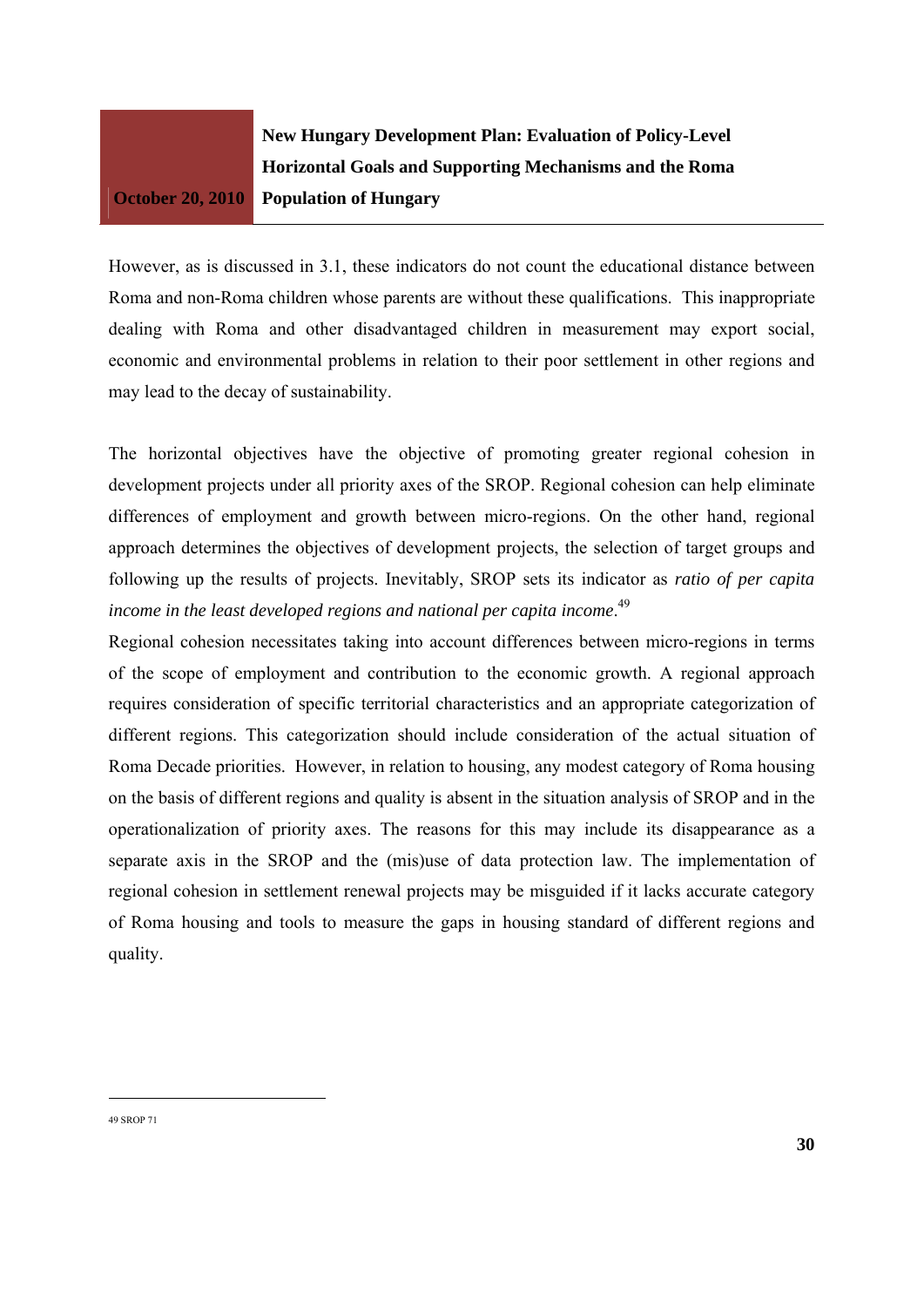

**New Hungary Development Plan: Evaluation of Policy-Level Horizontal Goals and Supporting Mechanisms and the Roma Population of Hungary** 

## 3.2.4. Call for proposals: Guidelines for Tender procedure related to Settlement Renewal

Call for Proposals (CFP) for settlement renewal aims to eliminate segregation of Roma while technicalities of its tender procedure are guided by the horizontal policies. One prominent feature of the CFP is the involvement of local stakeholders in the settlement renewal program. Both in ideal and technical sense, local government has more strength to articulate actual needs of its inhabitants and to incorporate aspirations of different stakeholders in program design phase than the central government does. The CFP places the municipalities of 81 targeted settlements in a leadership role and a range of different local actors in their associative role in every phase of the program.50

As the actors respond to the tender with strong local knowledge of their regions, this arrangement can solidify the presence of regional approach in settlement renewal program. It may further seem that the CFP loosely fixes the evaluation criteria to select proposals with the intention to encourage bidders to submit diversified proposals, which may vary from regions to regions and grasp more regional characteristics. Hence, a regional approach, being capable to bring greater reflection of local environmental, economic and social issues into the program, conforms to the sustainability and regional cohesion criteria.

However, the possible trade-off of the loosely defined selecting indicators is higher in case of the policy for decentralized administration of settlement renewal program. Since, to an extent, the guidelines put less specific criteria for judgment in selecting proposals, it gives to the selecting authority a considerable space for subjective maneuver, which may hinder the way of rational selection. Being intertwined with each other, these two things, both the decentralized program administration and absence of adequate specificity in measurement of proposals, may bring problems both in the selection and implementation stage of the program.

Firstly, while drafting the proposal, the bidder may lack guidance in the absence of specificity in measuring indicators for proposal selection. The dilemma may only allow the bidders to be less

<sup>50</sup> Call for Proposals: GUIDELINES FOR THE TENDER PROCEDURE RELATED TO SETTLEMENT RENEWAL. section: Aims and Background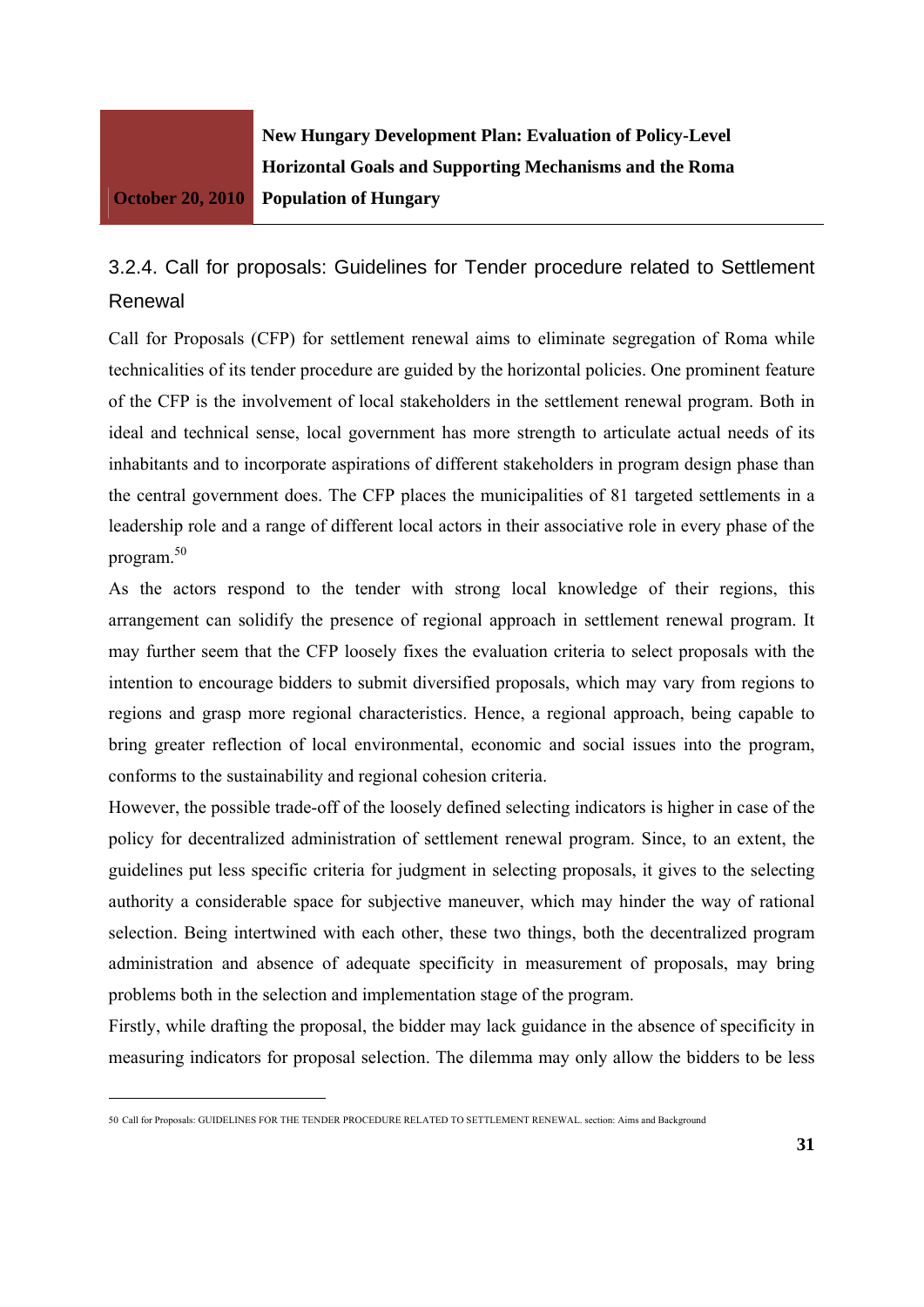**New Hungary Development Plan: Evaluation of Policy-Level Horizontal Goals and Supporting Mechanisms and the Roma Population of Hungary** 

specific about their goals and the indicators. Otherwise, being more specific from the bidders' side requires putting more things in the draft of the proposal than perhaps what it requires. In this case, the bidders may be rejected through the screening of more or less subjective evaluation of the proposals.

Secondly, a lack of detailed specificity in the proposal does not demonstrate the settlement of the bidders' commitment to the program. The implementation stage may fail to produce the sought output for the end user (in our case, they are Roma living in segregated housing) of the program. It happens as the signposts of the achievement are less elaborated in the proposal and as the commitment of the bidders can not thoroughly be screened in selection stage.

The CFP sensitively outlines qualifications of the bidder<sup>51</sup> so as to fulfill the need of technical capacity of each bidder and the representation of Roma minority in the program. Undoubtedly, in every phase of the program, municipalities require continuous feedback from and participation of Roma people/their representatives and, especially in implementation phase, this needs rigorous technical capacity. CFP obliges partnership for municipalities both with Roma organization/ minority governments and non-profit organizations having substantial experience in the relevant field of housing/education/employment/healthcare.

Additionally, both the NHDP and the SROP recognize the importance of giving value to specialized knowledge on Roma for more precise and harmonized actions especially in absence of reliable data pool. The NHDP promises for "[e]stablishment and operation of an expert network supporting the preparation and implementation of the projects of local authorities and civil beneficiaries."<sup>52</sup> The SROP<sup>53</sup> also states that "National advisory network will provide help with project preparation for potential beneficiaries in all micro-regions. Special support by Roma experts is also provided for Roma beneficiaries." But CFP does not endorse any such requirement of feedback from or countersign of Roma experts of National Advisory pool. As an

51 Call for Proposals: GUIDELINES FOR THE TENDER PROCEDURE RELATED TO SETTLEMENT RENEWAL. section: Eligible bidders

52 NHDP, 155

53 SROP, 198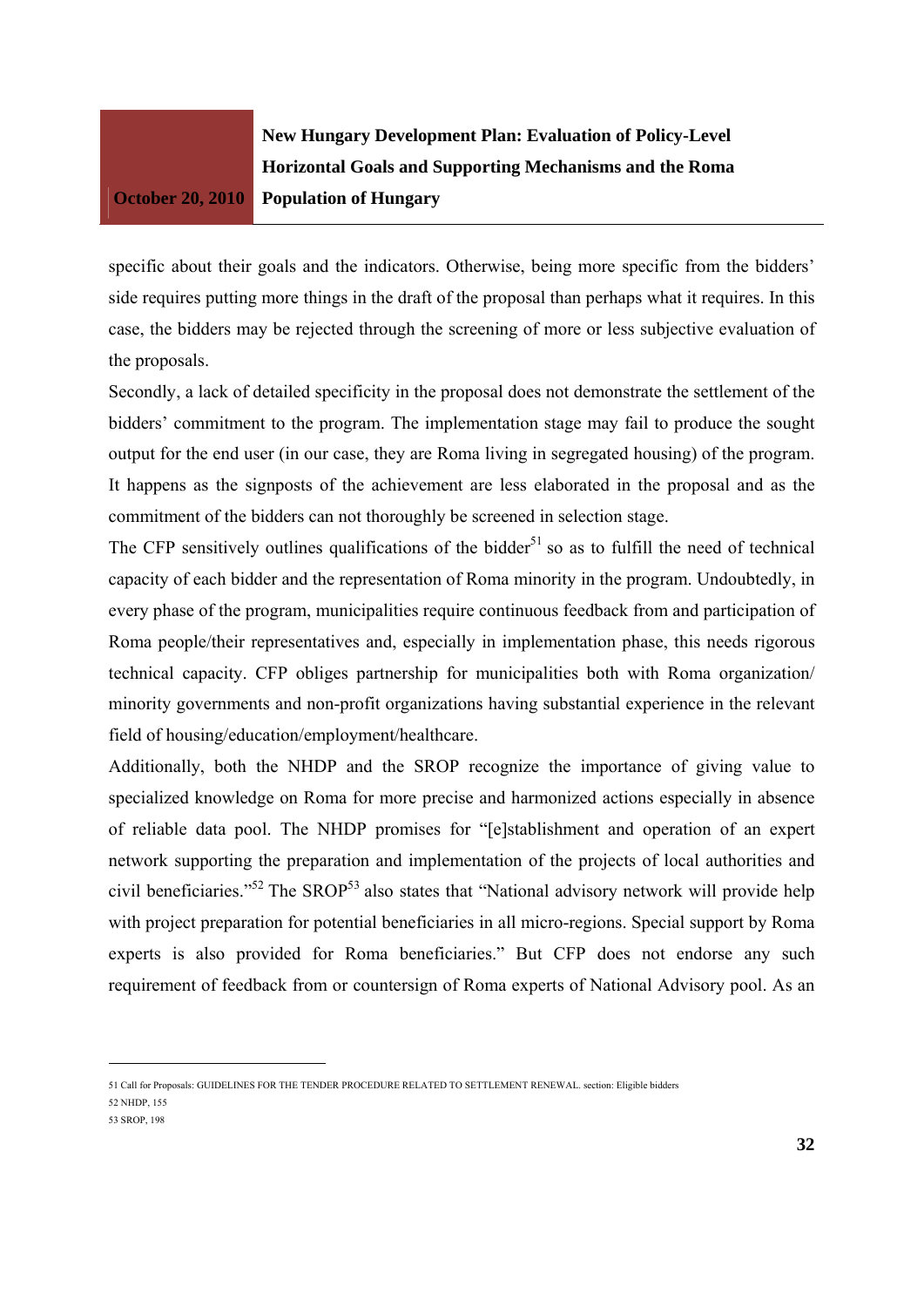**New Hungary Development Plan: Evaluation of Policy-Level Horizontal Goals and Supporting Mechanisms and the Roma Population of Hungary** 

obligation of eligibility criteria, the CFP only requires that a proposal should be countersigned from Eduatio Plc. only on the Equal Opportunity Action Plan related to general education<sup>54</sup>. Absence of such feedback in pre-selection stage provides, on the one hand, the key gatekeeping role only to the selecting authority. They may practice their approval or rejection with broad and poorly defined indicators of eligibility. A prospective proposal that is inconsistent or full of technical and thematic errors may be rejected in the selection process, but could be corrected or modified, if there is scope of receiving feedback from national Roma expert pool in pre-selection stage. On the other hand, considering that an ethnic data pool on Roma is absent in Hungary, experts may be in the best alternative position to guide the bidders toward consistent and feasible proposal preparation.

The most visible shortcoming in the CFP is its generalist criteria<sup>55</sup> for evaluating submitted proposal. For instance, what does it mean by the criteria of 'project area' where the bidders are restricted to 81 pre-identified ghettoes? Does it mean a proportionate number of targeted beneficiaries out of total number in a ghetto? Or does it mean that the targeted inhabitants should not be covered under any other projects with similar aims and objectives? Another example is that CFP requires "reasonable, effective" and "coherent" proposed actions without any further explanation on how it sees these qualifying words.

The CFP's inclination to open-ended and generalist criteria also prevails in the question of sustainability of the project with the CFP proposing that 'the results achieved can be sustained after the end of the planned project'. What are the supporting arguments' from the bidders' side concerning sustainability? About evaluating project proposals, in addition to under-specified criteria, the absence of any rich national ethnic data pool threatens objectivity and accuracy in evaluation. The CFP requires a general survey in the project area supporting the content of the bid. Bidders are supposed to present information about the number of targeted beneficiaries. How does the authority justify and contest the data generated and supplied by the bidders favoring their proposals? How will the authority co-ordinate among different project proposals

<sup>54</sup> Call for Proposals: GUIDELINES FOR THE TENDER PROCEDURE RELATED TO SETTLEMENT RENEWAL. section: Criteria for eligibility 55 Call for Proposals: GUIDELINES FOR THE TENDER PROCEDURE RELATED TO SETTLEMENT RENEWAL. section: Selection Criteria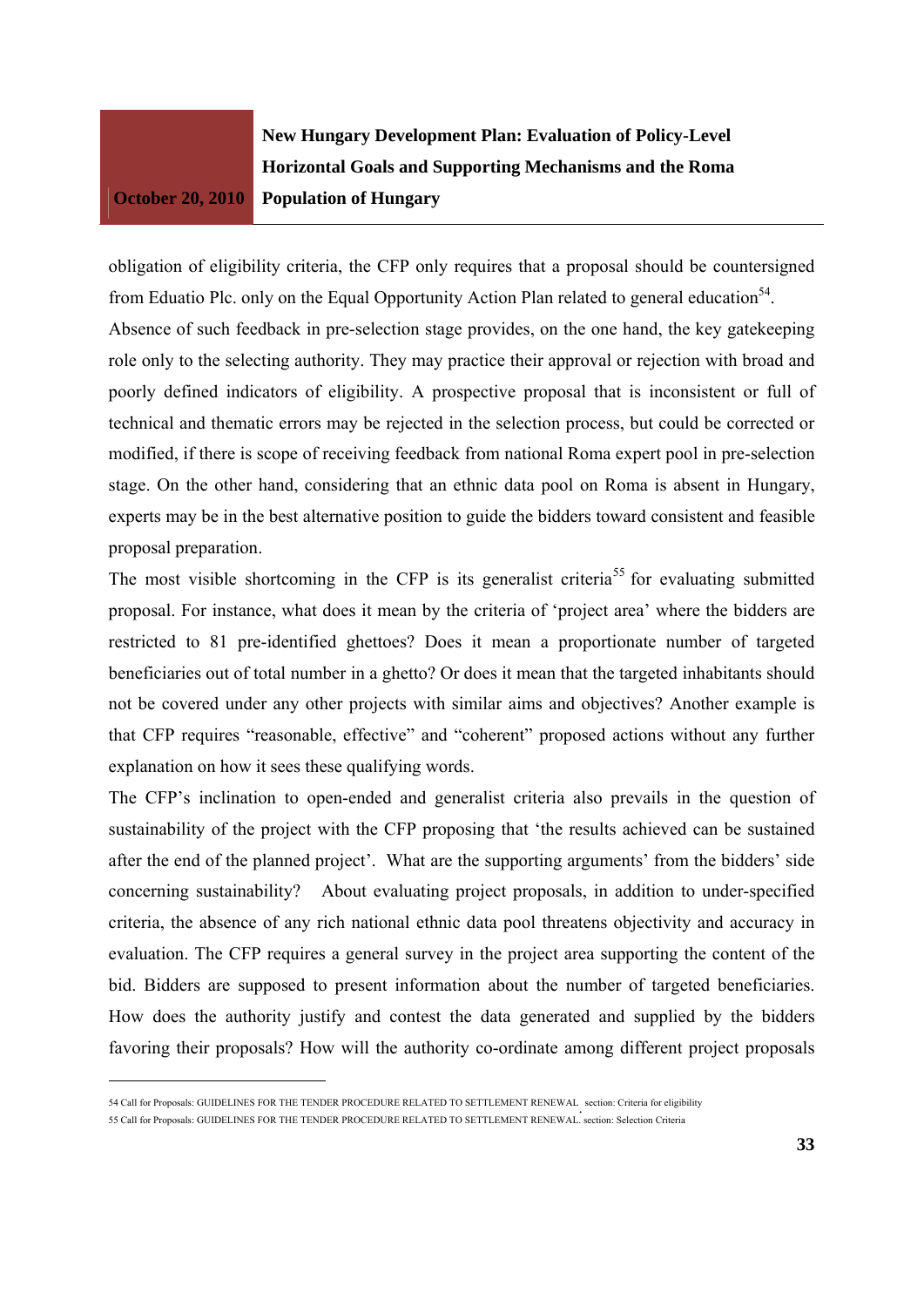

under different OPs/SROP to ensure that every disadvantaged Roma individual may receive a considerable share of disbursed project benefit? Not only are these questions concerning efficient monitoring, they are also vital questions about approval and evaluating the right project in a coordinated way.

Monitoring indicators<sup>56</sup> set the minimum number of beneficiary of a proposed project alongside fixing minimum percentages (75%) of adults, students and children for their involvement with the program. However, the CFP shows some critical deficiencies in monitoring outcomes.

Firstly, housing is one of the four key priority promises in Roma Decades and both the NHDP and the SROP include it in their complex and multi-dimensional strategies against segregated living conditions. The CFP also undertakes to ameliorate living conditions in its aims and background section. However, the monitoring indicators of the CFP do not accord with those promises and strategies. There are no indicators in the CFP how to monitor the number of ghettos that will be refurbished to improve the housing standards and to ease access to public services and job market (education, health and employment).

Secondly, there is no indicator available which might fix just how far the gap (between Roma of the segregated area and non-Roma of the adjacent area in the same micro-regions) in some critical areas should be decreased through the completion of the program. This might be good indicator to judge the improvement scale of regional cohesion principle. Moreover, monitoring indicators section exclude how many numbers of girls and women participate and are benefited from the program.

#### 3.2.5. Recommendations – Settlement Renewal

This section analyses the position of settlement renewal program under the SROP through analysis of the NHDP, SROP, Roma Decades and the CFP. The recommendations in this part lie mostly in the justification given above to unpack certain shortcomings. Hence, this part, in the

<sup>56</sup> Call for Proposals: GUIDELINES FOR THE TENDER PROCEDURE RELATED TO SETTLEMENT RENEWAL. section: Monitoring indicators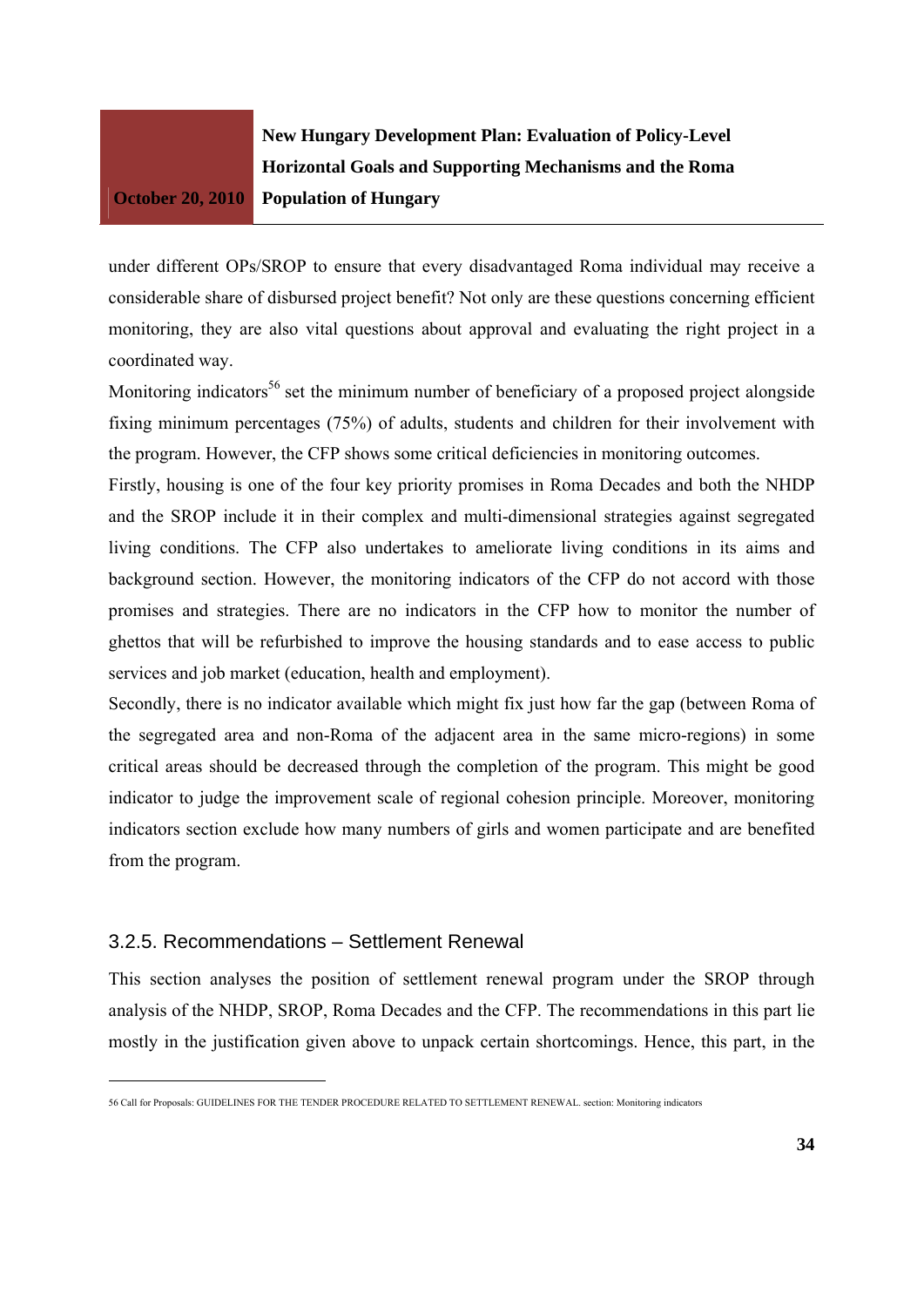**New Hungary Development Plan: Evaluation of Policy-Level Horizontal Goals and Supporting Mechanisms and the Roma Population of Hungary** 

following, puts the recommendations in bullet points with only the supplementing supporting arguments avoiding repeat of the same.

The unavailability of accurate data requires an exploration of how it might be addressed. The international and national prohibitions on collecting and processing of ethnic statistics are derived from the data protection laws and laws on statistics. These laws are mainly extension of two directives: Convention ETS 108 and Directive 95. One recent research study argues that the law only bars the improper use of personal data and that the collection of such data for the use of positive governmental action is not impermissible. European Commission itself (2000/43/EC) does not find any conflicting relations between data protection laws and the production of ethnic statistics to redress their inequality. In addition, to generate a comfortable national atmosphere favoring for data production and its use, the Hungarian government may form a special Parliamentarian Committee to suggest the government about this. Alternatively, the government may send the issue to the Supreme Court seeking appropriate legal explanation which may guide the government whether to produce data within existing legal framework or to go for necessary correction in existing laws.

Both the NHDP and the SROP should put forward the difference of the parameters of living standard between Roma and non-Roma people as the important measuring indicators in addition to the existing set. The gap should be considered as an independent variable which may influence employment and growth as dependent variables. According to our earlier discussion in this section, this is needed for the manifestation of the trio of EU horizontal principles.

The SROP should place housing issue as one of its main priorities. However, the SROP faces an important technical difficulty to count it as a separate axis as, in most part, the housing problem is very exclusive to disadvantaged *ethnic* groups while problems identified in other priority axis of SROP refer to all disadvantaged people and regions. This assumption is reflected in the difference between the Roma Decade priorities and the SROP priority axes, while only the later excludes housing as a separate axis. But the status of housing problems as a distinguished axis is required not only to put an equally emphasized focus on housing but also to make the measuring indicators effectively countable.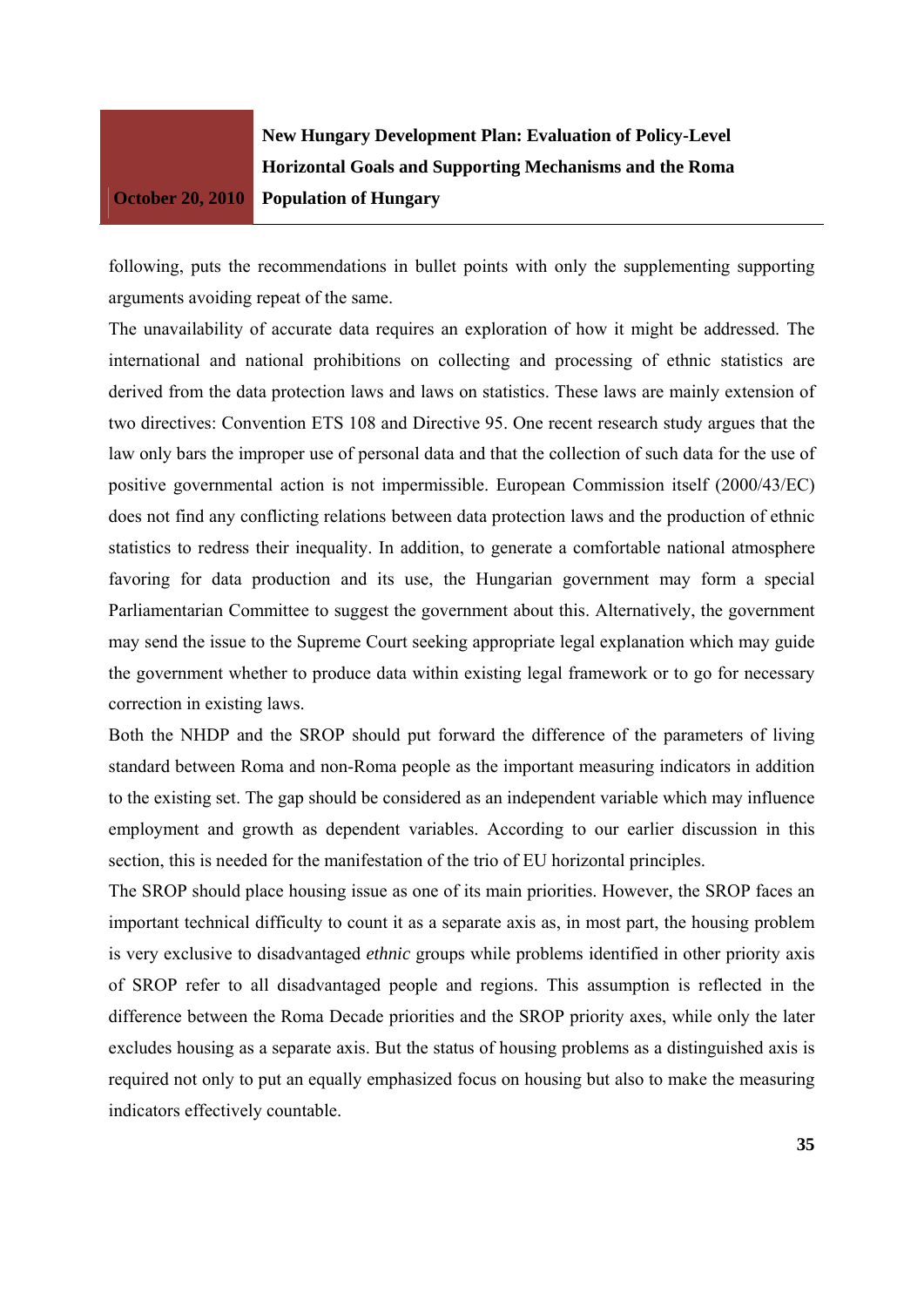**New Hungary Development Plan: Evaluation of Policy-Level Horizontal Goals and Supporting Mechanisms and the Roma Population of Hungary** 

An appropriate categorization of Roma housing is an urgent need. Roma housing differs in terms of quality within a micro-region or in different micro-regions. One such categorization is offered in a document from the Council of Europe<sup>57</sup>. This category includes: 'rundown peripheral housing areas', 'collective ghetto-type housing' and 'miscellaneous types of dwellings in town and city centres'. Each of this category demands varying attention to solve housing problems and to ameliorate other part of their living conditions influenced by housing standards. Regional cohesion principle, requires this in order to fulfil the conditions of the principle. Moreover, different housing standards make difference in the suffering of Roma residents. On the basis of equality principle, any exclusive attention to a particular type cannot be allowed while excluding other types of housing. Additionally, treatment to only particular type (for example, CFP considers only 81 ghettoes to bid for project funding excluding other types of settlements) also threatens sustainability principle. The reason is that this lead to the fear of decaying sustainability by exporting the problems of the Roma from one housing standard to other places. Another important thing is being more specific about measuring indicators for proposals in the CFP. Additionally, it is important that the revising of CFP is the need to arrange a pre-screening of the proposals by the national Roma expert pool before the submission of the bid.

## *3.3. Capacity Building*

This section investigates how the horizontal objectives and related aims are operationalized within the context of the Capacity Building of Representative Organizations tender call within the SROP. This section gives a background of the tender call with regard to the overarching Development Plan, discusses relevant horizontal objectives, and then analyzes and assesses the tender call. Finally, recommendations are offered to strengthen the tender call in order to better achieve both the broader horizontal objectives and those aims molded more closely around the this specific tender call.

<sup>57</sup> Delépine, Samuel. May 2006. "Housing of Roma in Central and Eastern Europe: Facts and Proposals" http://www.coe.int/t/dg3/romatravellers/archive/documentation/housing/HousingofRomaMay2006\_en.asp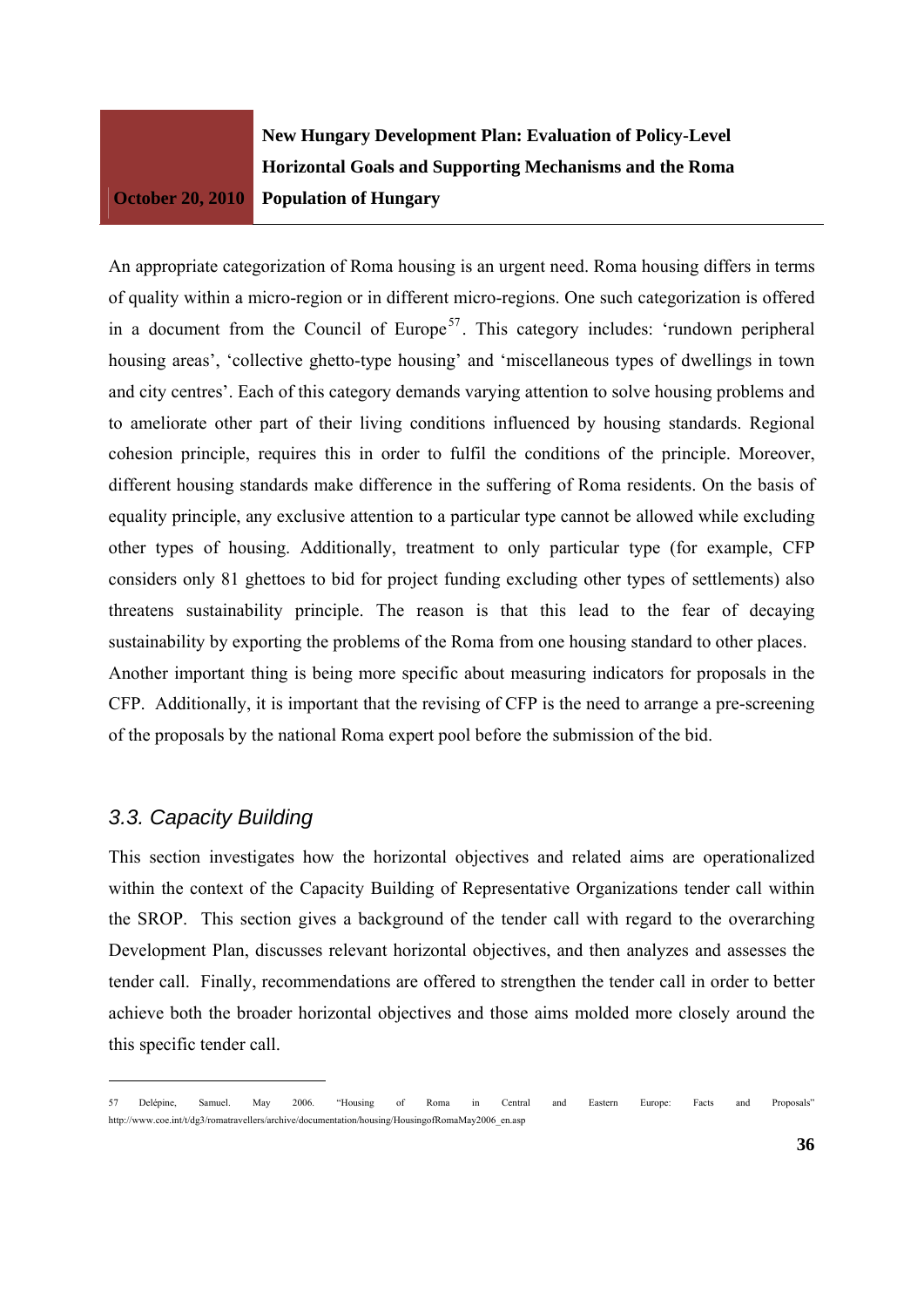## 3.3.1. Capacity Building and the NHDP

Under the NHDP, one of the core aims of the Social Renewal priority is the development of capacity building of social partners.<sup>58</sup> To achieve this aim, the NDA has produced a call for proposals to stimulate the capacity building of representative organizations. Under the SROP, capacity building is specifically recognized for its importance in improving the protection of disadvantaged people, a category inclusive of many Roma citizens, with specific attention given to the capacity building of representative organizations that deal with the protection of interests and rights.59

The SROP lists as its primary objective "the expansion of employment and the promotion of permanent growth," which is to be achieved through the realization of supporting objectives, or priority axes, including the strengthening of social inclusion and participation, under which the development of human, community, and organizational capacity is specified.<sup>60</sup> In order to help achieve this objective, 300,000,000 HUF have been allocated under the SROP to fund projects in the field of capacity building of representative organizations. In addition, capacity building is called for in other priority axes, including in the fields of education and employment, thereby making this aim central to the success of SROP as a whole, thereby increasing the possible sum of funds to projects. While capacity building in these two aforementioned fields are discussed in the relevant sections within this document, the aim of capacity building of representative organizations is given specific focus within SROP.

The need for capacity building of representative organizations is paramount in large part because of Hungary's history. With the economic and political change that occurred as Hungary moved away from the influence of the Soviet Union, many representative organizations lost the power and influence they had enjoyed during the preceding decades. The developmental cost of this

<sup>&</sup>lt;sup>58</sup> The Government of the Republic of Hungary (2007) "New Hungary Development Plan" p. 109

<sup>59</sup> p. 154

 $60$  The Government of the Republic of Hungary (2007) Social Renewal Operational Programme 2007-2013" p. 2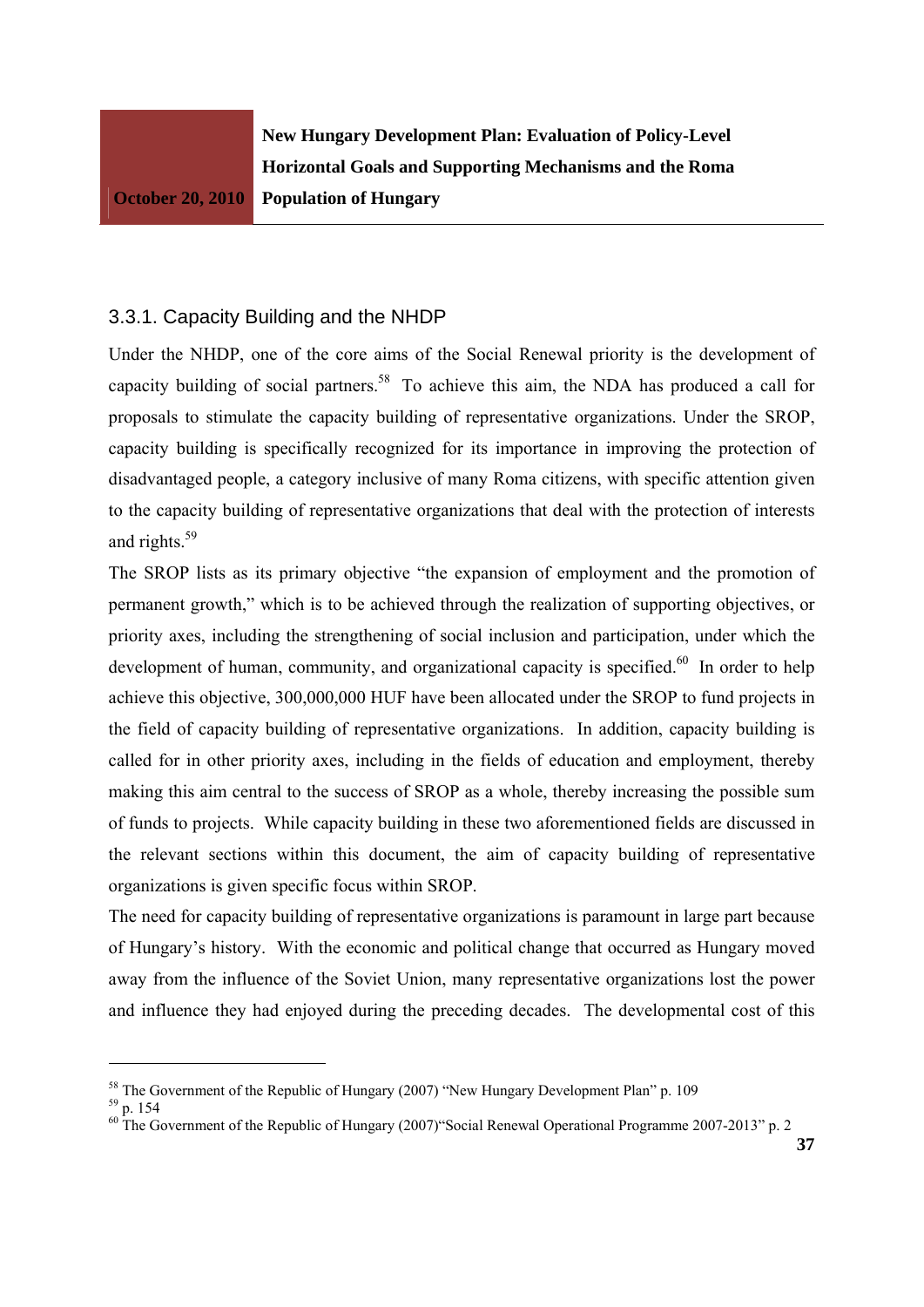**New Hungary Development Plan: Evaluation of Policy-Level Horizontal Goals and Supporting Mechanisms and the Roma Population of Hungary** 

decline was exacerbated by the concurrent decline in the support and upkeep of existing infrastructure, both physical and administrative, all of which caused a marked depreciation in the quality of services, especially so in the underdeveloped regions in which many Roma communities lie. Additional factors, such as continued economic and political change, a high unemployment rate, and the absence of a well-informed society in post-communist Hungary all contributed to the vulnerability of job seekers and the low support capacities of those representative organizations that did exist.<sup>61</sup>

## 3.3.2. Horizontal Objectives

The most important horizontal objectives relative to this tender call are those of sustainability and regional cohesion. With regard to sustainability, all projects under this tender call and others are expected to fulfill criteria related to environmental, economic, and social sustainability. With Hungary's membership in the EU, all projects should conform to existing EU environmental guidelines. Economic sustainability involves the adherence to guidelines that maintain the existing level and trajectory of economic development, while at the same time planning and considering future needs and development. Social sustainability is fulfilled through the continued adherence to social and humanitarian laws, the improvement of public safety, and the reduction of risks to people and society as a whole.

The SROP cites regional cohesion as an objective of paramount importance. Hungary suffers from a large disparity in the level of development between the central and western regions and those in the rural northern and eastern areas, with appreciable underdevelopment still plaguing many of the regions. In general, it is the aim of projects under the SROP, and the capacity building tender call specifically, to encourage the development of these less developed regions so as to bring them closer to the central regions in terms of capacity and development. Because it necessary not to achieve this balance by discouraging development in regions already deemed the most developed, tender calls should not discourage projects aimed at primarily developing

<sup>&</sup>lt;sup>61</sup> The Government of the Republic of Hungary (2007) Social Renewal Operational Programme 2007-2013" p. 1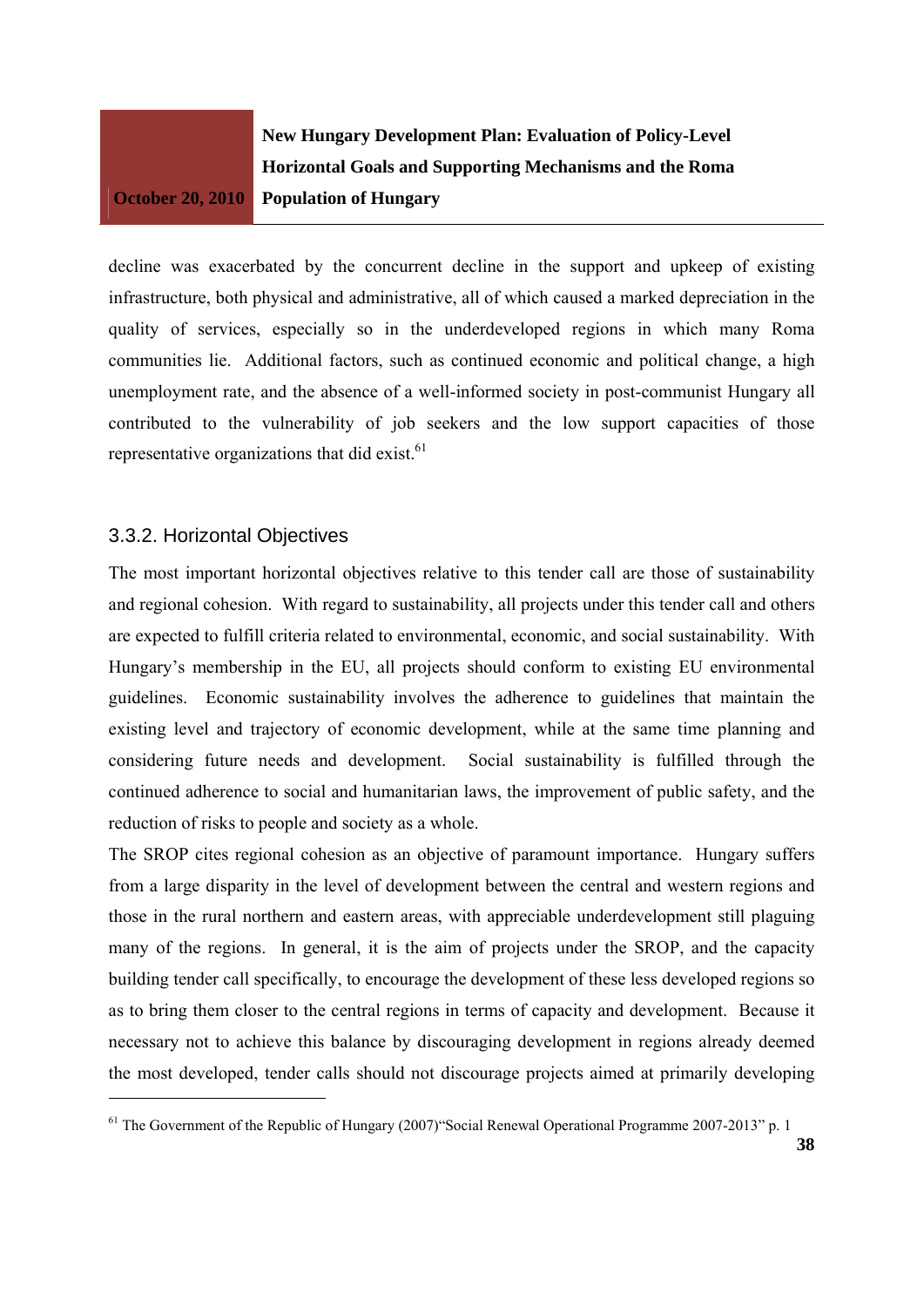

these regions. That said, there should be language included within the tender proposals that overtly encourages, if not favors, projects that focus on the underdeveloped regions.

## 3.3.4. Current NDA Strategies and Assessment of the Tender Call

In assessing the value and merit of current NDA strategies with regard to capacity building of representative organizations, it is necessary to consider how this satisfies the aforementioned horizontal policies within the NHDP, namely that of cohesion. This horizontal policy directly focuses on the elimination of inequalities both in a regional and social respect. This is achieved in several ways: by reducing the development disparities between the Central Hungary Region (considered the most developed) and other areas of the country, particularly in the poorer, more sparsely populated hinterland regions that include many of the most disadvantaged populations; maintaining the level of development in the most developed regions and strengthening ties with other regions of Europe as a whole, thus contributing to cohesion between Hungary and neighboring states; and the improved cooperation and harmonization between regions, both within Hungary and its neighboring regions.<sup>62</sup> The central component of this horizontal policy is the establishment of equal opportunities and non-discrimination, the two main parts of which are gender equality and the establishment of equal opportunities for disadvantaged people (and thus the fight against discrimination). $63$ 

This provides the foundation upon which to construct an assessment of the NDA's Tender Call for the Capacity Building of Representative Organizations. The objectives of this tender call are to: improve the expertise of representative bodies operating in the field of employment; increase the effectiveness of their work by improving the institutional background; treat them as well prepared, equal partners during discussions and debates; and to make the economy more predictable. 64 It is clear from these objectives that projects under this tender are meant to

 $62$  National Development Agency of Hungary (2007) "The New Hungary Development Plan" p. 69

<sup>63</sup> pp. 70-73

<sup>&</sup>lt;sup>64</sup> National Development Agency of Hungary (2007) "Guidelines for the Tender Procedure Related to Capacity Building of Representative Organizations"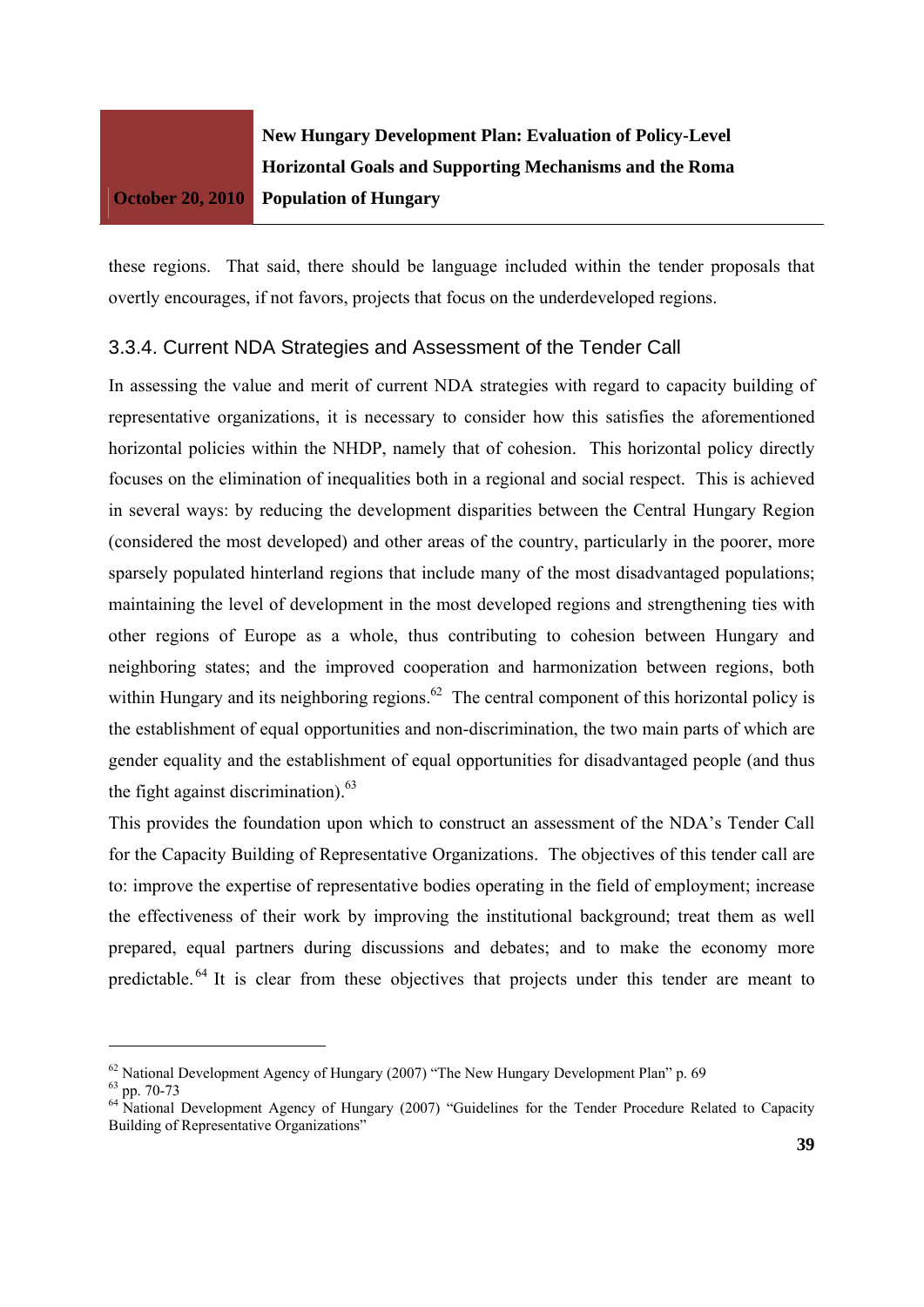**New Hungary Development Plan: Evaluation of Policy-Level Horizontal Goals and Supporting Mechanisms and the Roma Population of Hungary** 

improve conditions for employment, and seek primarily to improve existing infrastructure or institutional support mechanisms rather than construct new ones.

One of the findings the ex-ante horizontal evaluation of operational programs (OPs) under the NHDP, produced by Tarki Social Research Institute in 2007, is that projects that promote and facilitate employment provide the best foundation for long-term economic growth.<sup>65</sup> Moreover, projects aimed at investing primarily in human capital, including those that seek to promote the adaptability and capacity building of the workforce, should in many cases be treated with greater importance than those focused on the development of infrastructure. Thus capacity building projects, dealing both with education and employment concerns, are centrally important to the development of short and long-term development, particularly in currently underdeveloped regions. In this way, the aim of this tender call is targeted toward to the improvement of a vital area of development, and by improving the capacity of existing organizations and working toward the establishment of equality between the relevant actors, this operation program does well to improve the existing infrastructure and capital, rather than investing in the generation of new works.

The aforementioned point regarding equality is affirmed by its inclusion as one of the main objectives of the tender call. Within its inclusion, the tender is strengthened in that it specifically calls for equality, and thus cohesion, between the actors. The final objective detailed calls for the creation of a more predictable economy. In doing so, it calls for the realization of an economy that is both more coordinated and more evenly developed, which fulfills one of the key aims of the program's horizontal cohesion objective. In these ways, this tender proposal is very strong in its pursuit to realize the objectives called for in NHDP initiatives. Given this, it then becomes necessary to carefully consider criteria that will best facilitate the selection of projects that, upon commencement or completion, realize these objectives.

There are a few specific criteria in this tender that appear to valuable in ensuring the selection of projects which uphold the two most well defined objectives of the tender: equality, and

<sup>&</sup>lt;sup>65</sup> TARKI Social Research Institute (2007) "Ex-ante horizontal evaluation of the operational programs under the New Hungary Development Plan"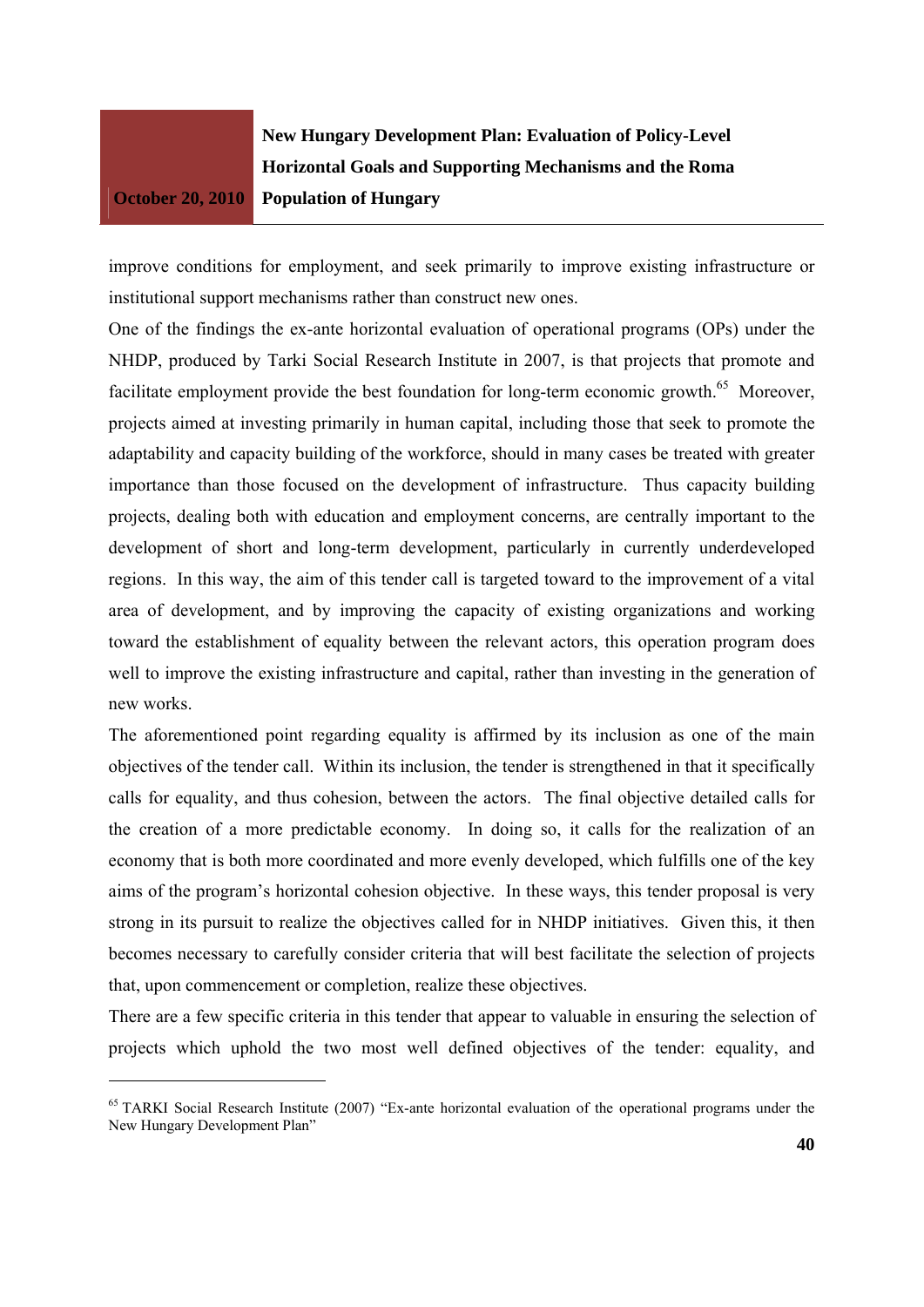**New Hungary Development Plan: Evaluation of Policy-Level Horizontal Goals and Supporting Mechanisms and the Roma Population of Hungary** 

enhancing the predictability of the economy. Considering the latter, one criteria calls for projects to be carried out in those "sectors of the country most affected by the crises." Because Hungary does not wish to realize a greater balance in its economic production by way of bringing developed sectors down, new projects must clearly be aimed at improving underdeveloped sectors. This, in turn, creates for a stronger and more predictable economy. Likewise, strong criteria exist to help meet the objective of equality between the representative organizations and other actors. The criteria calling for cooperation both within and between sectors support an equal and more open environment, while at the same time harmonizing the cohesion between sectors and regions.

While the last two objectives of this tender are both clear in language and in their direction of support for broader NHDP objectives and social cohesion, the first two are muddled by ambiguity and the support of far more subjective selection criteria. The first objective calls for improving the "expertise" of the representative bodies, while the second describes the need for an increase in the "effectiveness" of their work through the improvement of the institutional background. Expertise is difficult to measure both in determining the fitness of original proposals (giving a starting baseline) and in the measurement of its improvement. If success of the projects is tantamount to an increase in expertise of the relevant representative organization, the objective is questionable to begin with. If this is not the case, measuring its increase in another, consistent way is difficult. The same problem exists for measuring increases in the effectiveness of the work produced by these agencies, as satisfaction with the results on a local or nation level can easily lead to the assumption of such an increase, or at the very least a weaker consideration for the importance of this objective.

Moreover, the criteria related to these two objectives are themselves slightly ambiguous. For example, judging whether or not an "effect on infrastructure is proved" could be easy, but the quality of this change has the potential to be subjective in nature. To avoid this potential subjectivity, a clear and transparent definition and understanding of what "infrastructure" entails is necessary. Otherwise, as stated, ambiguity and imprecision is readily invited. In addition, determine its overall worth, and thus what numerical grade to give it, is inherently subjective.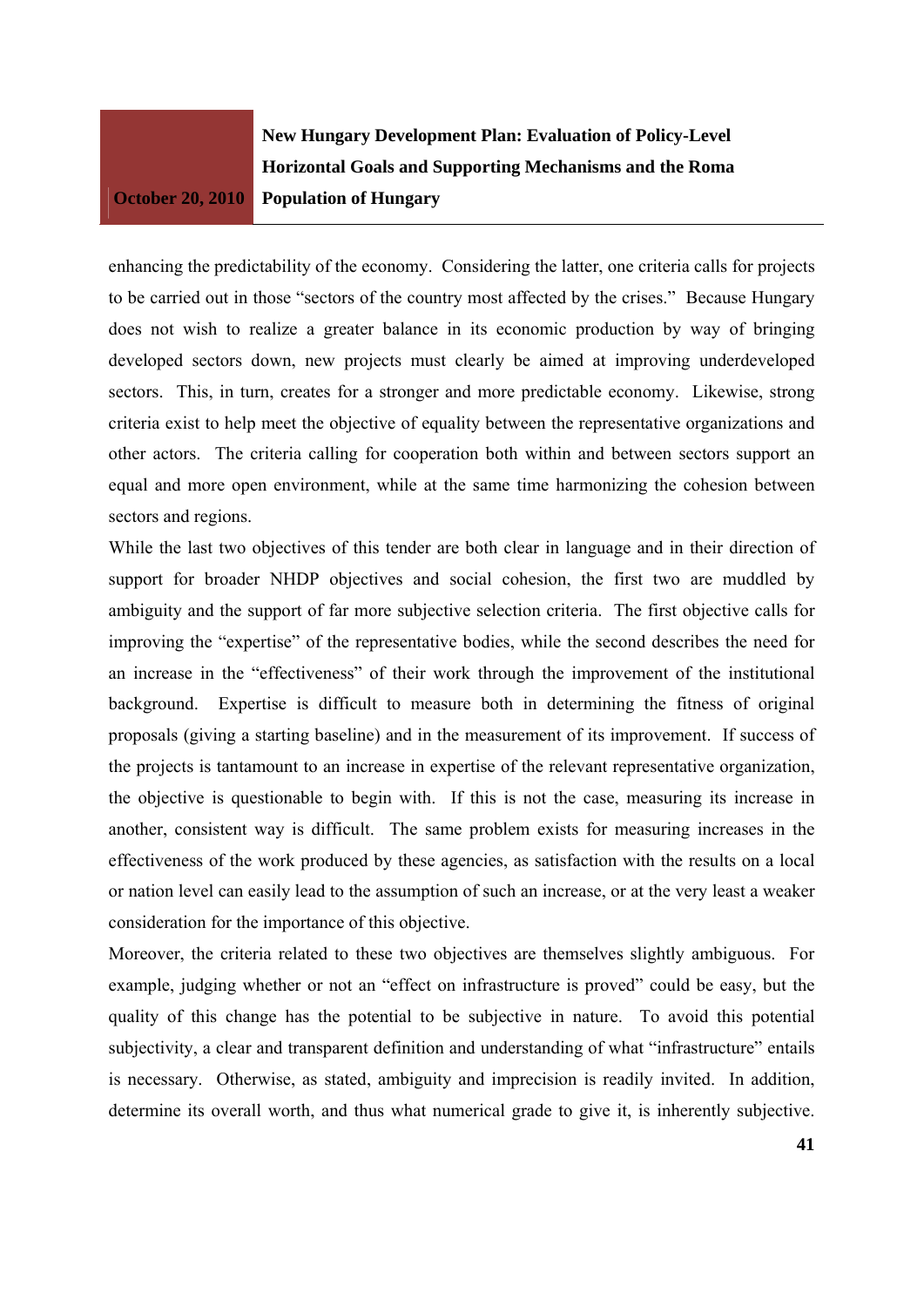**New Hungary Development Plan: Evaluation of Policy-Level Horizontal Goals and Supporting Mechanisms and the Roma Population of Hungary** 

Another is simply stated as "Infrastructure integration," which leaves a remarkably wide scope within which to measure the impact on sustainability, cohesion, or any of the other relevant considerations discussed within the primary development plan documents. By using criteria which are more targeted, and measure proposals based on objectives which are clearer in purpose, will help not only in the measurement of success of these projects, but in their ability to achieve the underlying objectives of the programme as a whole.

One final potential shortcomings of the capacity building tender call – and others that follow its form – is its reliance on a numerical scoring grade to determine the fitness and adoptability of a tender offer. While such a system is at least somewhat objective, the inclusion of some criteria is suspect. For instance, one part is titled "Evaluation of the project plan," which is subdivided into three parts, including coherence, connection between the aims and the means, and detailed description of the project period/action/means, with each given a grade scale of from zero to three, three, and two points, respectively (for a total eight). As a bid need only accrue a total of sixty points out of one hundred, it is theoretically possible for a tender offer to receive no points in this sections (meaning, say, that the bid could potentially make no connection between the aims and means) and still muster the required points for considerations. It is alarming that these criteria are not mandatory – that is, their inclusion in the grading system, rather than being prerequisites, could be potentially harmful to the success of the overall program.

## 3.3.5. Recommendations – Capacity Building

The language and clarity of the first two objectives of this tender call should be tightened to allow for greater ease in measuring its achievement by individual projects, and, in turn, the criteria used to determine the fitness of proposals with regard to these objectives should also be clarified. In addition, criteria could be added which would bias the selection process to at least consider projects aimed still more towards the achievement of equal opportunity and antidiscrimination, and of gender equality. Providing a criterion that provides a numerical advantage (albeit small) to projects that seek to improve the capacity of representative organizations that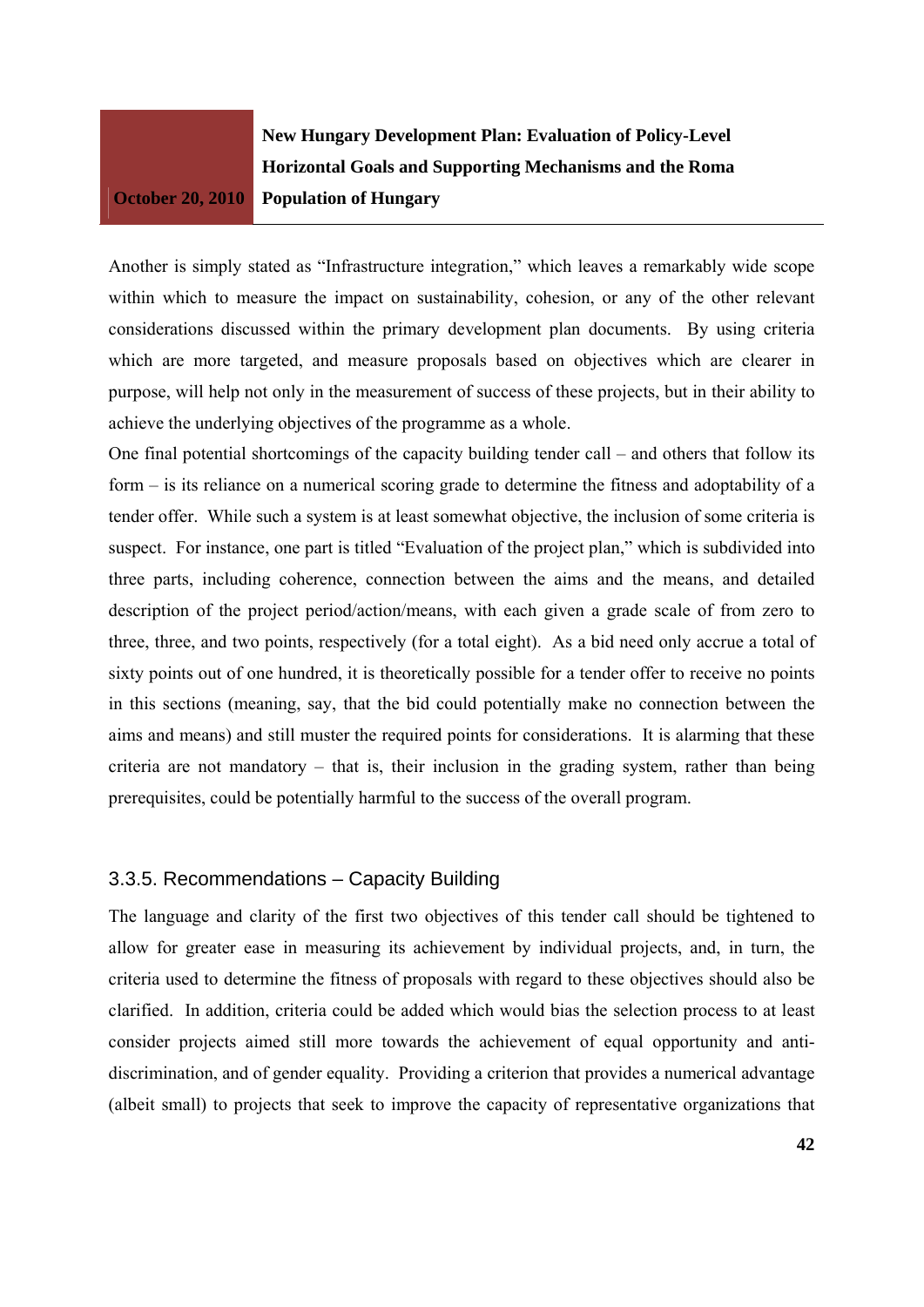**New Hungary Development Plan: Evaluation of Policy-Level Horizontal Goals and Supporting Mechanisms and the Roma Population of Hungary** 

deal specifically with women or Roma would be one way to undertake this. Doing so would also help bring outer, underdeveloped regions more into the fold of the Hungarian economy, thus strengthening the overall output of the economy nationwide, while at the same time bringing the socioeconomic standards of underdeveloped regions more inline with the central regions of the country. Going forward, such an improvement of the environment in these outer regions may translate into more equality of opportunity for the workforce in these regions and an abatement of discriminatory practices throughout the economy and nationwide.

Considering that one of the horizontal objectives is regional cohesion, with the inherent goal of developing those less developed regions to bring them more in-line with the developed central regions, this tender call needs to do a better job of inviting and encouraging projects that aim to develop these rural regions. Many Roma communities are found outside of the capital region, and thus would benefit most from a selection process that favors projects directed toward these geographic areas. One suggestion is to include more direct language regarding this aim within the scored selection criteria, thereby lending more weight to projects which aim more for rural development than urban development, which, over the long-run, will help to bring currently under-developed regions more closely aligned to the central regions with regard to capacity and development.

To assist in future evaluations of the success or failure of NDA initiatives and programs under the NHDP, is to organize a 'best practice' analysis using previously completed projects. As initial projects (implemented from 2007 to present) are completed and evaluated, examining and understanding certain elements of those projects that were determined to be successes can help in identifying qualities that should be found in future projects, so that these new projects will incorporate certain policies or directions that have in the past proved successful. By culling successful projects, and by separating them from those deemed less successful, it will become more clear what common elements were found in the successful ones (and, perhaps, absent from those less successful ones), so that these ideas may then be considered and incorporated in future tender calls, thus ensuring that future projects may well include them as well.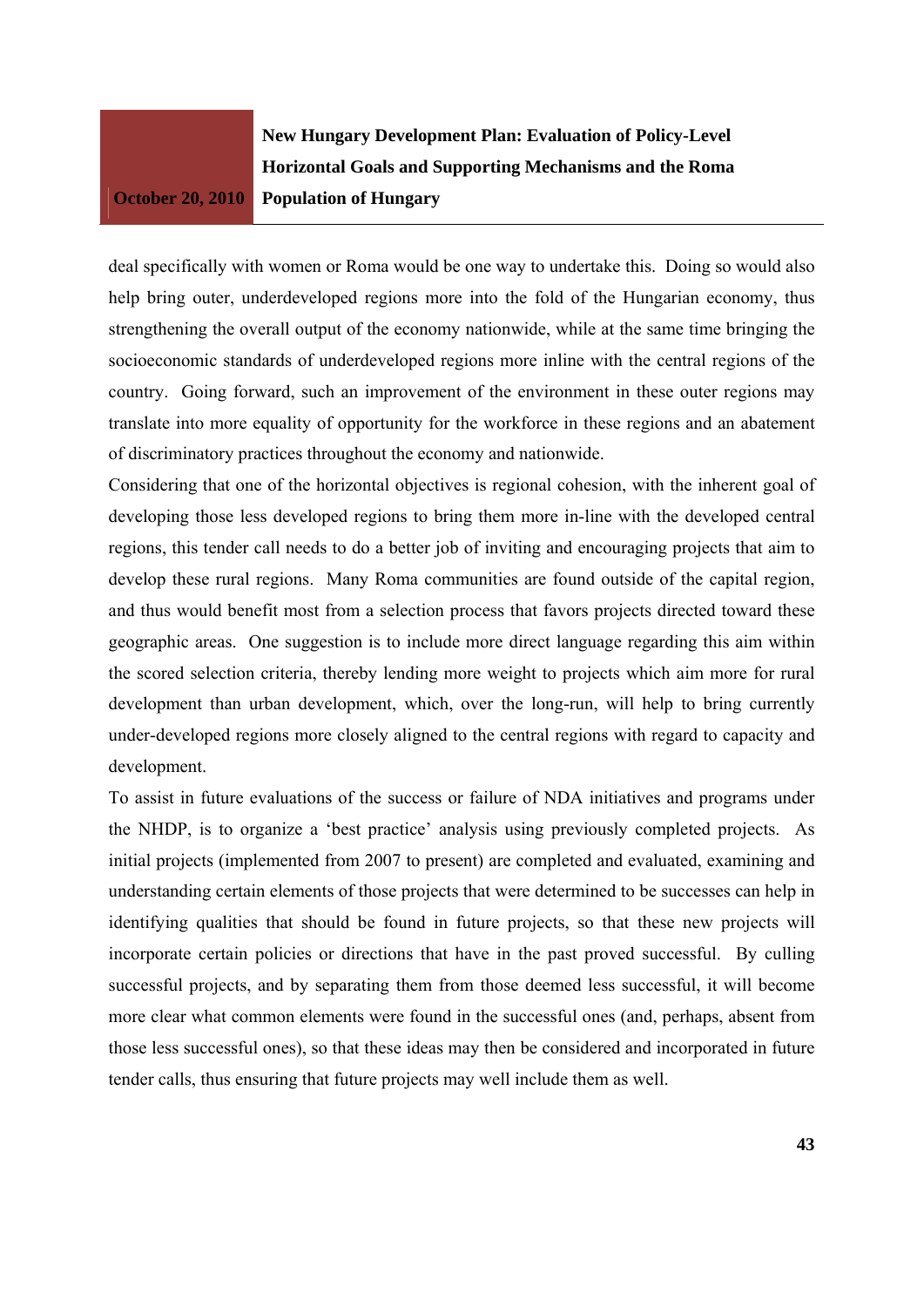## *3.4. Education*

This section investigates the operationalisation of the horizontal goal of social cohesion and the adequacy of the supporting mechanisms in use regarding competency based education and equal access to education of the Roma population in Hungary. The first part presents a general overview of the education situation of Roma in Hungary. The second part discusses relevant policies and implementing strategies of the NDA in relation to Roma education. The third part focuses on the operationalisation of policy objectives and the adequacy of the implementing mechanisms put in place to achieve these objectives.

## 3.4.1. Roma Education in Hungary

Although there are different mechanisms to protect minority groups in Hungary, the largest minority group in Hungary, the Roma, is still often a subject of discrimination in many areas. According to the OSI Monitoring Report from 2007 "Equal Access to Quality Education for Roma", Roma pupils generally perform worse compared to non-Roma pupils at school despite efforts to reduce inequalities in the education sphere. Various studies that have been conducted on the access to education for Roma children have not been very reliable and helpful since they were conducted on the basis of inconsistent methodologies and criteria. <sup>66</sup>

Since 1993, the Government stopped to collect data based on ethnicity because of a national law on protecting citizens' rights, and this has been a major obstacle to having a better estimation on the exact number of Roma people and more precise data on their socio-economic status and needs related to education. The OSI Report "Monitoring Education for Roma: a Statistical Baseline for Central, Eastern and South Eastern Europe" (2006) shows that Roma children start school later than non-Roma children in Hungary and have a higher dropout rate compared to the

<sup>66</sup> OSI (2007)."Equal Access to Quality Education for Roma," 16.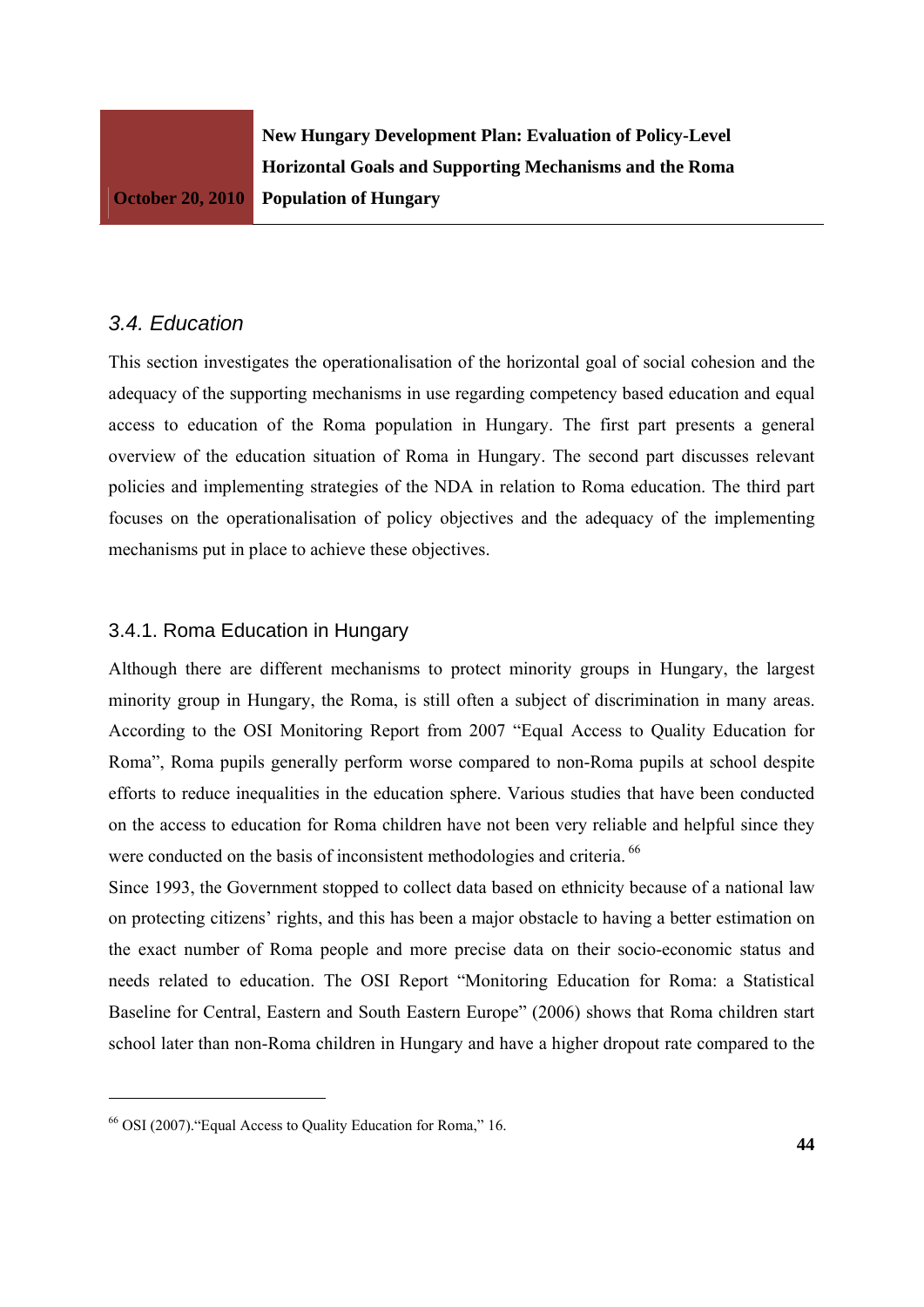

national Hungarian average.67 The percentage of Roma children among school-aged children has been increasing in the past 15 years and according to estimates, it will continue to rise in the future as well. At the same time, the segregation of Roma children has been on the rise in the past 15 years. 68 This estimate is alarming to a potential huge demographic problem in Hungary with a growing number of uneducated or lowly-skilled workers who will be discriminated against and would not be able to fully participate in the economic and social life of Hungary.

According to the Roma Decade Action Plan, Roma children are much more underrepresented in kindergartens (42%) as opposed to 88%, the national average of children of three to five years of age.<sup>69</sup> Roma children have been overrepresented in schools for children with disabilities, partially because of inappropriate assessment procedures.<sup>70</sup> In the category of primary education, the drop-out rates and the rate of qualifications for the need of individual studies is way above the national average in Hungary.<sup>71</sup> The report notes further that in 2003, 82.5% of Roma people between 20 and 24 years of age completed primary school.<sup>72</sup> According to the national average, 54.5% of 18-year olds had received certificate of secondary education while among the Roma youth between 20 and 24 years of age this rate was only 5%.<sup>73</sup>

A major problem education for Roma children is the lack of pre-schools in small villages and underdeveloped micro-regions due to either the lack of adequate infrastructure (like schools and school facilities) or to lack of transportation to bring Roma children that live in segregated or distanced areas to schools in other areas. This results in overcrowding in certain areas where

 $^{69}$  http://www.romadecade.org/files/downloads/Decade%20Documents/Hungarian%20NAP\_en.pdf  $^{70}$  OSI (2007). "Equal Access to Quality Education for Roma," 16.

<sup>67</sup> OSI (2006). ""Monitoring Education for Roma: a Statistical Baseline for Central, Eastern and South Eastern Europe." OSI Education Support Program.

<sup>68</sup> OSI (2007)."Equal Access to Quality Education for Roma," 16.

<sup>71</sup>Roma Decade Action Plan,

http://www.romadecade.org/files/downloads/Decade%20Documents/Hungarian%20NAP\_en.pdf  $72$  Ibid.

 $73$  Ibid.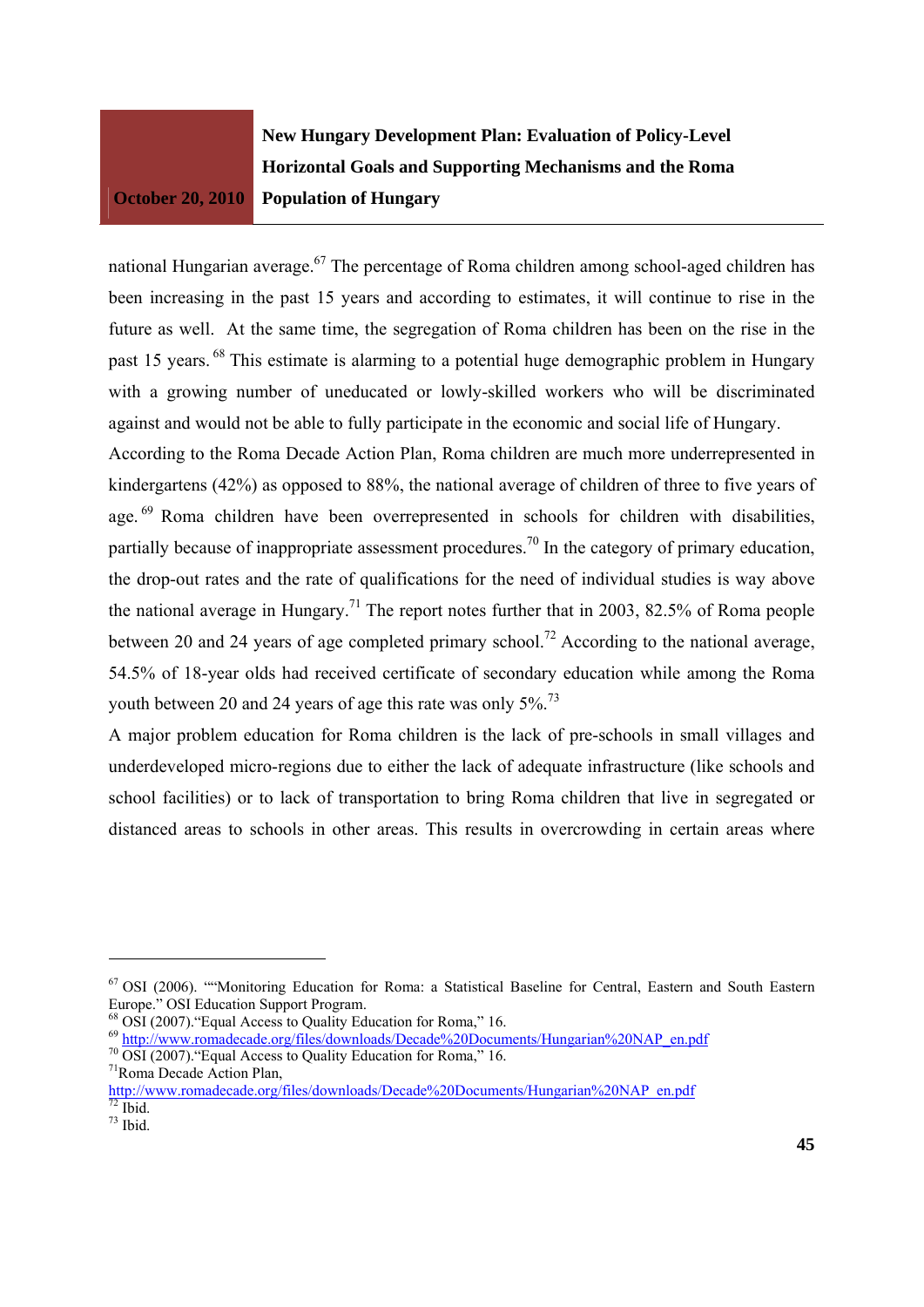**New Hungary Development Plan: Evaluation of Policy-Level Horizontal Goals and Supporting Mechanisms and the Roma Population of Hungary** 

there are pre-schools.<sup>74</sup> Evidence shows that not many non-Roma parents would send their children to schools where there is a high concentration of Roma children.<sup>75</sup>

A study by Kertesi and Kézdi (2005) looked at the relationship between the long-term unemployment of parents and the gap in education observed among many Roma children.<sup>76</sup> Kertesi and Kézdi (2005) concluded that "long-term poverty of parents substantially increases the likelihood of their children dropping out of school after the 8th grade," and that children from families of low-skilled parents have lower chances for receiving good education<sup>77</sup> According to the research conducted, the dropout rate of Roma children after primary school is much higher than among other groups. $^{78}$ 

Segregation is a major obstacle for Roma children, creating excessive inequalities in the access to quality education. Almost a third of Roma children are in classes with Roma majority, and a fifth of them are in classes with reduced academic requirements (in schools for children with disabilities) whose functioning is often impeded by the lack of adequate human and financial resources for ensuring proper quality education.<sup>79</sup> Data shows that the number of children "with" special educational needs"(previously called children with disabilities) is increasing despite demographic estimates of a decreasing number of children between 5 and 14 years of age. This is often due to the mislabelling of Roma children as children with disabilities and their percentage in primary schools for children with special needs is disproportionately high, almost  $90\%$ .<sup>80</sup>

The problem with lack of quality education among Roma children is a major reason for the insufficiency in basic skills needed for participation in the labour market and for lifelong

<sup>74</sup> OSI (2007)."Equal Access to Quality Education for Roma."

<sup>75</sup> OSI (2007)."Equal Access to Quality Education for Roma."

<sup>&</sup>lt;sup>76</sup> Segregation in the Primary School System in Hungary: Causes and Consequences, Kertesi and Kezdi,

Közgazdasági Szemle, Vol. 52, No. 4 and 5., 2005.

<sup>&</sup>lt;sup>77</sup> Segregation in the Primary School System in Hungary: Causes and Consequences, Kertesi and Kezdi, Közgazdasági Szemle, Vol. 52, No. 4 and 5., 2005, p.28.

<sup>&</sup>lt;sup>78</sup> Segregation in the Primary School System in Hungary: Causes and Consequences, Kertesi and Kezdi, Közgazdasági Szemle, Vol. 52, No. 4 and 5., 2005.

<sup>&</sup>lt;sup>79</sup> "Country report on ESF measures enhancing the labour market and social inclusion of migrants and minorities." May 2010. Center for Strategy and Evaluation Services.<br><sup>80</sup> Equal Opportunity Funding Policy and desegregation: a model from Hungary, Ministry of Social Affairs and

Labour, Budapest, 2007:3.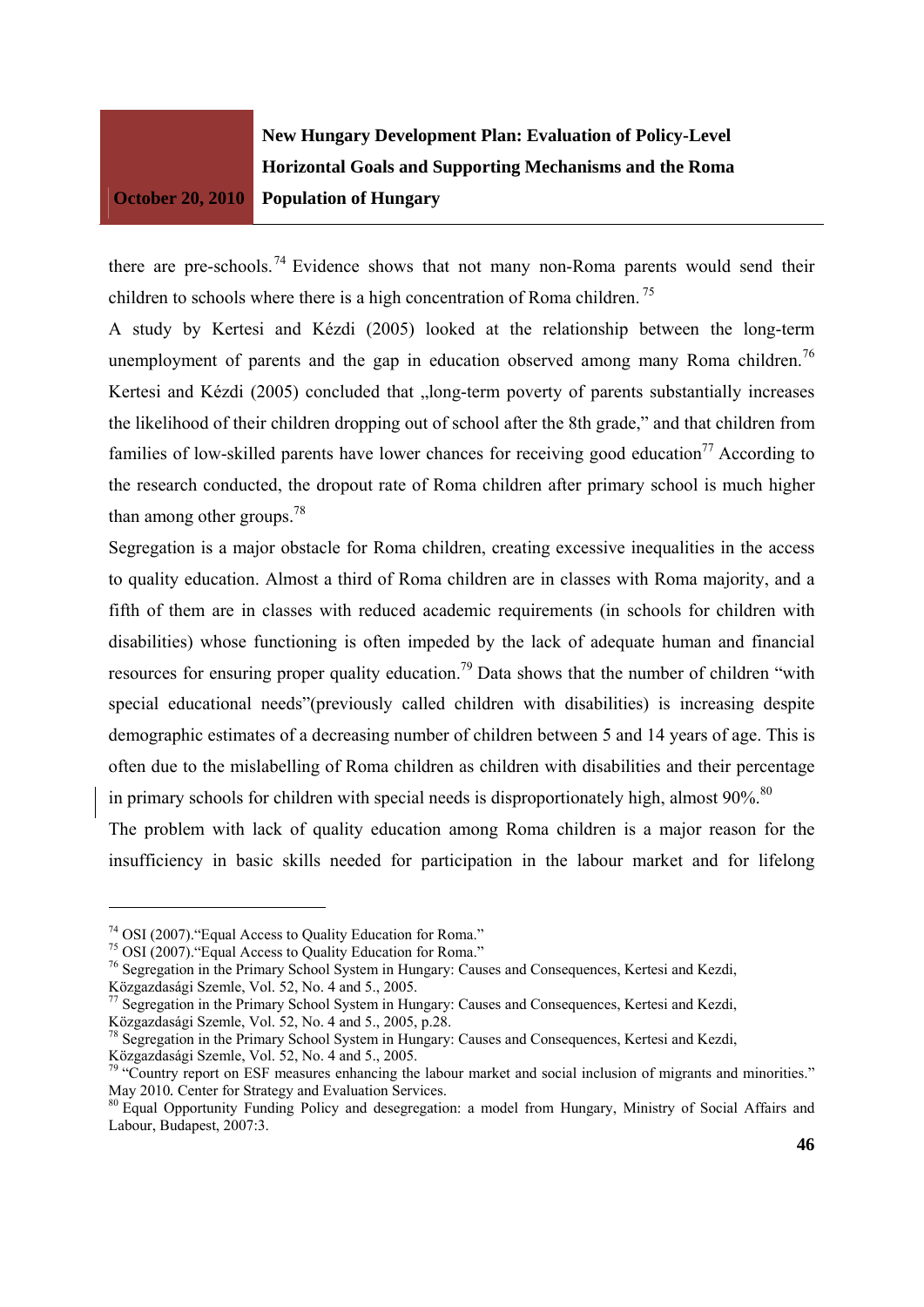

learning. As public education continues to be a divisive factor instead of an equalizing one, the differences coming from various socio-economic and family backgrounds continue to persist, leading to more reproduction of segregation and poverty instead of a reduction and social cohesion.

## 3.4.2. NHDP Objectives and Roma Education

According to the NHDP objectives and more specifically with the help of Priority 3 axis of the NHDP, the Social Renewal objective, ensuring equal access to quality education could become reality through the development of problem-solving skills, language skills, harmonization of the training and needs of society and the economy, the development of entrepreneurial skills.<sup>81</sup> Therefore it is important to support appropriate educational programs, develop better measurement and evaluation systems, and support professional training for teachers throughout the country and more targeted actions and programs with a focus on students coming from disadvantaged families.<sup>82</sup> The NHDP further underlines the importance of the simultaneous and combined application of central regulations and measures that can be applied at the local level and depending on the respective needs. <sup>83</sup> This refers specifically to the need to improve education opportunities for students suffering from multiple disadvantages, including Roma students, through the development of better development programs in the public education system and improving the infrastructure and conditions for implementing these programs and ensuring non-segregation and non-discrimination in the education sphere.  $84$ 

"The aim is to always ensure the most complete attention paid to local needs and requirements in developing the programmes and projects needed for the implementation of operations supporting the improvement of the learning chances of disadvantaged social groups and the creation of the

<sup>81</sup> NHDP: 110-111.

<sup>82</sup> NHDP: 110-111.

<sup>83</sup> NHDP: 124.

 $84$  NHDP: 124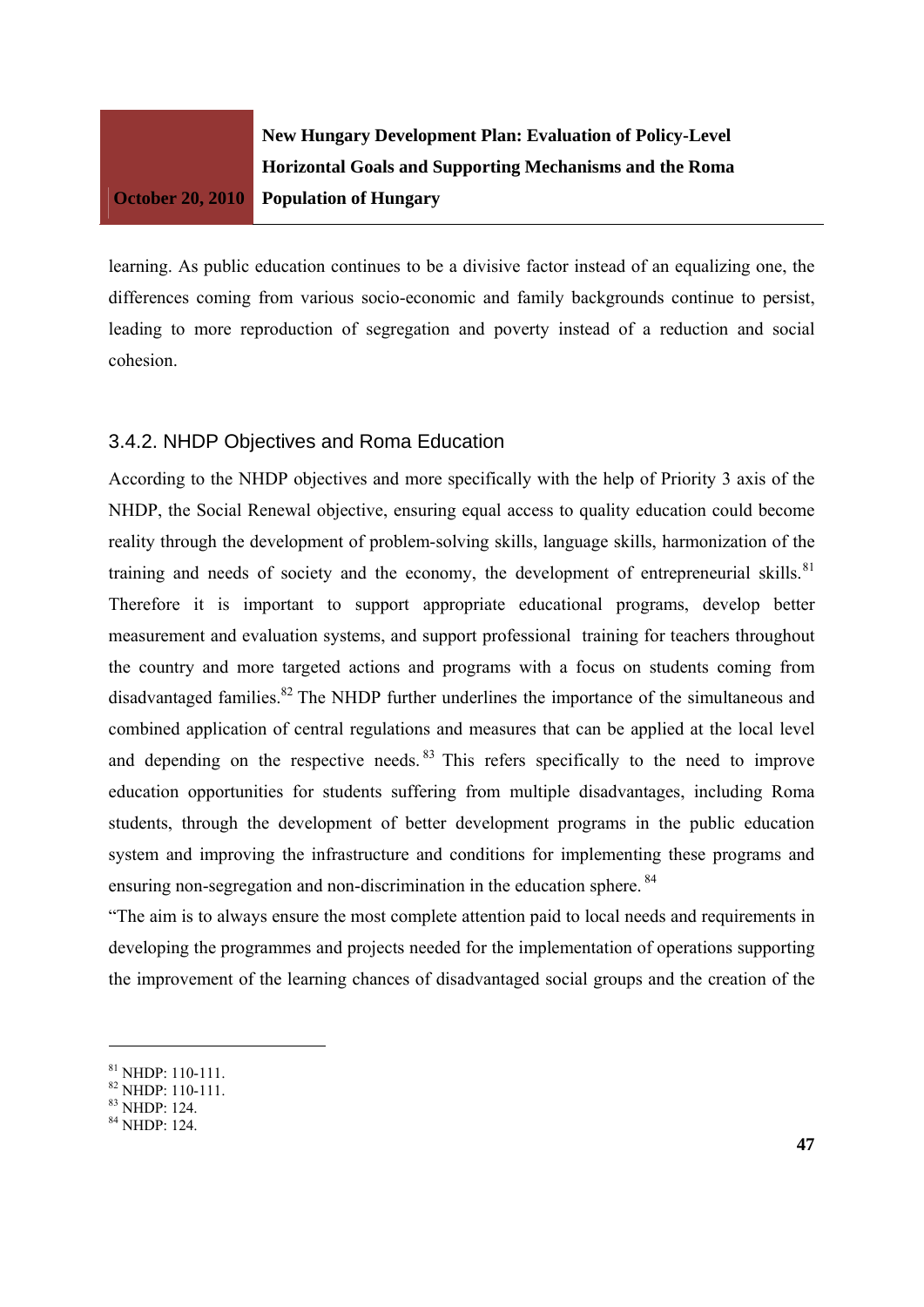**New Hungary Development Plan: Evaluation of Policy-Level Horizontal Goals and Supporting Mechanisms and the Roma Population of Hungary** 

conditions for the accessibility of quality education."<sup>85</sup> In the frame of the work of the NDA, these objectives would translate into action if the calls for tenders which will attract a variety of organizations are designed based on the experience of experts in the field, so that they target the right problems and that they tenders can result in the selection of more appropriate projects that meet better local needs and requirements.

As the NHDP notes, the implementation of the Priority 3 strategy concerning education happens within the framework of the SROP which is financed by the European Social Fund (ESF) and the ERDF in the Social Infrastructure OP with the interventions of the SROP and SIOP building upon each other and complementing each other. Coherence and consistency between the two is an important prerequisite for achieving a better outcome in the process of planning and implementation. The Managing Authorities have the task to enforce the realization of these requirements through elaborating implementation provisions and measures along with the regional OPs.

## 3.4.3. Horizontal Policies

#### Promoting equal opportunities

One of the horizontal objectives of the NHDP which is clearly reflected in the SROP as well is the goal of promoting equal opportunities. This principle goes beyond the provision of equal treatment and non-discrimination as it also consists of specifically targeted development projects that strive to eliminate the causes of unequal opportunities. To be realized in reality, this objective should be reflected and enforced equally in the processes of planning, implementing, evaluation, and follow-up of the OP and its priority axes, taking into account the idea of equal opportunities and enforcing it in practice according to Article 16 of Regulation 1083/2006/EC provisions. These provisions refer to gender mainstreaming and non-discrimination based on gender, race or ethnic origin, religion, conviction, disability, age, sexual orientation, access for persons with disabilities with the overall objective to enhance social, economic and regional cohesion (SROP 67).

<sup>85</sup> NHDP: 124.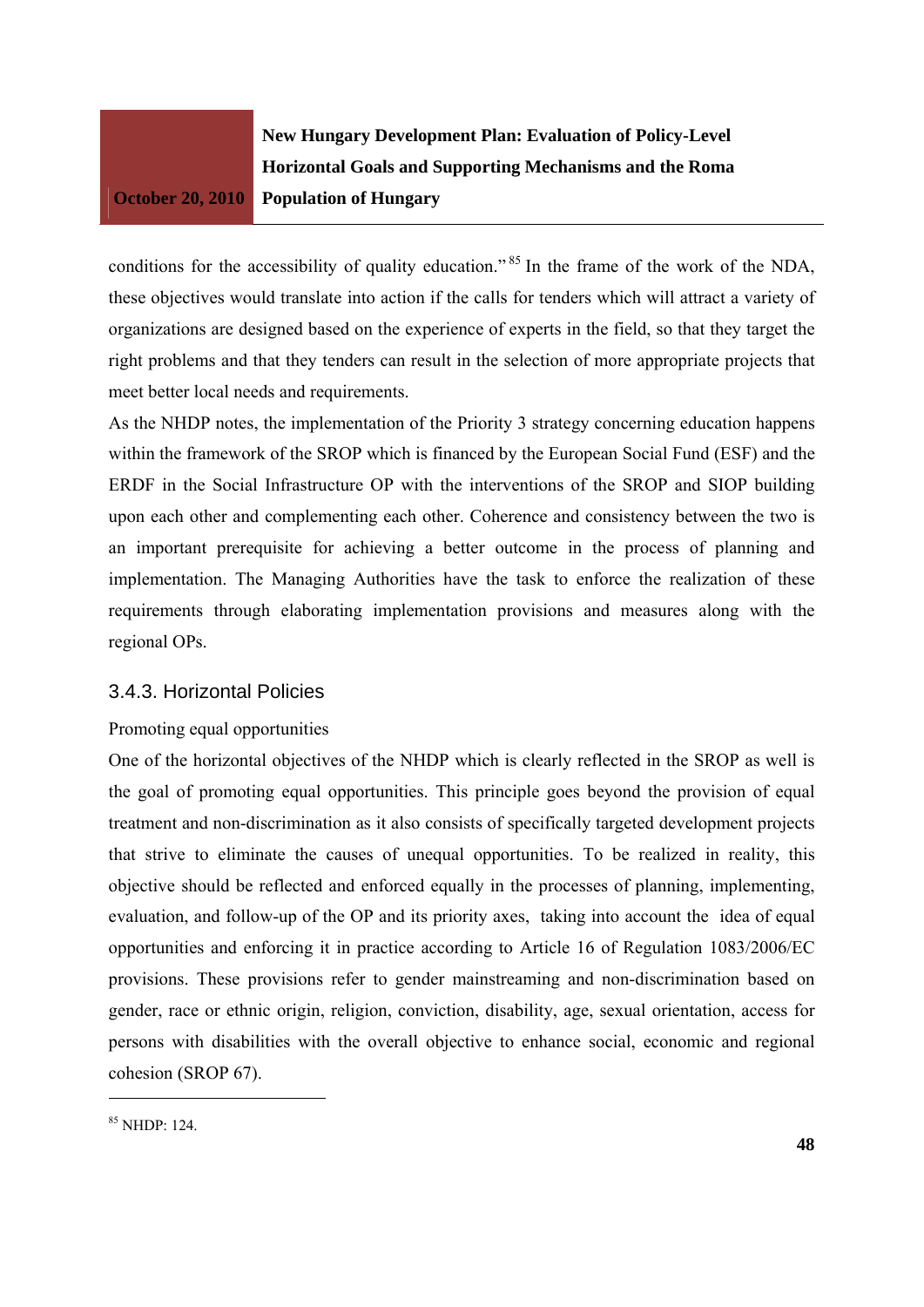**New Hungary Development Plan: Evaluation of Policy-Level Horizontal Goals and Supporting Mechanisms and the Roma Population of Hungary** 

The indicators that are identified as guiding ones in this category are the following:

- Difference between working age (15-64 year) men's and women's employment rate
- Employment rate of working age (15-64 year) population with disabilities
- Employment rate of working age (15-64 year) Roma people

In comparative terms over the years, the numbers would indicate whether there is any relative strong change and what the trends are. However, these are very broad and vague and any increase or decrease in the percentage of employment rates might not necessarily indicate causality between a success of given programs and an improvement or deterioration of the real situation. More precise indicators should be taken into consideration further apart from the already outlined ones in this category, such as indicators giving more precise information on the economic situation at the given moment, the overall macroeconomic trends, the overall number of unemployed men/women, of people with disabilities or Roma people.

The gender equality aspect of this objective would mean taking into account how public policies and measures will affect gender equality and life of both men and women. SROP notes that action should be taken in order to reduce inequalities between men and women in all different fields of social life (employment, training, economic life, access to good and services etc). There is no adequate data collected about the real situation of Roma due to legal provisions and this has been a real obstacle for the creation of more appropriate measurements for providing a more realistic overview on the current situation of Roma people and on the progress made through the NHDP and the SROP.

The SROP calls for further efforts to ensure access to social services (health, education, labour market services etc.) for the Roma people and to remove segregation which is still strongly present in the education system through the usage of more targeted programs and combined policies and policy interventions to meet the needs of populations in disadvantaged situations to a fuller extent.

Another horizontal objective that has been promoted in the NHDP and that is addressed in the SROP is the social integration of the Roma people through equal opportunities principles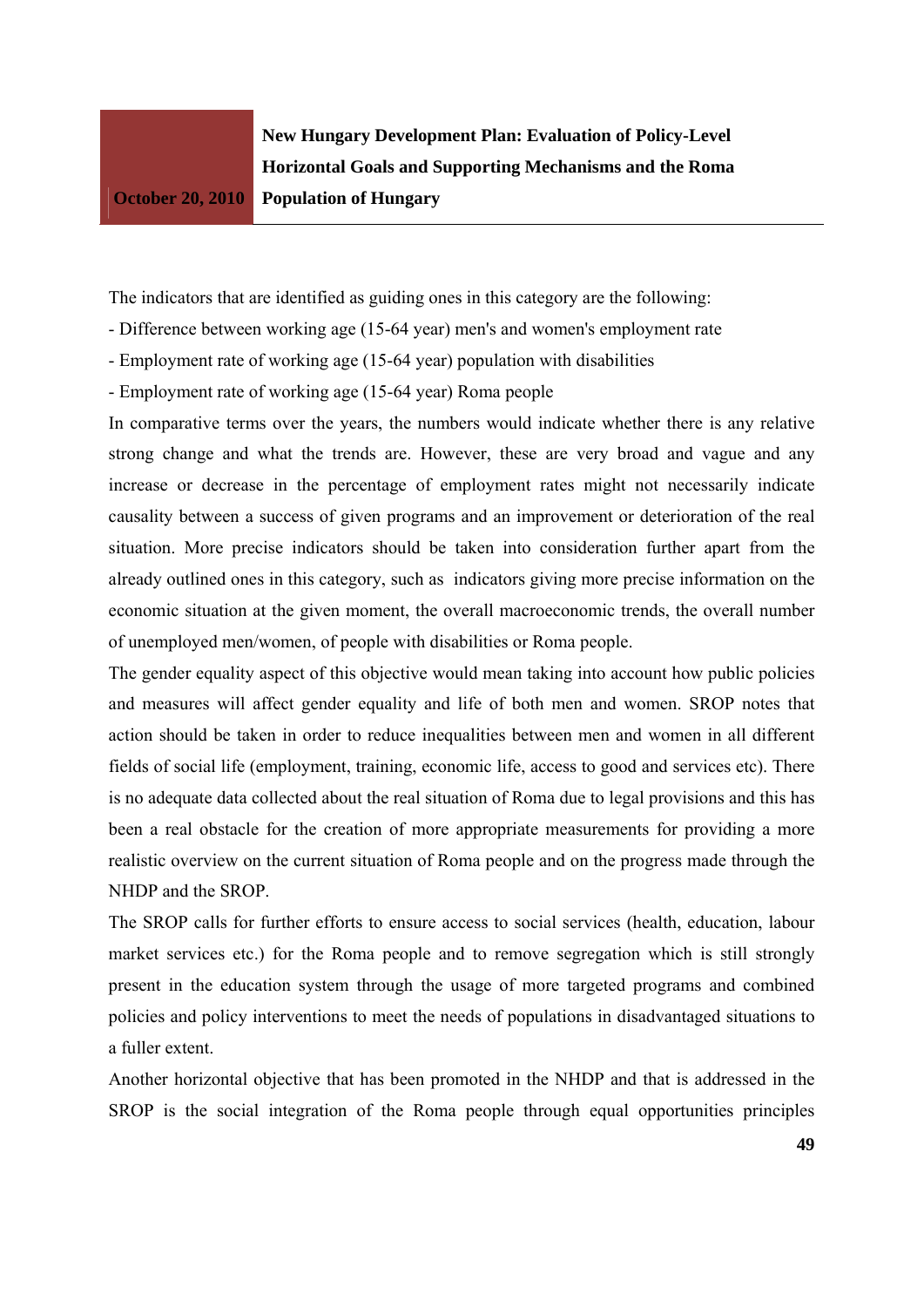**New Hungary Development Plan: Evaluation of Policy-Level Horizontal Goals and Supporting Mechanisms and the Roma Population of Hungary** 

ensuring equal treatment and nondiscrimination through the help of harmonized target programs aiming at improving the conditions for the Roma population. The SROP further calls for a stronger implementation of the principle of equal opportunities through the State's activities through improving social integration, positive discrimination, social tolerance and simultaneous preservation of the cultural identity of different social groups.<sup>86</sup>

As the development programs that will be implemented through the SROP will have to go together in harmony with the Roma Integration Decade Program's objectives (2005-2015) Hungary has determined several priorities in its National Action Plan in addition to the already set up horizontal objectives' areas – enforcement of equal rights, increasing social opportunities for Roma women, adequate monitoring – that complement the SROProgram's objectives. The SROP notes that further efforts are needed to extend Roma access to public services, such as healthcare, education, social welfare), eliminate segregation in education and labour markets.

The priority axes of the SROP, to provide quality education and access for all, encourages and complements the RIDP tasks of "ensuring access to education of equal standards to Roma children in public schools," and to promote public education among disadvantaged children. $87$ 

The SROP underscores the importance of collecting adequate data at regular time intervals in order to detect changes in the socio-economic conditions of sensitive groups in order to ensure efficient measures for the success of given programs affecting the target groups and the success of the policies for equal opportunities.<sup>88</sup> Further measures to ensure that equal opportunities principles are ensured should appear in the evaluation of the OP and its operation.

#### Sustainability

The second horizontal objective, sustainability of the environment and the social background development, means in practice that "in the process of planning, implementing, following up and

<sup>86</sup> SROP, p.68.

<sup>87</sup> SROP 69

 $88$  SROP 70.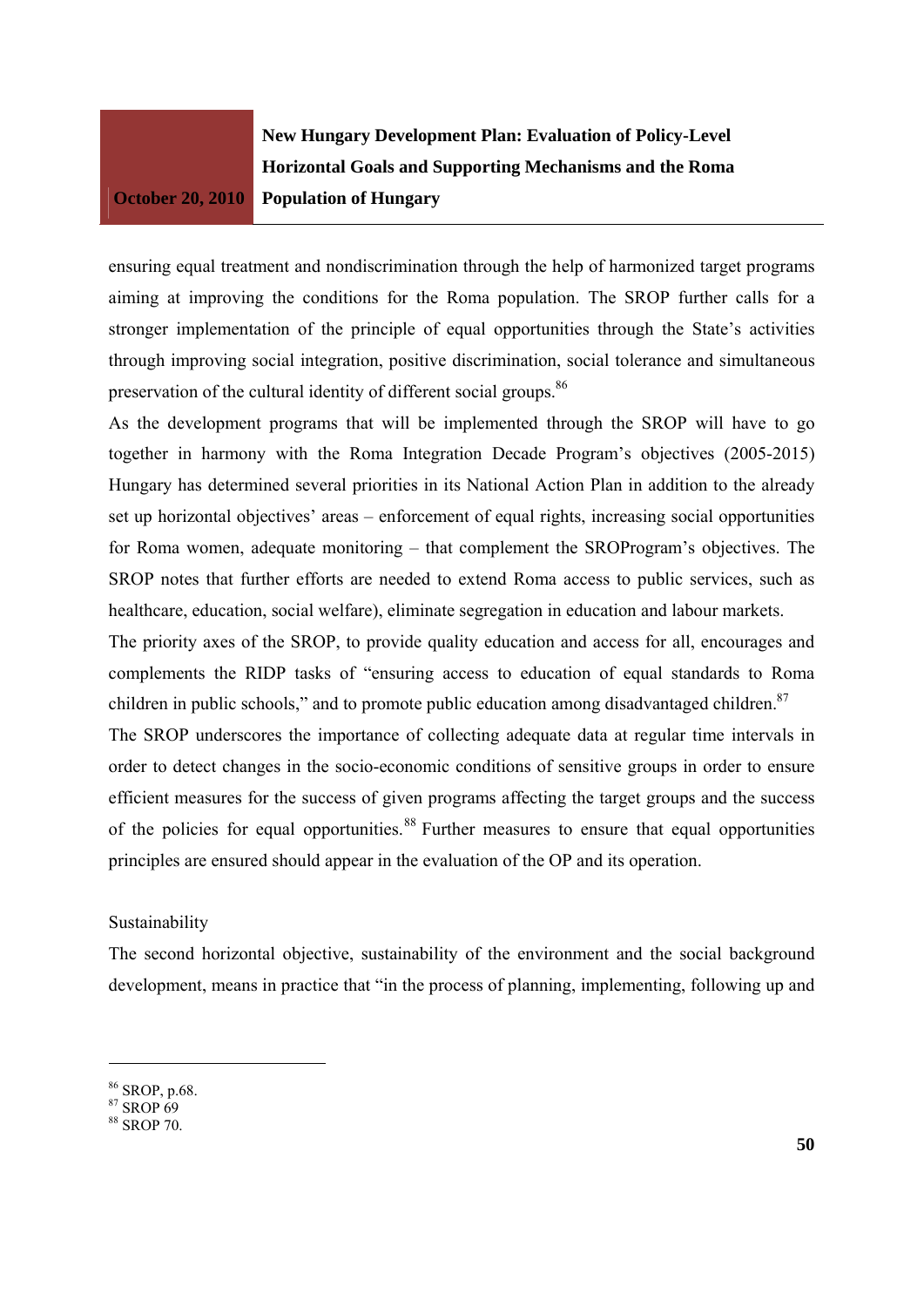

evaluating the operational program the principle of sustainability must be taken into account.<sup>889</sup> Projects should take into account the existence of natural and human resources— including natural assets, territories, landscapes, biological diversity, human health, social cohesion, demographic features—and to the preservation and sustainable utilization of the built environment and cultural heritage. Sustainability can further be achieved through the creation of trainings, development programs that encourage learning and develop key competencies among citizens through education.

#### Promotion of regional cohesion

In line with the NHDP's horizontal policy, the objective of regional cohesion and the horizontal principle of regionalism ("regional approach in determining the objectives and target groups and following up the results of development projects; integrated development projects implemented through harmonizing various kinds of instruments with regional focus") are important in the context of the SROP as well.

The ratio of per capita income in the least developed regions and national per capita income, would serve as an indicator of measuring the success of achievements. The regional cohesion objective is expected to be implemented through 1) improving access to services for people in disadvantaged micro-regions, 2) improving the quality of labour, reducing labour market disadvantages, 3) developing labour quality and knowledge. $90$ 

89 SROP 71 <sup>90</sup> SROP 72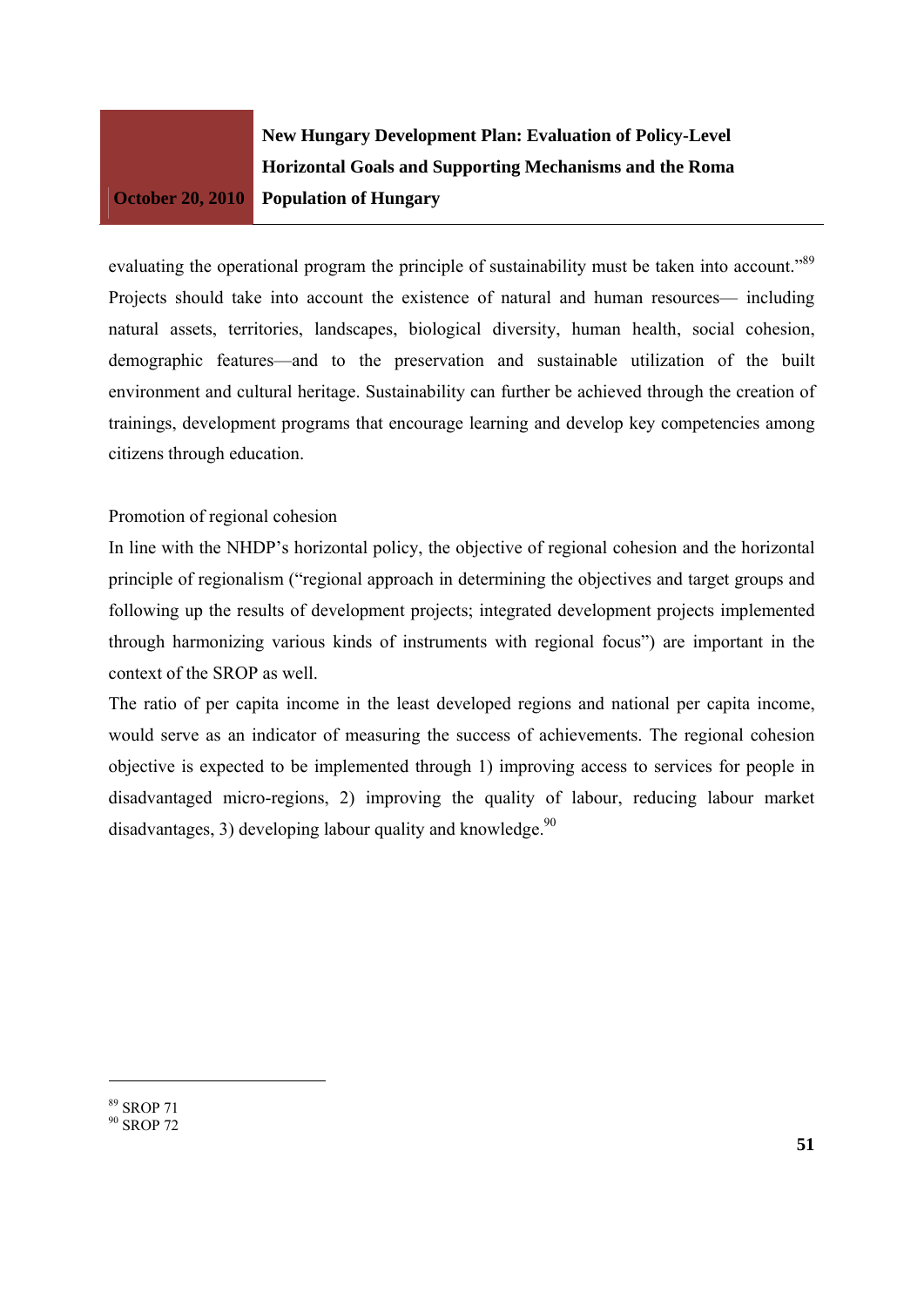**New Hungary Development Plan: Evaluation of Policy-Level Horizontal Goals and Supporting Mechanisms and the Roma Population of Hungary** 

3.4.4. Call for proposals: Guidelines for the Tender procedure related to competency based education and equal access in innovative institutions – Social Renewal Operational Programme

• Aims of calls

As the guidelines of the tender also stress, there is a large need to stimulate skills development and to prepare young graduates better for future job opportunities through strengthening the education system and focusing on important aspects of national education such as the integration of children with different background into the education system more successfully. The enhancement of skills can ensure that young people are successful in the job market and have the necessary skills. The tender focuses primarily on promoting competence based education and providing sufficient skills required in the job market, on modernizing teaching methods, providing adequate improvements in the competences of students, and improving the accessibility to education on the basis of the "equal opportunities" principle. Even though the Roma population is underrepresented in the area of access to education, literacy and development, the tender's objectives of ensuring accessibility to all goes in line with the idea of ensuring proper education on the principle of non-discrimination for all Hungarian citizens regardless of ethnic origins. The aim of the tender to strengthen the connection of methodological improvements with the development of the infrastructure at the regional level would also help the improvement of education quality and of accessibility to more people. In terms of aims of the call for proposals, this call addresses important objectives of the SROP and goes in line with the basic principles of equal opportunities, equality and non-discrimination.

The objectives of the CP, which include the increase of competency based education methods in publicly owned education institutions, the introduction of projects based on unified curriculum, school equipments and programs, the elimination of segregation, the promotion of coeducation and integration, and the propagation of digital literacy, go in line with the SROP 3.3 on providing quality education and ensuring access for all.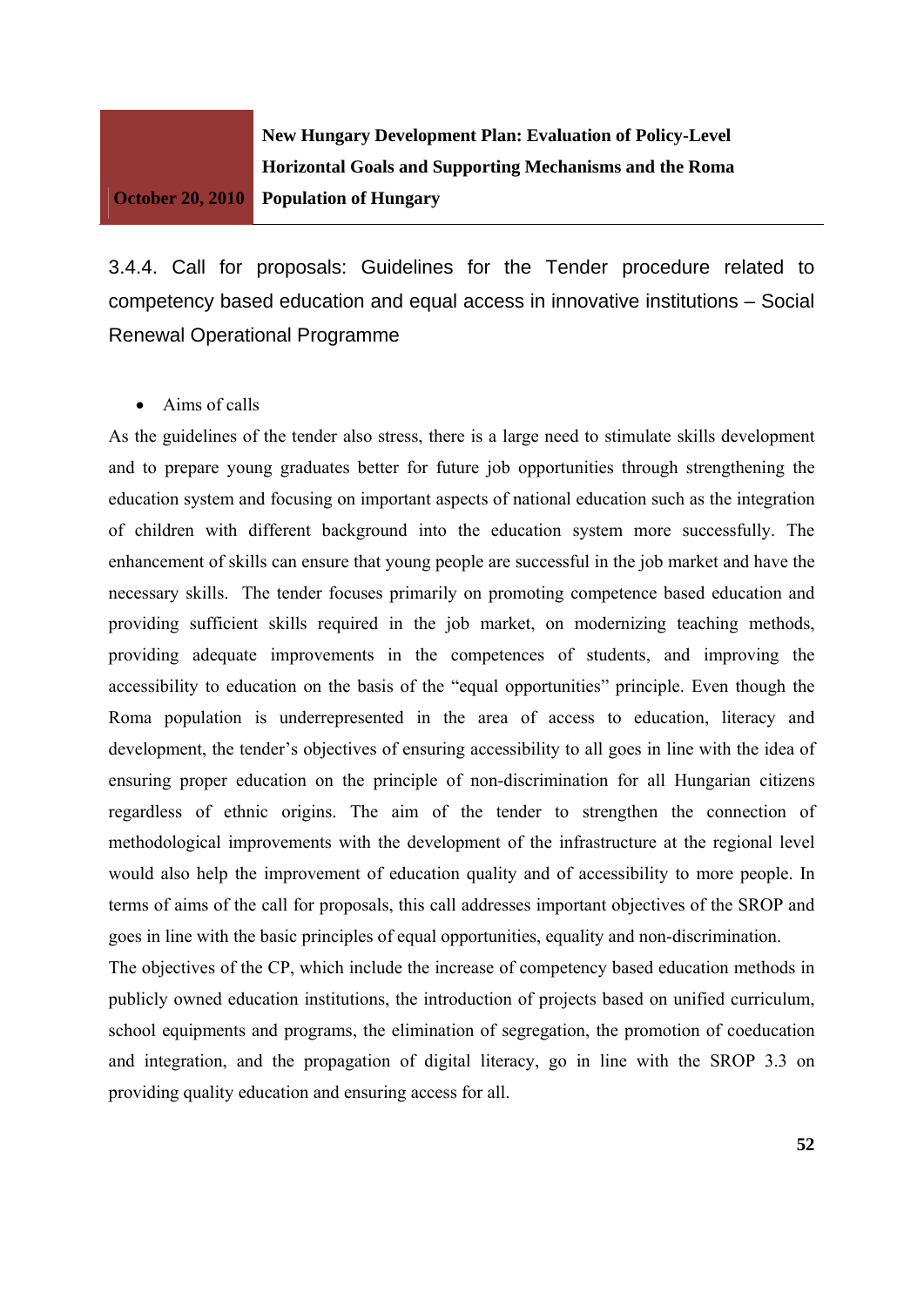

The goal of this priority axis of the SROP is to contribute to improved education levels and increase the efficiency of the public education system as well as to ensure equal access to quality education for all people. The program targets the use of public education reform to improve the transfer of usable knowledge to everyone and improve people's skills and capabilities (SROP 130).

In addition, the SROP targets further in its agenda actions towards the improvement of student preparation in public education institutions for all age groups in line with the interests, capabilities and demands of target groups. This goes in line with the horizontal objectives of the NHDP that are also reflected in the SROP of equal opportunities and non-discrimination.

• Who can participate?

Eligible bidders in the calls include a wide range of public education institutions that can be represented through local governments or their associations, churches, organizations, or publicly financed educations institutions in different fields with a more specialized focus (like nursery schools, secondary grammar schools, technical and vocational schools and as well as dormitories or education institutions for children with disabilities) with the aim to foster pedagogical innovation simultaneously in different fields without separation of types of activities. The CFP, although not explicitly targeting Roma children, has a very wide range of potential beneficiaries and in this sense it has the power to address Roma education problems if enough bidders actually receive money for activities from the CFP. As statistics have shown, Roma children are overrepresented in institutions for children with disabilities in Hungary. It can be expected that if the distribution of money from the CFP reaches to some of these institutions, progress can be expected in terms of education opportunities for Roma.

As already mentioned, the horizontal goal of social cohesion means equal opportunities and nondiscrimination with gender equality and rights for the disabled people. The extensive range of potential beneficiaries from this call indicates that the CFP has tried to implement in its target audience's definition the principle of social cohesion to the extent that it does not discriminate against public educational institutions and can provide space for development of projects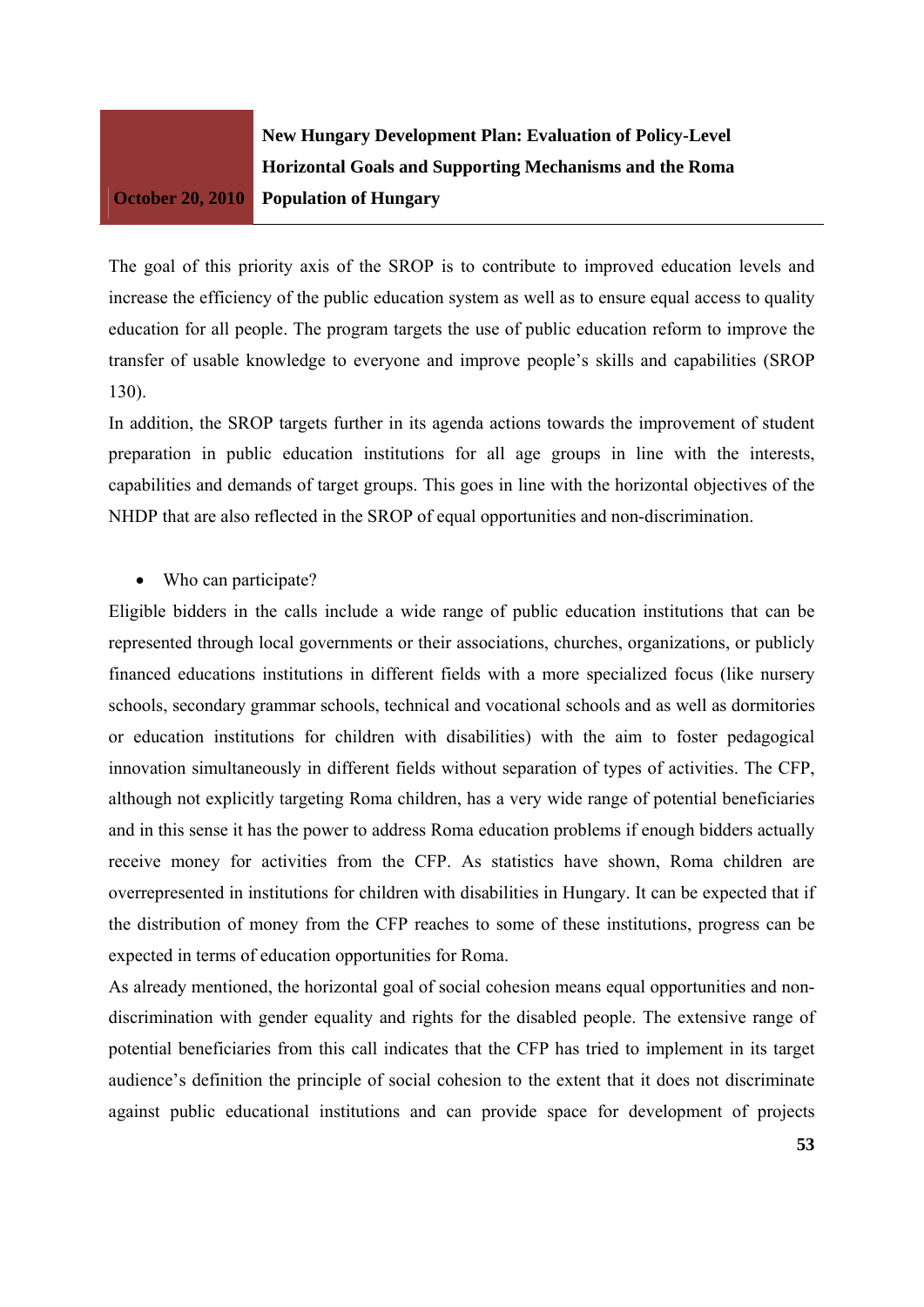**New Hungary Development Plan: Evaluation of Policy-Level Horizontal Goals and Supporting Mechanisms and the Roma Population of Hungary** 

targeting the disabled people. However, it does not mention anywhere the concepts of gender equality and non-discrimination. Thus, the eventual success of the CFP in terms of the social cohesion objective will depend on the type and number of projects selected for funding, which means there is a potential for indirect discrimination based on the final selection of bids for funding.

#### • Eligible activities

The tender call supports activities that are in line with the goals of the SROP to support the development of methods and tools for improving the skills' set and knowledge of the population. Understandably, non supported activities such as new assets, real estate, rent etc should be out of the scope for project funding as they are indicated in the CFP. The maintenance obligation is a really important aspect since it would ensure sustainability of the projects and their legacy throughout time even after the initial project phase has been finished. The CFP requires that 5 years after the end of the project, its achievements and products are still in use (such as education plans, curriculum etc.). Although this is an important prerequisite for ensuring and strengthening the sustainability and cohesion goals of the NHDP and the SROP, the questions as to how to ensure its enforcement and how to measure its quality and use need further elaboration and clarification in the CFP in order to ensure that beneficiaries actually have the capacity to implement it. Thus, this aspect needs to be given further attention in the CFP in the future. Besides, when there is further lack of resources within certain communities that want to implement a given project, the maintenance obligation might not be economically possible to safeguard and implement in practice for more time than the initial financial resources would allow, which could be considerably less than 5 years. This can be a big obstacle to the actual implementation of the safeguard requirement especially concerning projects for Roma organizations that might not have the adequate resources to ensure the maintenance obligation in practice for such a long time. Therefore, there should be some mechanism to cushion this problem, possibly through the set up of a temporary different requirement for certain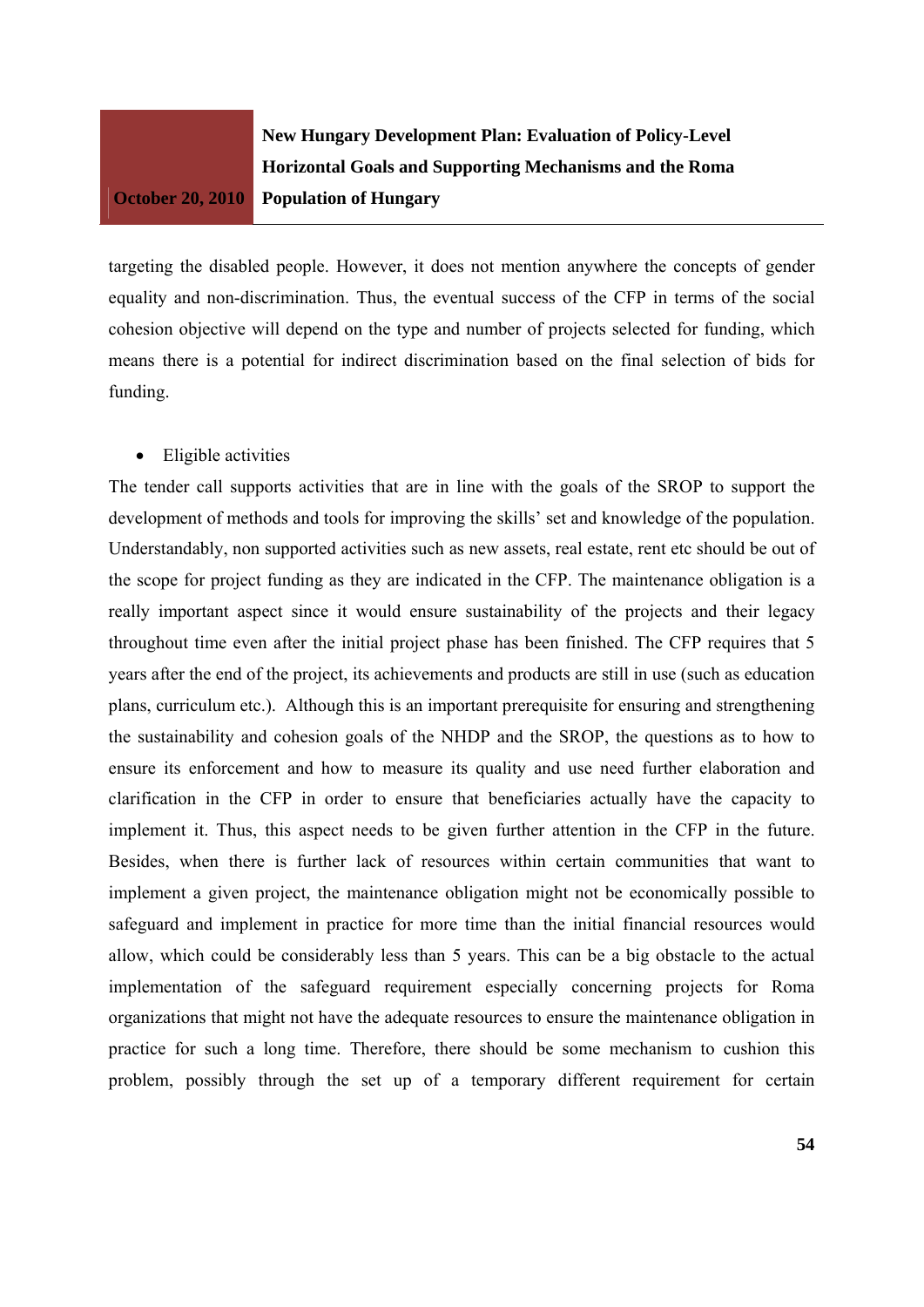

organizations, such as Roma ones, that might not have the immediate financial opportunity to follow the predefined maintenance requirement of 5 years.

• Selection criteria and decision-making procedures

The available funds for the tender in Central Hungary through the SROP are HUF 1.431.794.145, co-financed by the European Social Fund and the Republic of Hungary, which are intended to serve the purpose of promoting competence based education and providing sufficient skills for participation in the job market, the modernization of teaching methods, adequate improvements in the competences of students, and improvement of accessibility to education and the "equal opportunities" principles.

The criteria for selecting among the received proposals to participate in the call are objective, in line with the requirements of the SROP and consist of formal indicators that would require a yes/no response in order to distinguish the successful bidders from the non-successful ones. These formal requirements do not seem to present an obstacle to bidders when they submit their documents and should not raise any point of discrimination against a project if it fulfils the given reception criteria.

The criteria for eligibility are also predominantly formal requirements which should not present difficulties to any type of bidder if he/she follows them. A potential problem could arise in the case of the requirement for the budget of the project, stipulating that it should contain initial contribution (retention). The problem as regards to the Roma population specifically could be an indirect form of discrimination due to economic backwardness. As many Roma organizations/representatives might not have the initial resources to start a project or invest in the initial stages of it, then because of economic restraints they might not be able to participate in the tender procedures or to be able to prepare properly all the required documents for participation in the tender. One reason can be the fact that the preparation of the project documents might require the help of an expert, and thus initial payment before the actual project payment might not be affordable for some organizations. This would indirectly prevent them from participating in the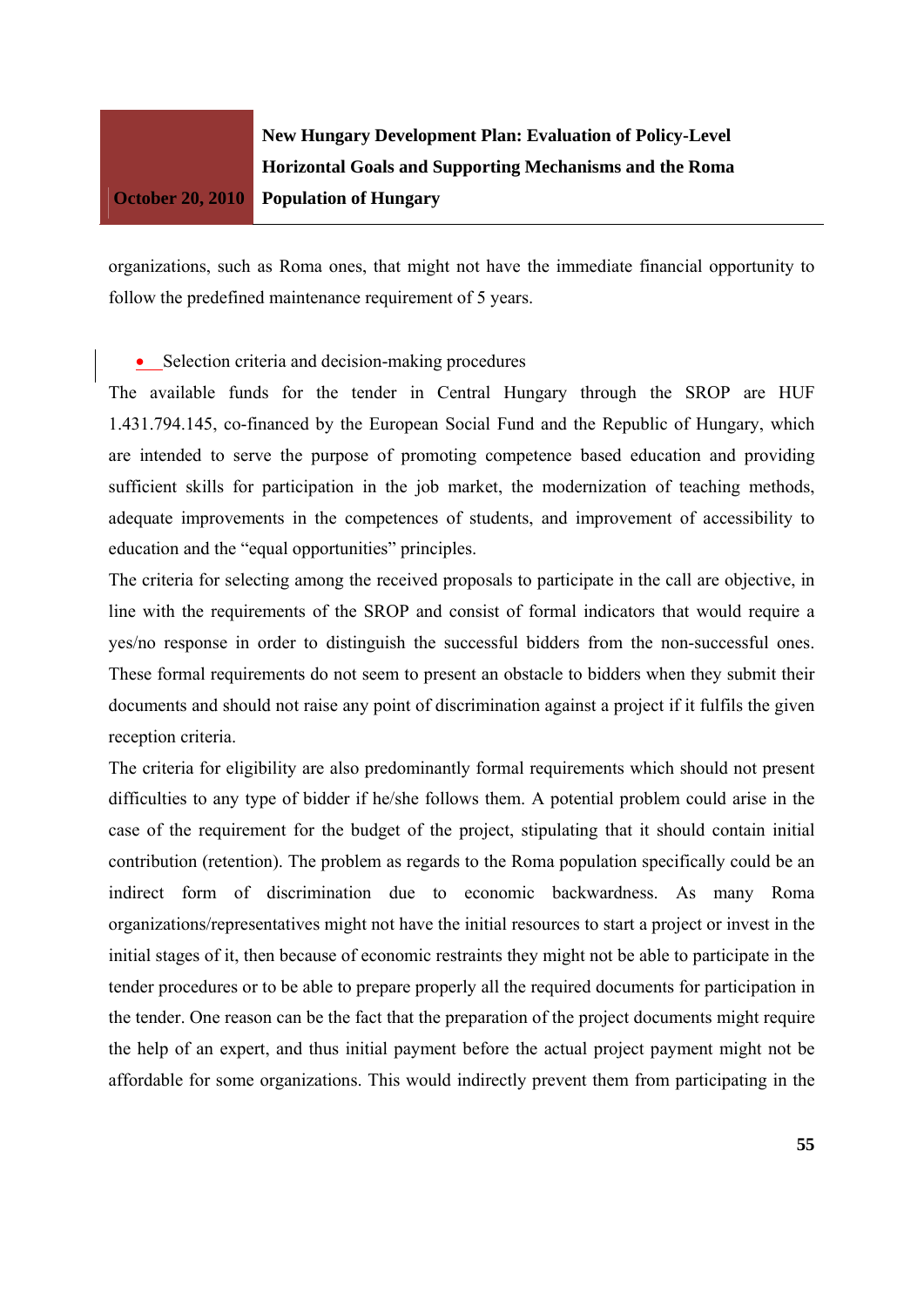**New Hungary Development Plan: Evaluation of Policy-Level Horizontal Goals and Supporting Mechanisms and the Roma Population of Hungary** 

bid in the first place or might put them at a disadvantage compared to others in the process of application due to the quality of the presented project proposal for the tender.<sup>91</sup>

Another technical aspect of the selection criteria that might act as a deterrence mechanism instead could be the requirement for a detailed budget plan with a balance of assets and liabilities. Some organizations might not have the available financial means and knowledge and skills capacity to actually prepare a detailed budget plan that is required. The defects liability offsets partially such danger to the extent that if there are mistakes in the presented documents, they could be sent back and corrected and then included in the bidding procedure. However, with regard to the specific initial preparation, this might not be the case and they might be prevented from participating in the bid due to technical reasons.

#### • Indicators (outcome) vs. Roma decade indicators

The suggested monitoring indicators as given are too broad and general since there are no given numbers or minimum thresholds for achieving certain satisfactory levels for the projects. While it is important to monitor and indicate the number of children taught in programs, the number of teachers involved, etc., any comparison that will be made will be meaningful only in the context of other predicted minimum levels of participants involved or based on a estimate of the necessary number of persons involved in the given project so as to make a meaningful impact. The CFP does not provide such numbers and therefore this is not an effective monitoring mechanism to indicate whether the funded projects by the CFP made a significant positive difference or not.

While it can be assumed that if the number of disabled children involved in the program and taught at the place of delivery of services might indicate certain positive or negative trends depending on whether it is increasing or decreasing, it will not be clear what the reasons behind these changes would be due to: whether the success of the individual programs or as a result of a

 $91$  Personal Interview with Adam Kullman. July 2010;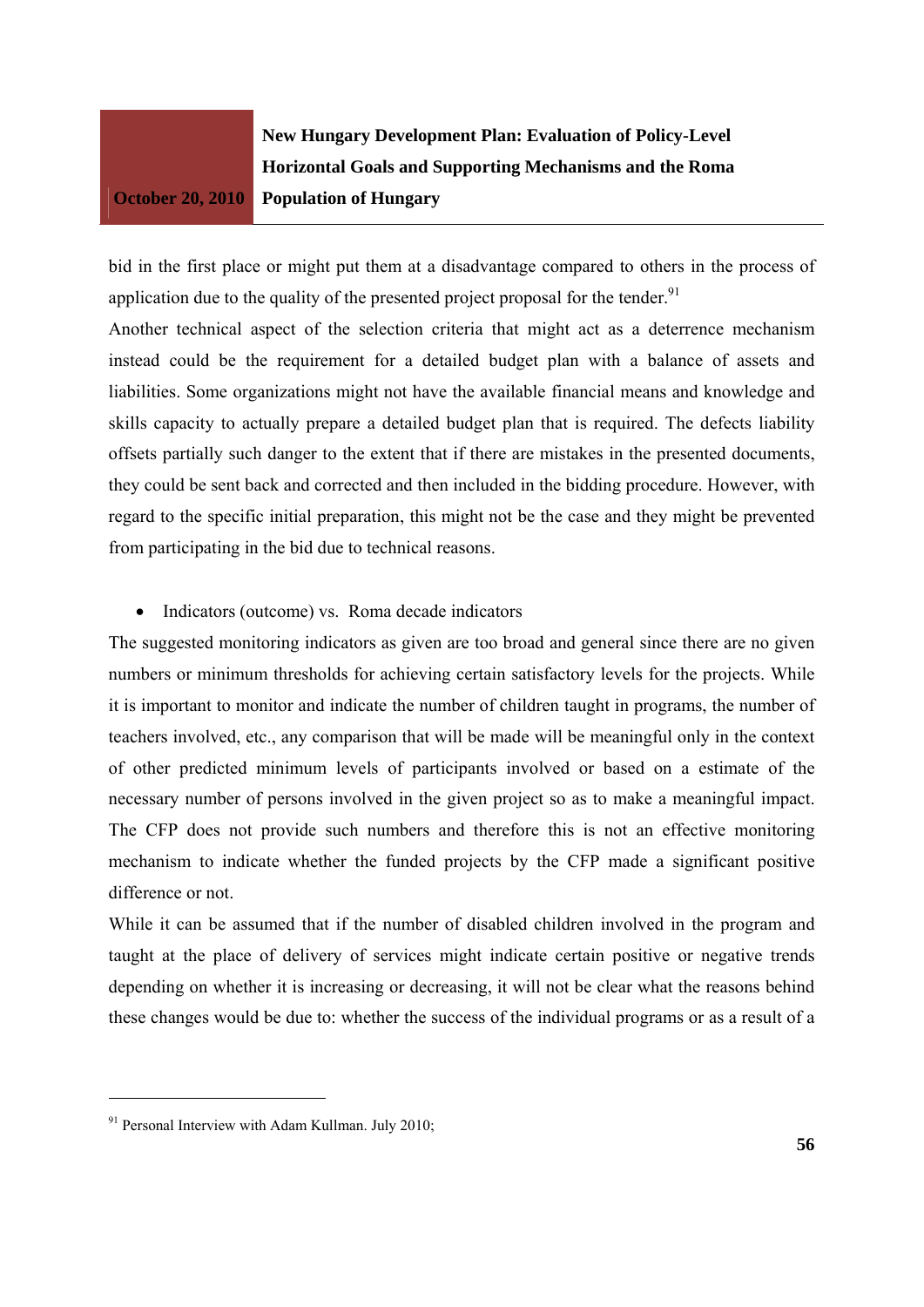**New Hungary Development Plan: Evaluation of Policy-Level Horizontal Goals and Supporting Mechanisms and the Roma Population of Hungary** 

general improvement in the socio-economic conditions in a given area or due to an overall smaller number of children with disabilities etc.

The numbers of qualified vs. non-qualified teachers that teach study groups in given places would also be important indicators as to the quality of education provided. However, these would not be enough for measuring the success of given project plans in the process of their implementation since they do not necessarily mean that the min needed number of qualified teachers has been provided as there is no given benchmark or threshold. The concepts of "qualified" and "non-qualified" are not clearly defined in the CFP either.

As the Roma decade indicators hint, there might be further important characteristics that would need to be measured somehow or at least accounted for during the process of project implementation. The Decade has proposed as overall education indicators a set of numerical measures on the number of children attending segregated schools, number of children not attending kindergartens or falsely diagnosed as disabled, number of pupils that dropped out of school or formal education, or who attend higher education which are mostly focused on identifying directly a positive relationship between the amount of funds given and an increase in general education level of Roma children. Another set of indicators focuses more on the formal environment for providing education in terms of institutions' availability and their involvement in special school programs as well as the number of pupils using these services and also the availability of scholarships for Roma students' education and trainings adequate to the national curriculum. The legal framework is also very important in terms of numbers of discrimination cases against Roma people in education and the various legal remedies and proceedings. These indicators are broader in scope and again difficult to measure precisely although they try to give credit to different aspects of education and the overall environment in which the education of Roma children develops. However due to imprecise data gathering and the fact that education is so intertwined with other aspects of socio-economic and cultural development, it is difficult to measure the precise impact of given funding programs on the Roma population and the quality of education they receive.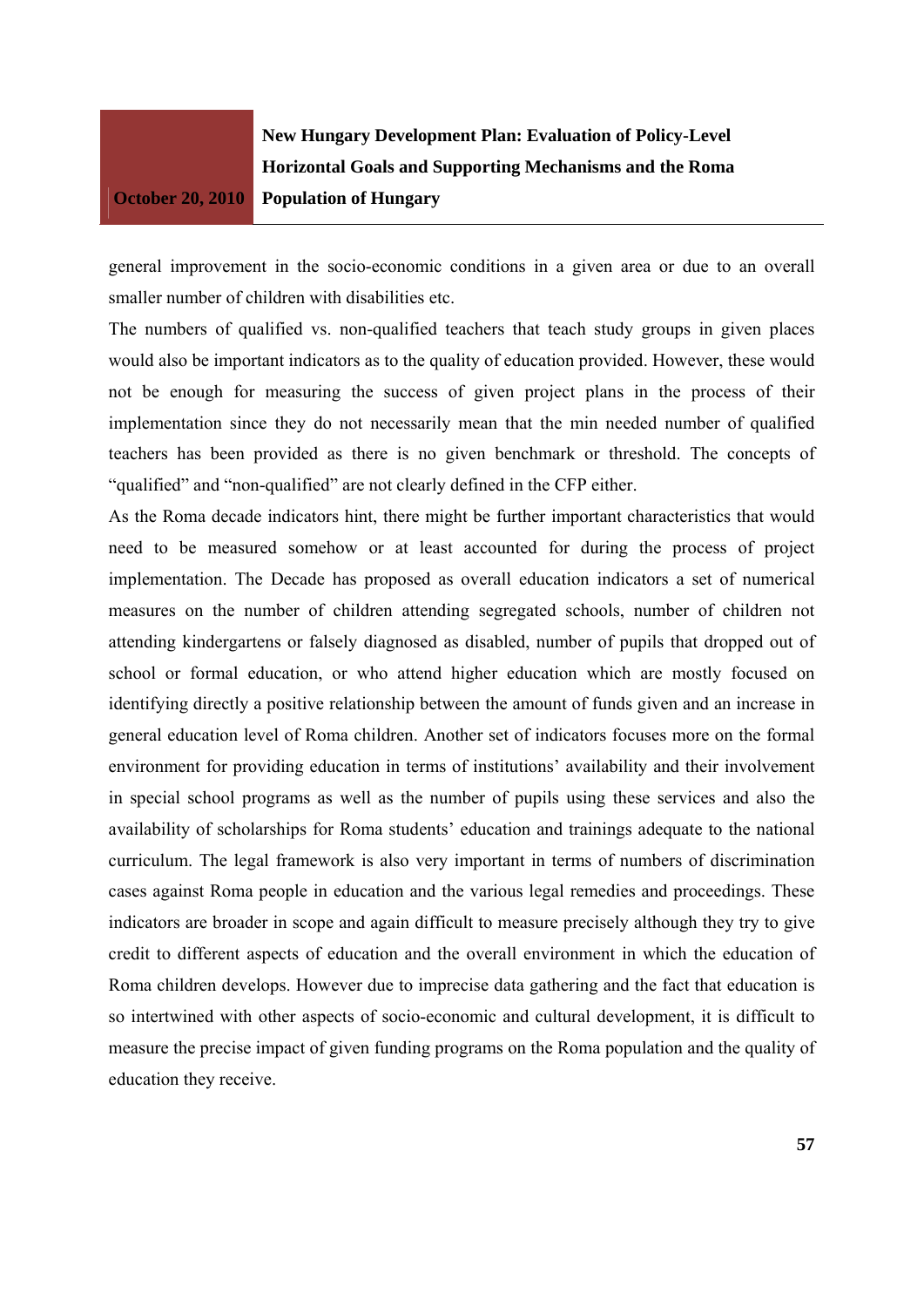**New Hungary Development Plan: Evaluation of Policy-Level Horizontal Goals and Supporting Mechanisms and the Roma Population of Hungary** 

An even greater problem in measuring of impact of programs through given indicators is the fact that due to the lack of precise information on Roma, it may be difficult on the first place to estimate how many Roma people benefitted from given programs and to measure exact outcomes since people might be unwilling to self-identify as Roma. The indicators as such are not so relevant for Roma, it seems, since they are not capable of measuring the exact impact of structural funds through programs on the Roma population directly. The overall impact might not always be visible in the short run because of other underlying conditions. Therefore it is important to have a consistent set of indicators that would measure the same categories over time in order to account for trends in the development of Roma access to education etc. through programs sponsored by the EU structural funds. Indicators as given seem to be quite limited in their capability to show real outputs from programs since they are so influenced by a number of other issues, and the indicators themselves are too broad and general. Their credit would mostly lie in the possibility to show some negative or positive trends over a certain period of time if designed adequately.

## 3.4.5. Recommendations

- While more can be done to promote skills development and lifelong learning among people through the projects that will be selected through the calls for proposals, one way to ensure a bigger impact on more important problems is to select proposals based on the recommendations and experience of experts in various fields relating to education. While this is addressed partially through the existing decision-making process, it can be strengthened further through taking into consideration the opinion and expertise of relevant actors in the field that have a more clear idea of the appropriate means to address problems with the education for Roma children.
- The NDA has already a procedure established to accept comments from social partners and NGOs not only during the preparation of the OPs, but also during the elaboration of the calls for proposals where potential stakeholders can send their opinions on the issues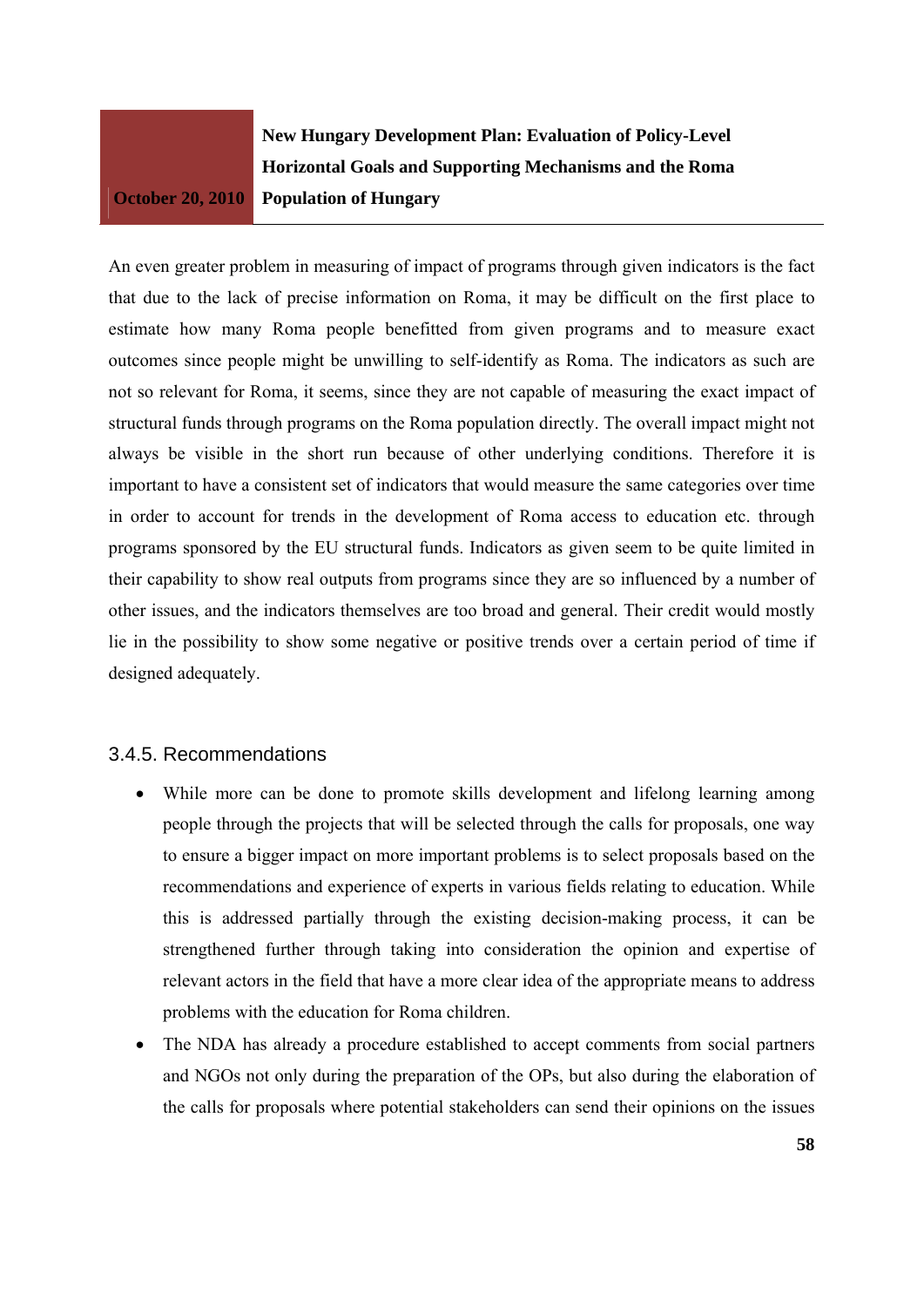**New Hungary Development Plan: Evaluation of Policy-Level Horizontal Goals and Supporting Mechanisms and the Roma Population of Hungary** 

at stake. This is a very good procedure overall, but it can end up being biased and representing only certain sides if not all potential stakeholders are contacted or know about the deliberation of future operational programs and tender calls. The NDA should ensure that it can collect and consider opinions from as representatives of the various regions of the country and experts in various fields in order to have a more objective and better representative picture of the situation, especially in regards to Roma education. This should be a vital part of the process of setting the NDA programs and call procedures, since due to the lack of adequate statistical data on the Rome population in Hungary, the only way to have a better overview is through a wide pool of opinions from different regions.

- The OSI has been helping Roma organizations to prepare proposals and to participate in the calls for proposals with more successfully written proposals. This is a sign that the current procedures and requirements for potential participants in these calls are still not accessible enough to the various social groups. The danger of self-selection bias due to the fact that the preparation of the specifically required documents for the calls might require the help of experts and might be unaffordable to some Roma organizations, might prevent many potential participants from launching successful proposals due to reasons of such nature. The NDA can make sure that the required documents are easily accessible under different forms (digital, print) and in various places at the same time, as well as providing some assistance for the potentially interested candidates who would want to submit proposals but might not be well-prepared to do so.
- In order to ensure some better measurement for the impact of various projects and the overall effect of the ESF on social renewal and education, it is important to have a consistent evaluation process for the programs that were already sponsored and implemented as a result of the selected calls for proposals. Surveys with participants before and after the activities implemented by the relevant organizations can be used a guide to evaluating the influence an activity has had upon a given group. Such qualitative surveys requiring written opinions on the activities they participated in through the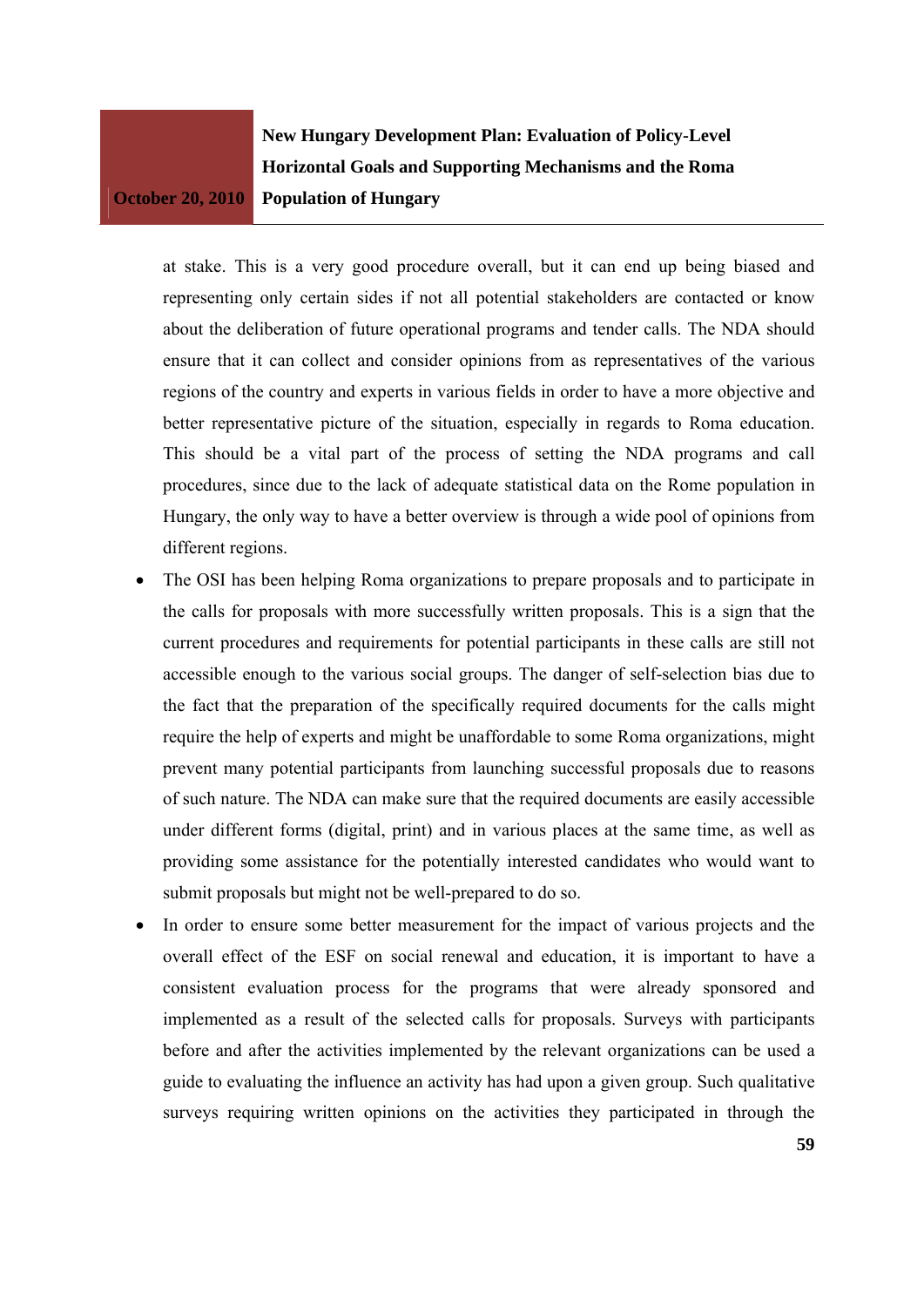**New Hungary Development Plan: Evaluation of Policy-Level Horizontal Goals and Supporting Mechanisms and the Roma Population of Hungary** 

projects can be carried out by the organizations that implement a given project in order to measure the value added to the active participants in the projects. These can serve as indirect indicators as to how participants viewed the activities, to what extent their needs were met etc. Upon further more detailed evaluations of the NDA on a wider variety of projects already finished, more conclusions can be made as to the relative impact of the funds used on the population.

- The CFP needs to have more specific indicators that try to identify as close as possible a positive relationship between the funds invested in a given project and the development of skills and the educational value for the Roma population there. Having more precise data on the number of children attending or not attending schools, the types of schools etc in a given region before and after a project has been implemented might show positive or negative trends about development. This should go together with relevant indicators on economic development in a given region so as to isolate as much as possible the overall socio-economic effects from ones relating to the more specific impact of programs carried on.
- In either case, there should be a close connection between the SROP and the SIOP since educational progress made would depend on the ensuring physical infrastructure and accessibility to educational institutions for various social groups regardless of background and economic situation.

## *3.5. Innovative Employment for Roma*

This section investigates how the horizontal objectives and the supporting mechanisms are operationalized under the framework of the Innovative, Pilot Employment tender call within the Social Renewal Operational Programme. This section consists of a short description of the employment situation in Hungary, analysis of the appropriateness of the tender call with regard to the horizontal objectives under the Development Plan, fallowed by the assessment of the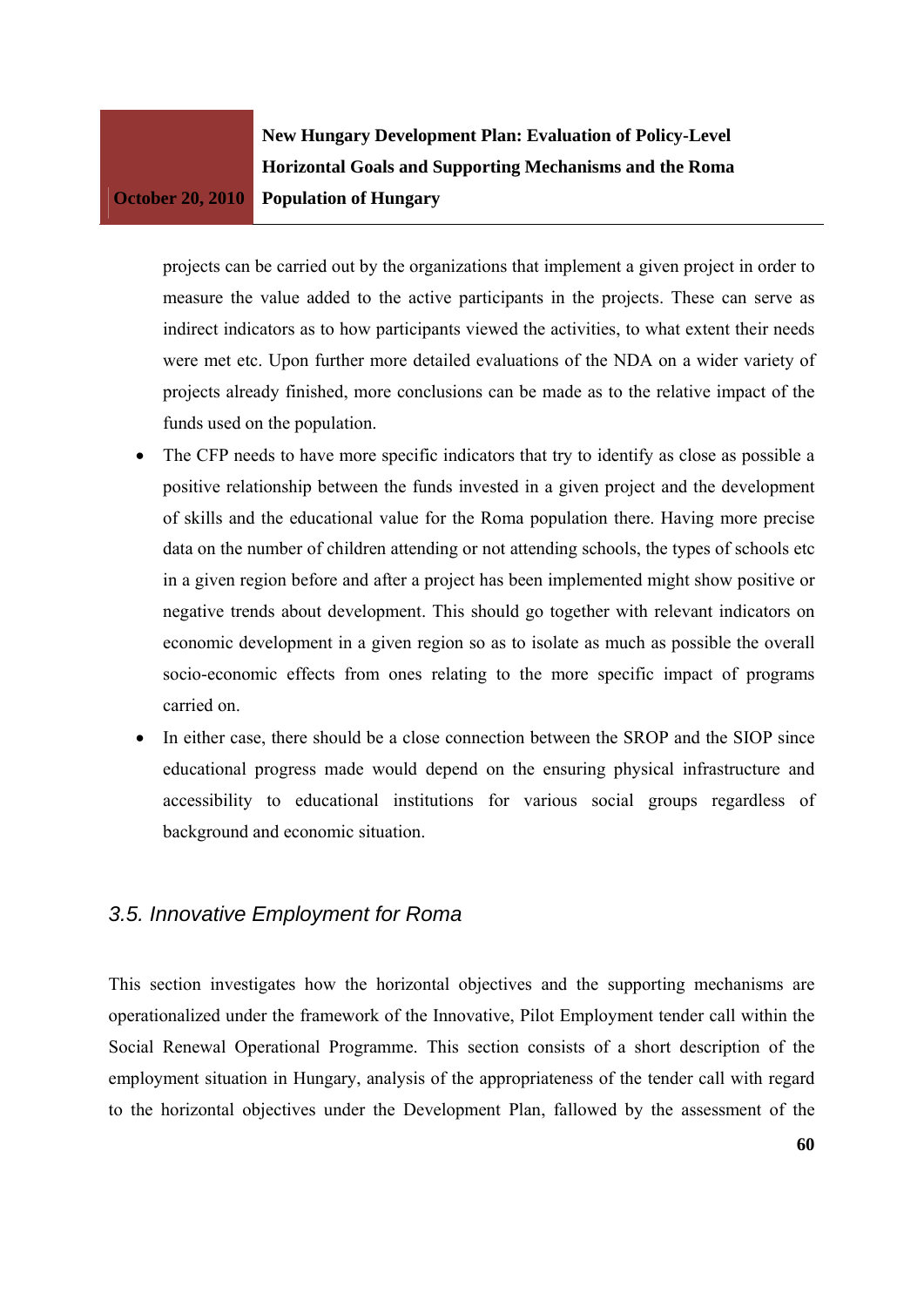

tender call. In the end, section concludes with a set of recommendations designed to help NDA in achieving the horizontal objectives.

## 3.5.1. Employment Situation of Roma Community

The Hungarian labor market is characterized by a low employment rate, particularly in the case of the under skilled, the disadvantaged groups, women and the elderly<sup>92</sup>. The rate of employment is especially low among disadvantaged groups, such as the Roma minority, people with disabilities and low skilled workers. Moreover, the local and micro-regional regions indicate strong discrepancies in wealth and employment.

Following the economic shifts, from agriculture to services sector, the regional inequalities were increased, and the geographical mobility of the workforce sector declined. Consequently, the market demands new jobs and new skills that, in turn, affected the type of skills needed. That is why by helping workers to adapt to new jobs and create new type of jobs at both levels, local and regional, is essential.

Among the social groups which are suffering from severe poverty, the situation of Roma is the most obvious<sup>93</sup>. Even though there is a lack of data regarding the official number of the Roma population, still the visibility of their situation proves to the reality. The unemployment rate among Roma is notably larger then the majority. The factors that causes such a massive disadvantage to an equal access for Roma people to employment are: the low schooling level, lack of qualifications, the lack of ability to adapt to continuous change, homelessness, poor health condition, living in areas or settlements lagging behind, discrimination on the basis of

<sup>&</sup>lt;sup>92</sup> TARKI, Social Policy Review: Hungary, The World Bank project on Social Inclusion in the EU8, Budapest,June2006,p.4

http://siteresources.worldbank.org/INTECONEVAL/Resources/HungarySocialPolicyReview.pdf

<sup>&</sup>lt;sup>93</sup> EUREQUAL, Social Inequality and why it matters for the economic and democratic development of Europe and its citizens: Post-communist Central and Eastern Europe in comparative perspective, Deliverable 2 Desk research Hungary, p.13

http://eurequal.politics.ox.ac.uk/papers/eurequal%20desk%20research%20hungary.pdf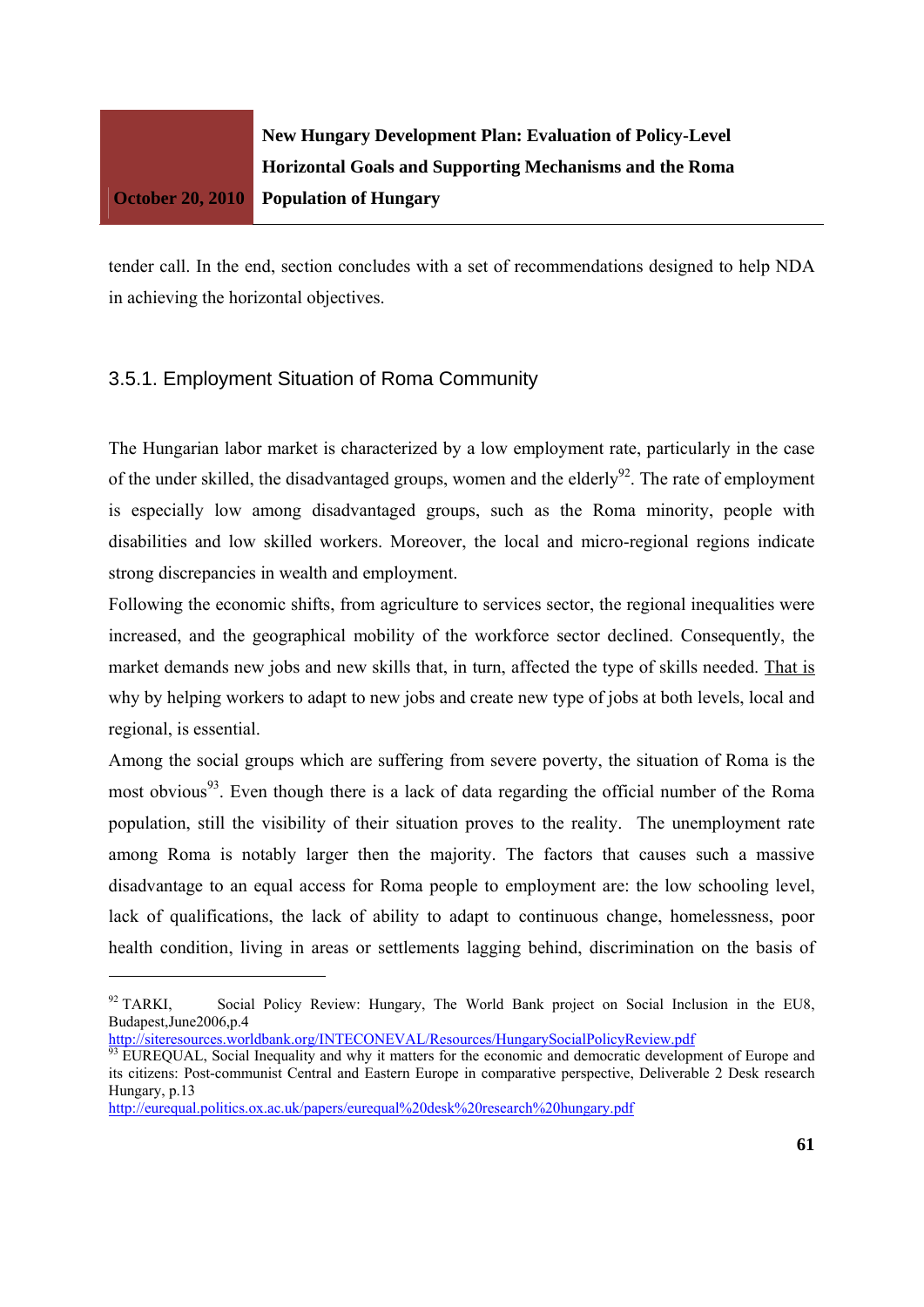

gender, ethnicity, disabilities or age, the attitudes of employers, which lead to significant disadvantages in the labour market and may hinder employment<sup>94</sup>.

#### 3.5.2. NHDP objectives and innovative pilot employment project

With the financial support of the European Social Fund, the NHDP aims to support sustainable economic growth by increasing the employment rate and labor force participation as well by reducing the regional differences in employment, and improving the labor market conditions for the disadvantaged people. Additionally, by investing in education and training system it will help people adapt to the new skills of workforce demand.

These objectives were put into operation through the social renewal operational programme. Within this OP, NDA has produced a call for proposal aiming to fight against negative discrimination in the field of employment opportunities regarding innovative pilot projects within the EQUAL Community Initiative. This initiative has started operation in 2004, cofinanced in the National Development Plan 2004-2006 by the European Social Fund and the rest by the central budget between 2004 and 2006.

EQUAL is a continuation of ADAPT and EMPLOYMENT programmes, launched by the EU and implemented in the member states during 1994-1999. As Hungary became member of EU in 2004, the EQUAL Community Initiative was implemented within the country between 2000 and 2006. This program strictly applies to actions in the labor market. The objective of the EQUAL program is to work out innovative approaches and methods that advance the elimination of labor market problems regarding discrimination and inequalities<sup>95</sup>. This initiative complies with the European Employment Strategy and the Community Strategies of fight against social  $exclusion<sup>96</sup>$ .

 $94$  Ibid.

<sup>&</sup>lt;sup>95</sup> The Government of the Republic of Hungary (2007) "New Hungary Development Plan", p. 48

<sup>&</sup>lt;sup>96</sup> European ePractice Journal, eInclusion Fact sheet-Hungary-Strategy, http://www.epractice.eu/en/document/78762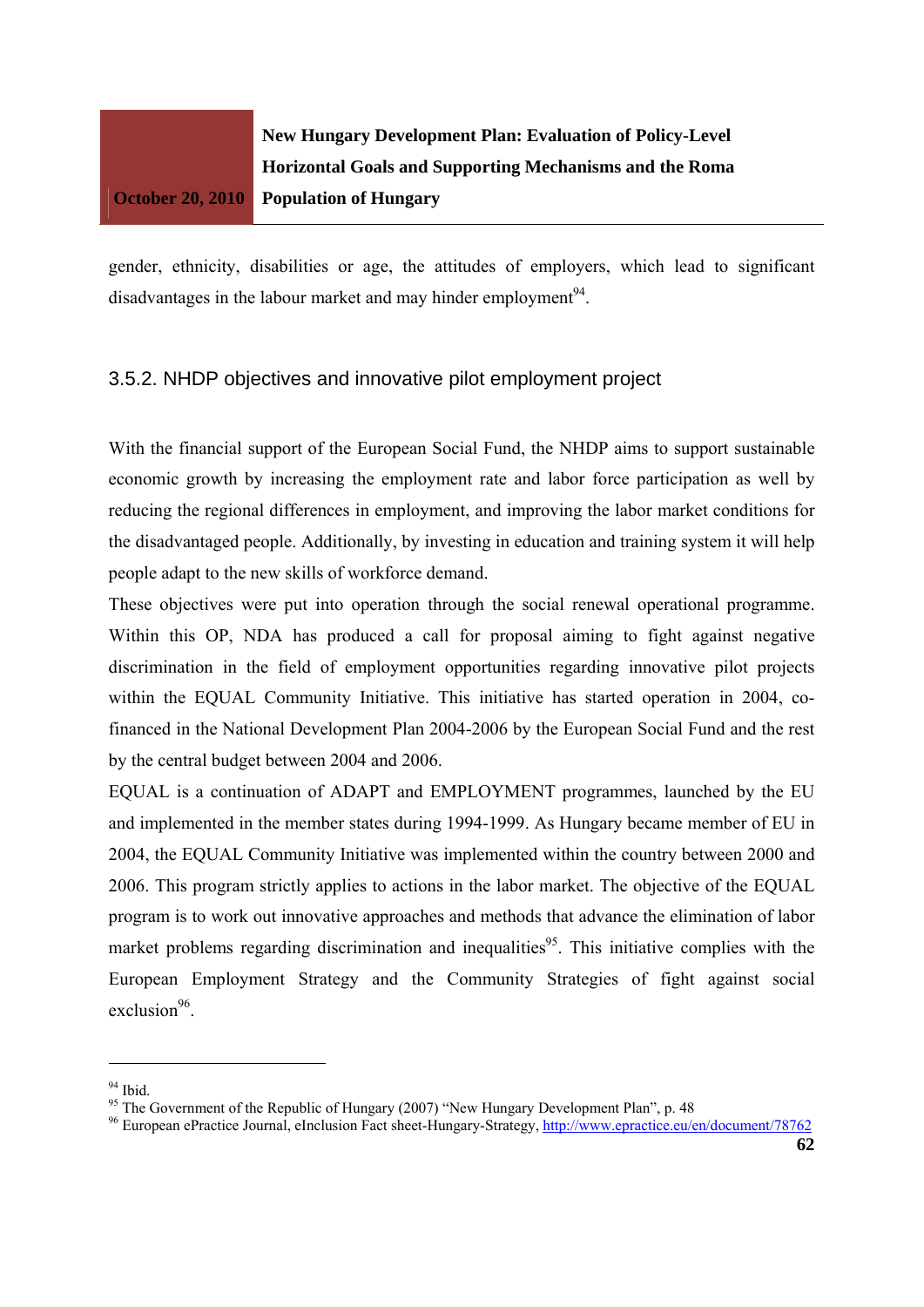## 3.5.3. Horizontal Objectives

## Promoting Equal Opportunities

The fight against discrimination and inequality in the workforce is an overarching aim of the NHDP. Therefore, this tender call, through this innovation, will seek to fulfill this objective. Specifically, the projects within this tender call will implement "new practices, techniques... approaches [and] methods" in order to improve the employment situation, especially for disadvantaged and disenfranchised groups.<sup>97</sup> As it is understood that many of those people within these groups belong to the active age cohort and are unemployed, projects under this tender call should focus on three areas in order to achieve the aforementioned aim. The first of which is the facilitation of employment for the unemployed belonging to the active age cohort (and specifically those who receive state subsidies or receive community work jobs, which furthers the possibility they belong to disenfranchised or discriminated groups).

In consideration of the overarching aim of gender equality within the workforce, a second area in which projects focus, will be that of facilitating the return of women to the workforce, specifically after maternity leave and using the implementation of aforementioned innovative models.

Thirdly, in accordance with the horizontal objective of sustainability, projects will attempt to create models that are both sustainable within the social economy and beneficial to the development of the national economy as a whole.

These three areas are specified for important reasons. The active age cohort, which is the focus of the first area, continues to represent the most troubling and backward group in Hungary, considering that they are sufficient in number and, in many cases, lacking in capabilities, know-

<sup>&</sup>lt;sup>97</sup> National Development Agency. "Guidelines for the tender procedure related to innovative, pilot employment projects" p. 1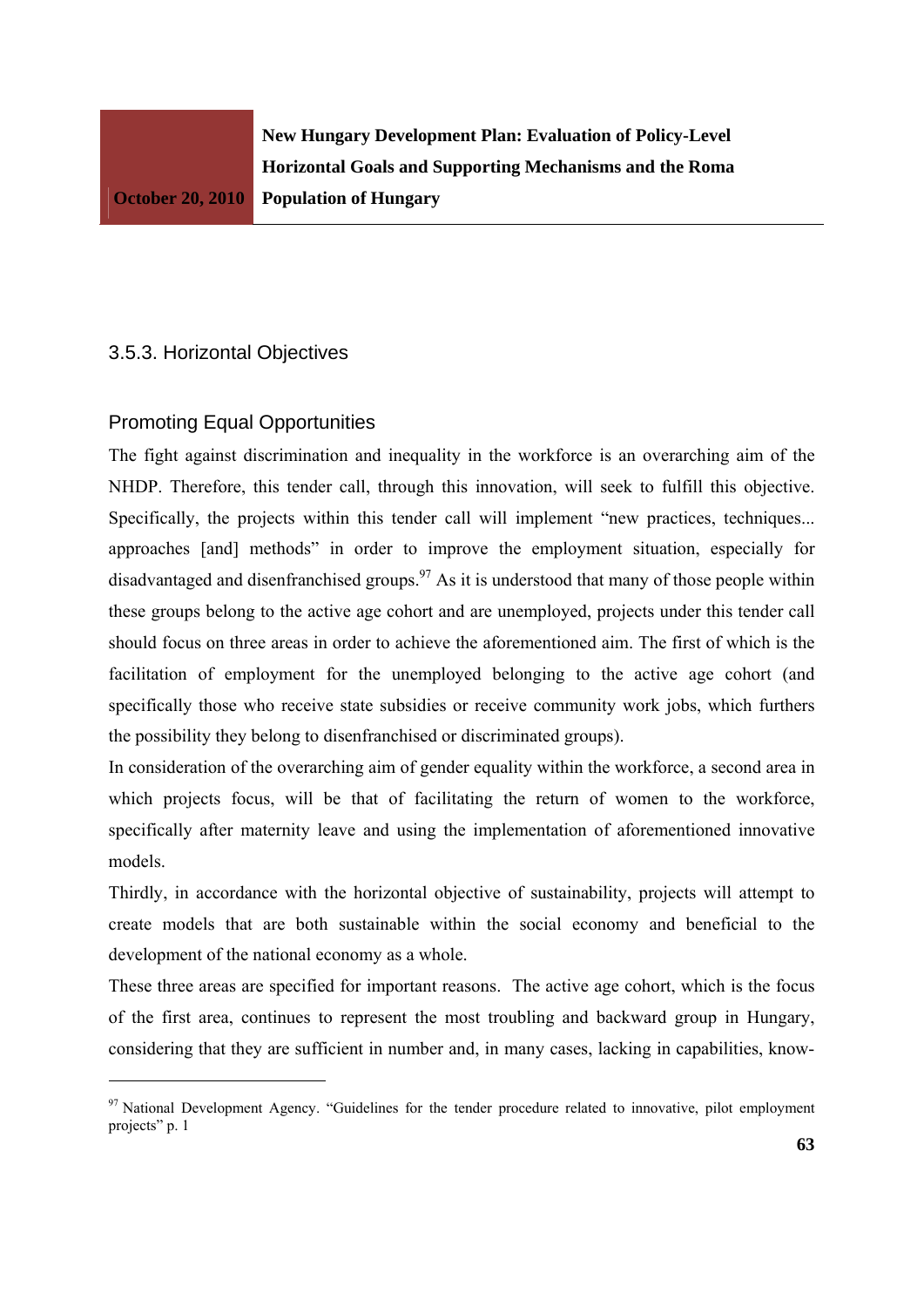**New Hungary Development Plan: Evaluation of Policy-Level Horizontal Goals and Supporting Mechanisms and the Roma Population of Hungary** 

how, or opportunities. Others, however, are a part of this cohort but lack employment because of incapacitation, and they are specifically singled out for attention within this tender call. Indeed, one of the ways innovation can be best implemented is by facilitating the employment of people who were previously unemployed because the economy was not innovative enough to include them. Innovation is clearly necessary to suit the needs of people who are previously excluded by the existing educational, housing, and social opportunities within the country.

While Hungary has one of the longest maternity leaves within the OECD countries<sup>98</sup>, it is falling behind in its ability to accommodate women back into the workforce after this absence, and to provide them with the necessary initial support upon their return.

Therefore, in order to realize a greater level of gender equality (a broad aim of the NHDP and, more specifically, the SROP), this is a necessary part of the population to target with new projects of innovations. Therefore, projects under this tender call may seek to provide innovative methods of implementing opportunities that will facilitate the return of these women, such as nursery service, specialized training, and the improvement of the surrounding employment environment, making employers more tolerant and flexible with in when it comes to accepting and facilitating their return.

#### **Sustainability**

Lastly, it is necessary that implemented projects presently create, or create for the future, a more stable economic environment. This can be achieved through the creation of new places to work, which provide lasting sources of income that is privately generated, and the promotion of an entrepreneurial attitude, which incentives people to become a part of the economy through the generation of small and medium private businesses. This will take the burden of employment off the government (as such exists in areas like community work), and create avenues for income and capital growth while growing the economy. Incorporating these principles will benefit the

<sup>&</sup>lt;sup>98</sup> National Development Agency of Hungary, "Guidelines for the tender procedure related to innovative, pilot employment projects", p.2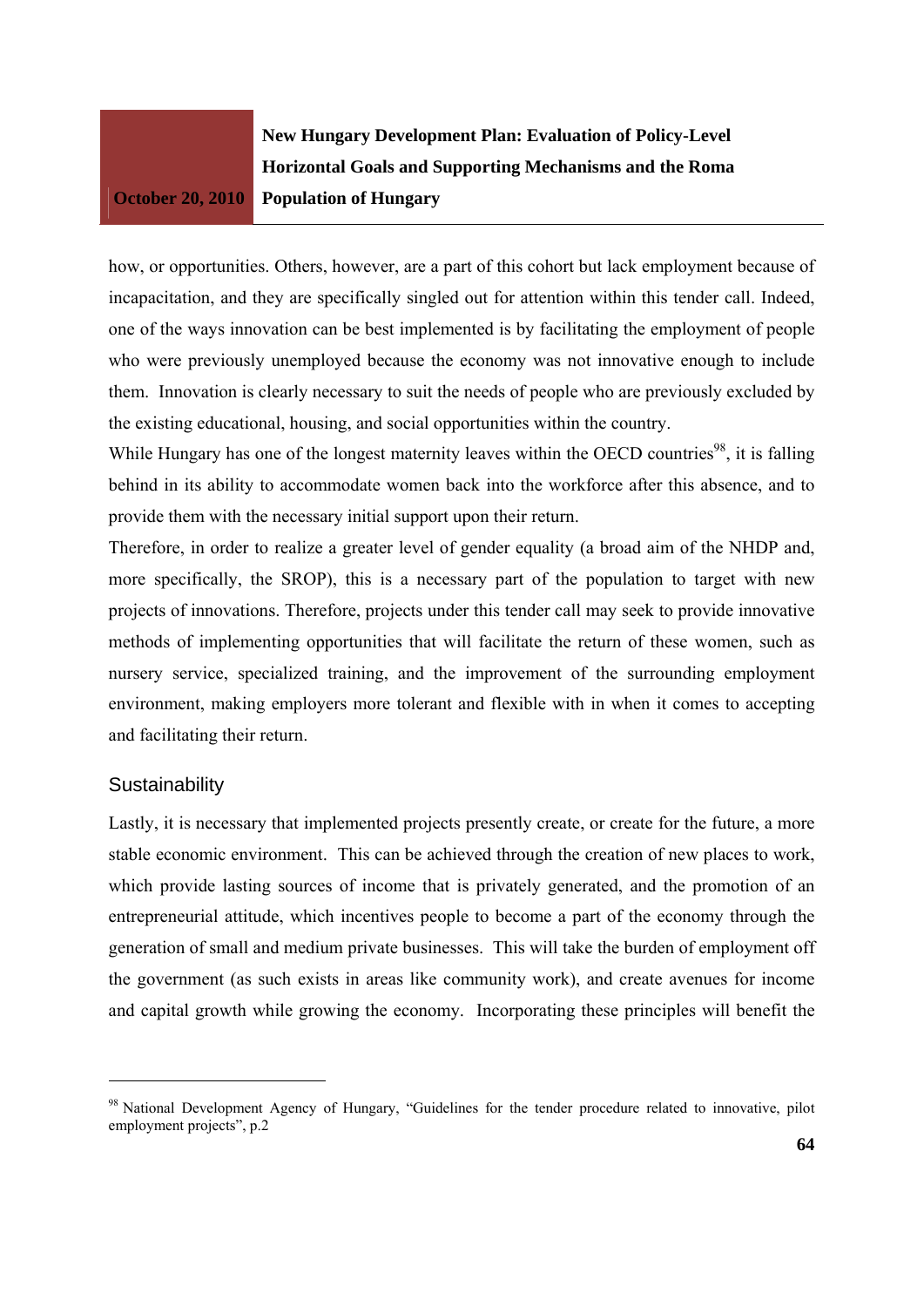

development of a sustainable economy, which offers the best long term economic outlook for the country.

3.5.4. Call for proposals: Guidelines for the Tender procedure related to Innovative, Pilot Employment Projects

Assessment and Recommendations

One point of concern with this tender call, which is found in others within this evaluation, is the inclusion of questionable criteria to evaluate the quality of proposals in relation to the stated objectives. An example of this are those criterion listed under the "Aim of the project section," which measure how well the project fulfills the aims of the overarching objectives of the tender call, and how well it coincides with the strategy of SROP as a whole. That projects seek to fulfill such objectives should be a given for accepted projects, but by incorporating this set of criteria into the scored evaluation suggests, at least in theory, that a project could receive no points in this respect but still garner enough to pass the minimum threshold for continued consideration.

Moreover, one of the criteria is the "relevance of the project in terms of employment." Every project considered should be centrally relevant to employment, thus perhaps rendering a grading system (which is inherently subjective given the language used) unnecessary. By including it, projects receiving a low score could still outperform other projects that receive a full score in this regard, because of scores in other areas. Despite this, the two criteria following this are valuable in determining the extent to which a project can aid in the enhancement of employment, which should be the aim of all the criteria, rather than simply how relevant to employment it is. Indeed, measuring the relevance of the innovative methods of projects to employment, as well as the coherence with both local strategies and other projects, ensures that selected projects will be best able to cohere with the environment in which they are enacted.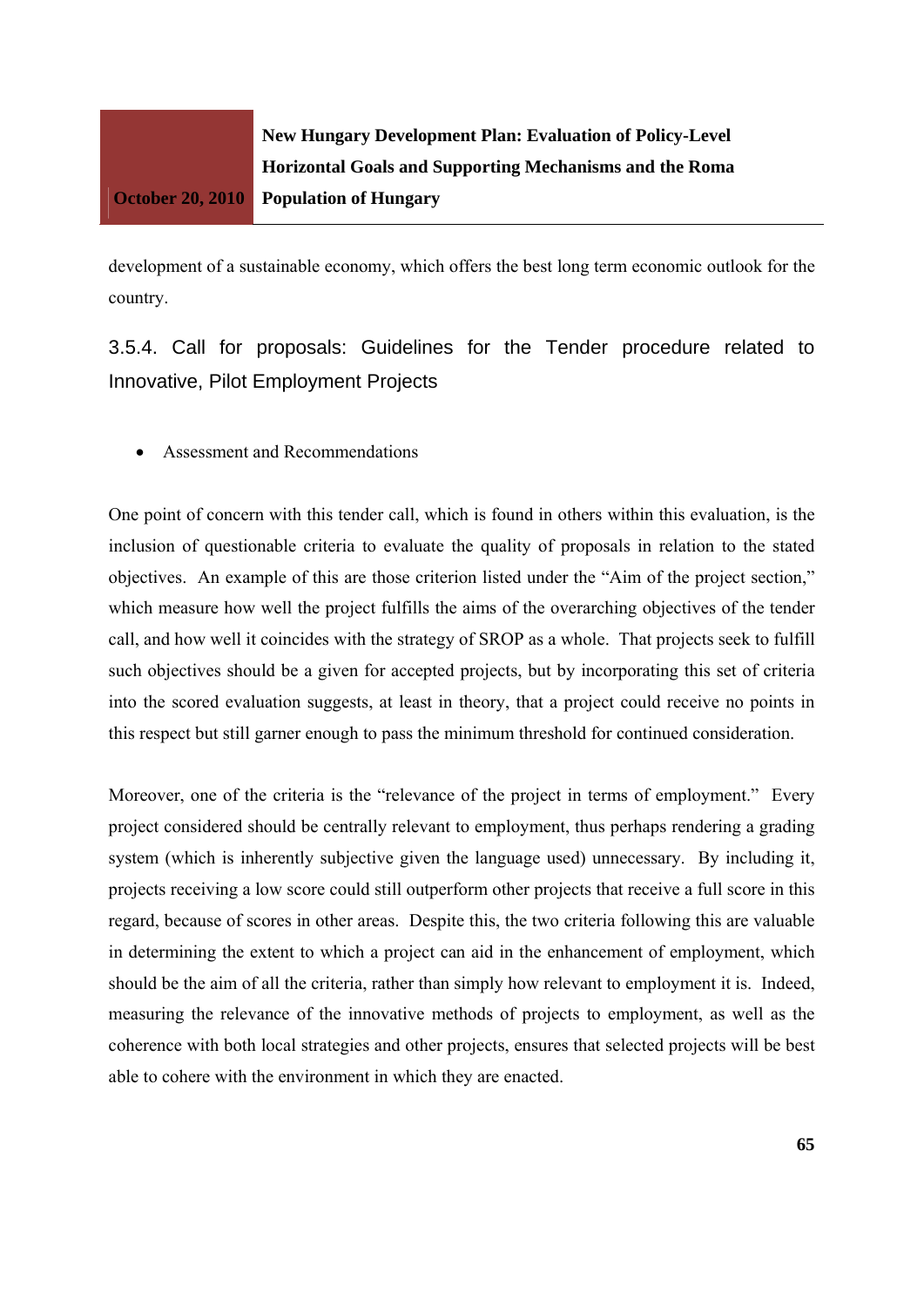

One of the potential benefits of a numerical scoring system is to instill transparency into the selection process while at the same time removing some degree of subjectivity. This tender call, however, seems to invite subjectivity through the format of its selection criteria, in that many criteria are graded using non-standard or subjective language. For instance, some criteria can achieve points if the project's fulfillment of the criteria is "sufficient," "at some" point sufficient, "at some extent sufficient," "mostly" in achievement of the aim, etc. Although the point allocation for these categorizations is given definitively, the language itself provides ambiguity and subjectivity with regard to the project's fulfillment of the criteria. What, for instance, is used to determine the difference between a "sufficient" preliminary survey (full points), and an "at some extent" preliminary survey"? Sufficiency, it seems, is could easily be very much debatable. Under "Innovation," projects that offer completely new innovation are given full points, but then there are two middle grades: "mostly" and "at some extent". These are both unclear in terms of definition, and determining that a project is to some extent in achievement rather than mostly in achievement is suspicious in its objectivity. To improve the integrity of the tender call, and the value of accepted projects within it, such language must be clarified.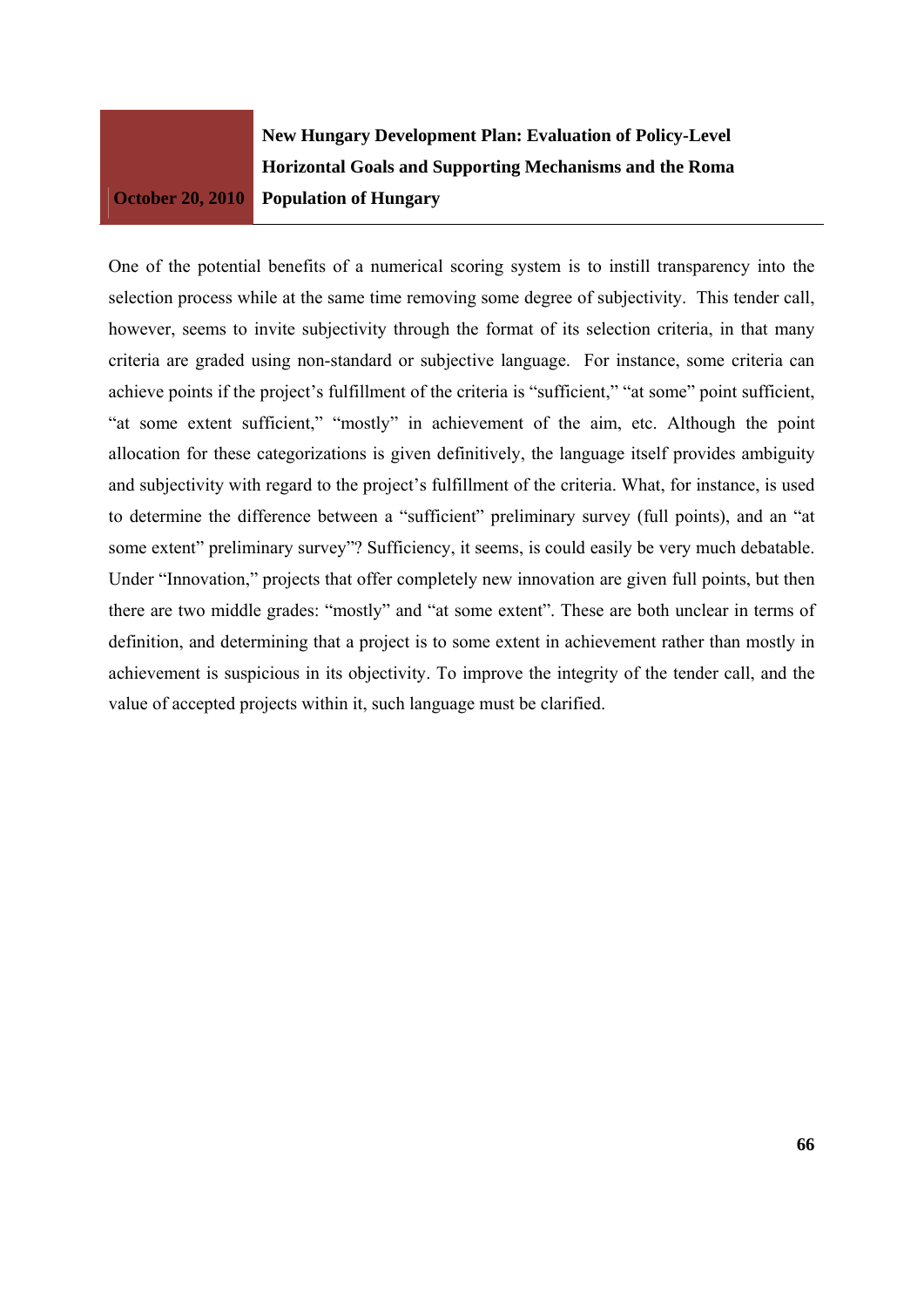## **IV. Conclusion and Recommendations**

This evaluation has demonstrated that the National Development Agency has made significant progress in their aim to incorporate and uphold the overarching horizontal objectives throughout the individual tender calls and programs therein. The tender calls all demonstrate efforts to uphold these objectives, while at the same time targeting projects that will benefit more focused development goals. It is evident throughout the tender calls that a real commitment exists to allocate funds into projects that will truly benefit the country and develop those areas and regions most in need of development, and the specific aims within the individual tender calls creates a foundation that invites projects that will have lasting impacts on the country. It is also noteworthy that the NDA is attempting to target and develop not only geographic areas of the country that suffer from underdevelopment, but also specific groups of people, namely Hungarian Roma, who have experienced and continue to live in conditions and of disenfranchisement and inequality.

There are, however, a number of common areas where improvements may be made. One problem common throughout both the NHDP and the tender calls themselves was a lack in the conception and use of standardized terminology. Within the NHDP, terminology must conform to existing standardized definitions, in line with broader, international standards, not only to uphold the integrity of the report, but also to make it compatible and understandable to outside bodies and organizations (most specifically, the European Union). It is necessary to be careful not use language that can be ambiguous in its definition or usage, and which can lead to confusion or misinterpretation both within and outside of the National Development Agency. In the tender calls themselves, unclear language is found throughout the selection criteria. Words and phrases used within the graded criteria, such as "reasonable", "justified", "to some extent" are not objective criteria upon which to judge and score the viability of projects that will require the investment of millions of euros. In its extreme, such language can even veil favoritism within the selection process, not to mention that it makes it more difficult for applicants to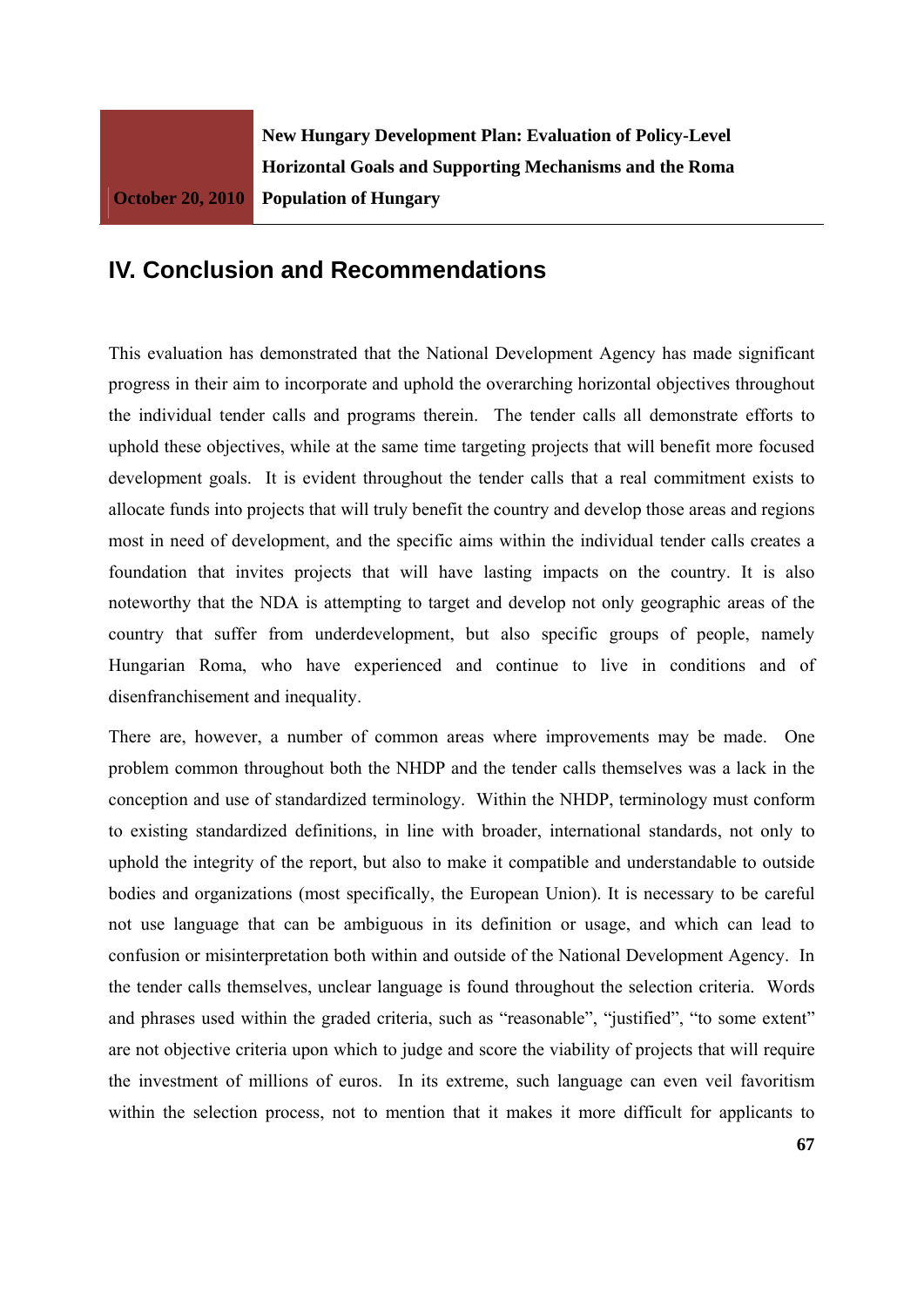

submit a viable and valuable proposal, while at the same time creating an environment that discourages full transparency to the process.

The benefit the NDA is doing to the Hungarian populations as a whole by working to target the development of specific, disenfranchised peoples (in this case, Roma) worthy of praise, though efforts in this regard could be improved upon. By targeting development in the outer, micro regions of the country, the NDA has no doubt created a platform upon which it can, over time, develop and enhance the situation of Hungarian Roma. That being said, the tender calls in particular could benefit from language and that most directly considers the Roma population. As stated within the body of this evaluation, certain areas, such as housing, requires the conception of differing situations and standards between Roma and non-Roma people. Even in the microregions, the living situation of many Roma is appreciably worse than non-Roma within the same geographic area, and this impacts their access in other ways, especially with regard to their access to employment and education opportunities. For these reasons, it would be beneficial for the NDA to not simply separate the countries and its population between rural, underdeveloped micro regions and the more developed central areas, but to take it a step further and consider the disparities that exist within these micro regions, thus allowing for a more targeted and effective plan to combat these disparities.

Lastly, there is an overarching need for more accurate data collection, although the authors of this report understand the legal and social hurdles that must be navigated to achieve this. While it will never be possible to accurately measure the size and conditions of the Hungarian Roma population, this evaluation suggests that any future development plans will be at once improved simply by a more thorough, accurate accruement of data. When gathering and measuring statistics along ethical lines, there is a degree of discomfort and uncertainty that is inherent in the process. Yet any future attempts to improve upon the collection and analysis methods of data on the Roma population will greatly augment the possibilities for success in future development plans.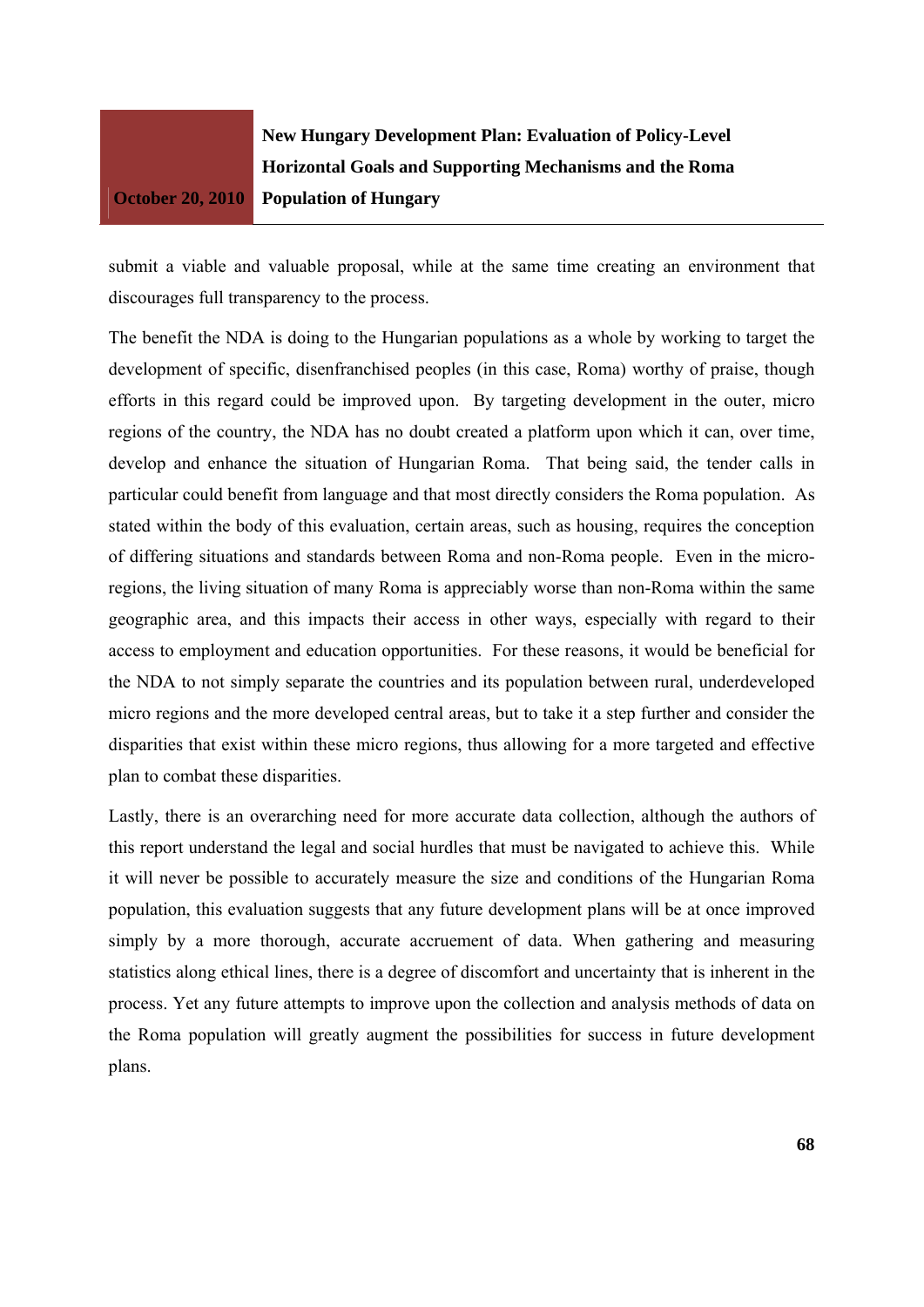

# **V. Bibliography**

Center for Strategy and Evaluation Services. 2010. *Country report on ESF measures enhancing the labour market and social inclusion of migrants and minorities*. May 2010

Decade Watch. 2007. "Overview" *Decade Watch: Roma Activists Assess the Progress of the Decade of Roma Inclusion* 2005-2006, p. 21

- Delapine, Samuel. 2006. *Housing of Roma in Central and Eastern Europe: Facts and Proposals*  **http://www.coe.int/t/dg3/romatravellers/archive/documentation/housing/HousingofRomaMay2006\_e n.asp**
- EUREQUAL, *Social Inequality and why it matters for the economic and democratic development of Europe and its citizens: Post-communist Central and Eastern Europe in comparative perspective*, Deliverable 2 Desk research Hungary http://eurequal.politics.ox.ac.uk/papers/eurequal%20desk%20research%20hungary.pdf

(accessed October 19 2010)

- European Commission. 2010. Social Agenda*. Promoting policies in favor of Roma population: The Second European Roma Summit looked at ways to foster the economic and social integration of the Roma in the EU*. Issue No. 24, July 2010, p.16
- European Commission. 2010. Social Agenda. *Editorial*. Issue No. 24, July 2010
- European Commission. 2010. Commission Staff Working Document *Roma in Europe: The Implementation of European Union Instruments and Policies for Roma Inclusion (Progress Report 2008-2010)*
- European Union Agency for Fundamental Rights. 2009. EU Minorities and Discrimination Survey (EU-MIDIS) 'Data in Focus' report 1: The Roma, p. 4-5,
- European Union Agency for Fundamental Rights. 2009. *Housing conditions of Roma and Travelers in the European Union*. Comparative report available at: http://fra.europa.eu
- European Roma Rights Centre. 2006. *Ambulance Not on the Way: The Disgrace of Healthcare for Roma in Europe*, p.9-57
- European ePractice Journal, *eInclusion Factsheet-Hungary-Strategy*, http://www.epractice.eu/en/document/78762 (accessed October 19 2010)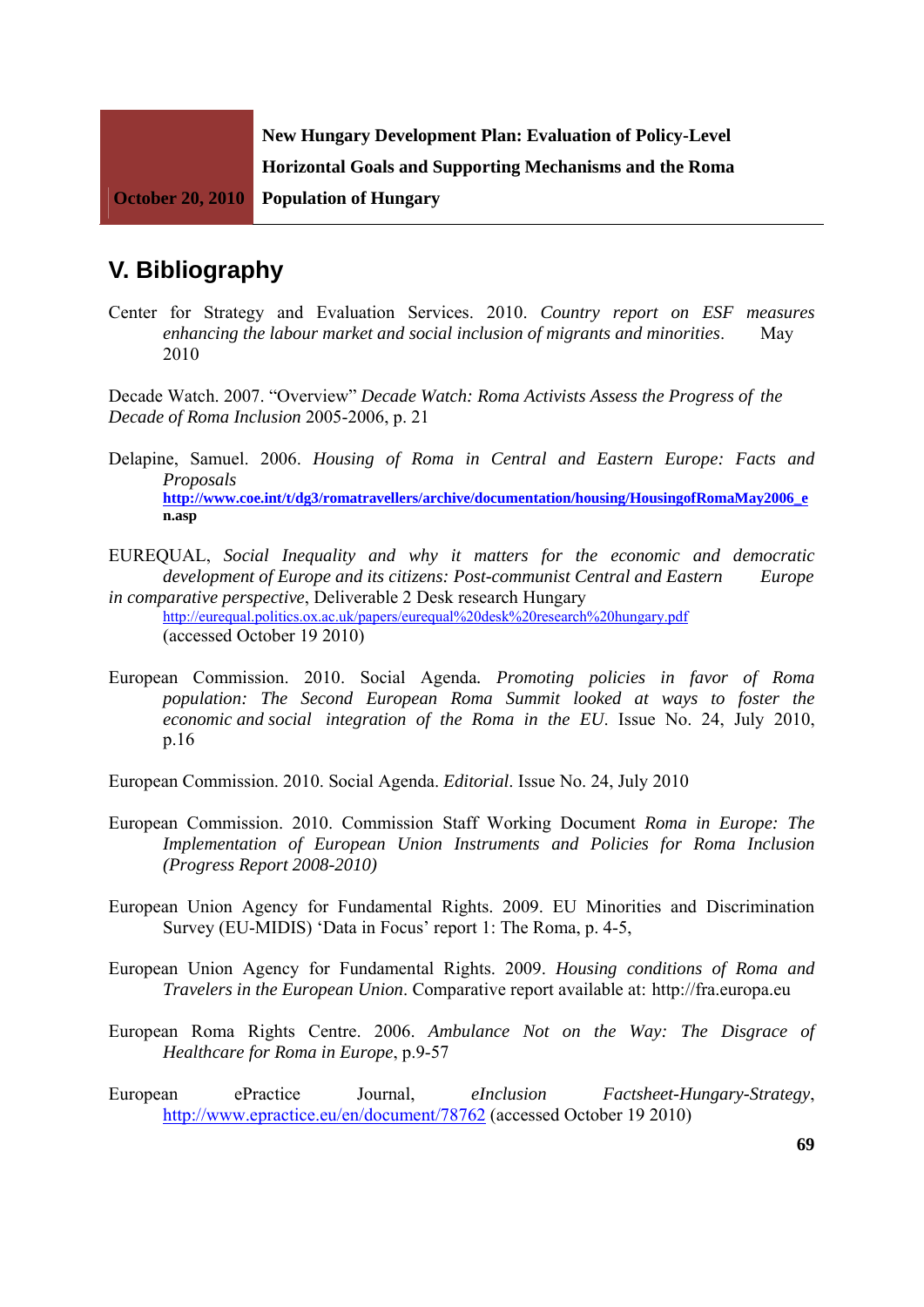

Government of Hungary. 2007. Decade of Roma Inclusion Programme Strategic Plan, *Annex to Parliamentary Resolution No. 68/2007 (VI. 28),* p.1-16

- Fundacion Secretariado Gitano. 2009. *Health and the Roma Community, analysis of the situation in Europe: Bulgaria, Czech Republic, Greece, Portugal, Romania, Slovakia, Spain*
- Kertesi and Kezdi, Közgazdasági Szemle. 2005. *Segregation in the Primary School System in Hungary: Causes and Consequences*, Vol. 52, No. 4 and 5
- Kurt Lewin Foundation. 2010. *Monitoring research concerning the implementation process of the objectives indicated by the Decade of Roma inclusion programme in Hungary in the period of 2005-2009*
- Ministry of Social Affairs and Labour. 2007. *Equal Opportunity Funding Policy and desegregation: a model from Hungary*, Budapest, 2007:3.
- National Development Agency. 2007. The New Hungary Development Plan: National Strategic Reference Framework of Hungary 2007-2013 Employment and Growth
- National Development Agency. 2007. New Hungary Development Plan: Simpler, faster, more transparent! Operation of the institutional and support system of the New Hungary Development Plan 2007-2013
- National Development Agency. 2007. Implementation Operational Programme (Technical Assistance),
- National Development Agency. 2007. *Social Renewal Operational Programme 2007-2013,*
- National Development Agency of Hungary, "Guidelines for the tender procedure related to Innovative, pilot employment projects"
- Open Society Institute. 2007. *Equal Access to Quality Education for Roma*
- Open Society Institute. 2006. Monitoring Education for Roma: a Statistical Baseline for Central, Eastern and South Eastern Europe." OSI Education Support Program.
- Open Society Institute. 2010. *No Data-No Progress Data Collection in Countries Participating in the Decade of Roma Inclusion 2005-2015*